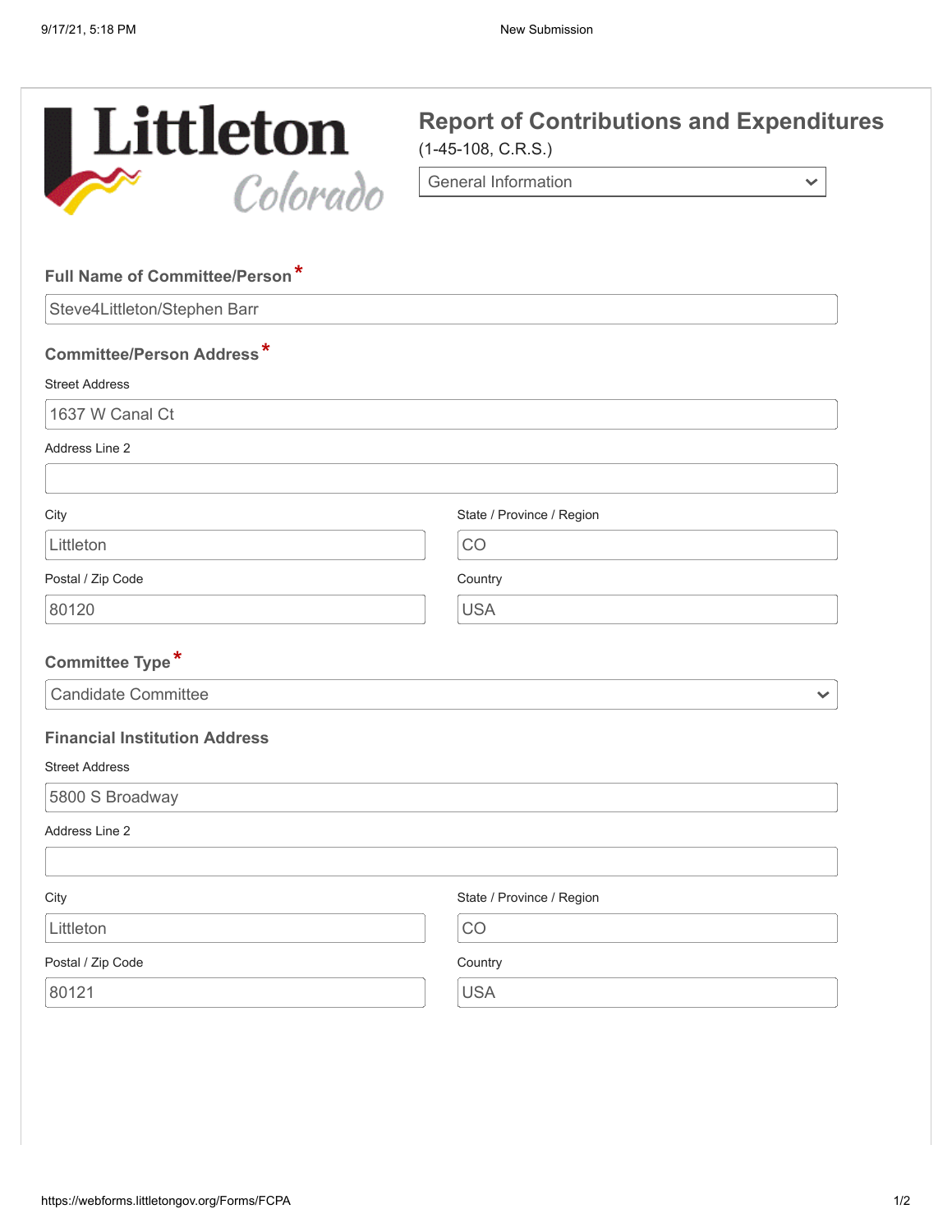# **Type of Report\***

- Regularly Scheduled Filing
- Amended Filing
- $\bigcirc$  Termination Report
- $\bigcirc$  Report Contains Electioneering Communications Information

# Reporting Period

|                                                                                       | From*                 | Through <sup>*</sup>                                                           |
|---------------------------------------------------------------------------------------|-----------------------|--------------------------------------------------------------------------------|
| <b>Covered</b>                                                                        | Start Date mm/dd/yyyy | End Date mm/dd/yyyy                                                            |
|                                                                                       | 8/11/2021             | 9/16/2021                                                                      |
| Funds on Hand at the Beginning of Reporting Period*<br>(monetary only)<br>\$<br> 0.00 |                       |                                                                                |
| <b>Declared Total Spending</b><br>[Art. XXVIII, Sec. 4(1)]<br>\$<br>3,053.29          |                       | Total of Other Receipts*<br>(Interest, Dividends, etc.)<br>\$<br>0.00          |
| Non-Itemized Contributions*<br>(Contributions of \$19.99 or Less)<br>\$ 0.00          |                       | Non-Itemized Expenditures*<br>(Expenditures of \$19.99 or Less)<br>\$<br>26.70 |
| Previous                                                                              |                       | <b>Next</b>                                                                    |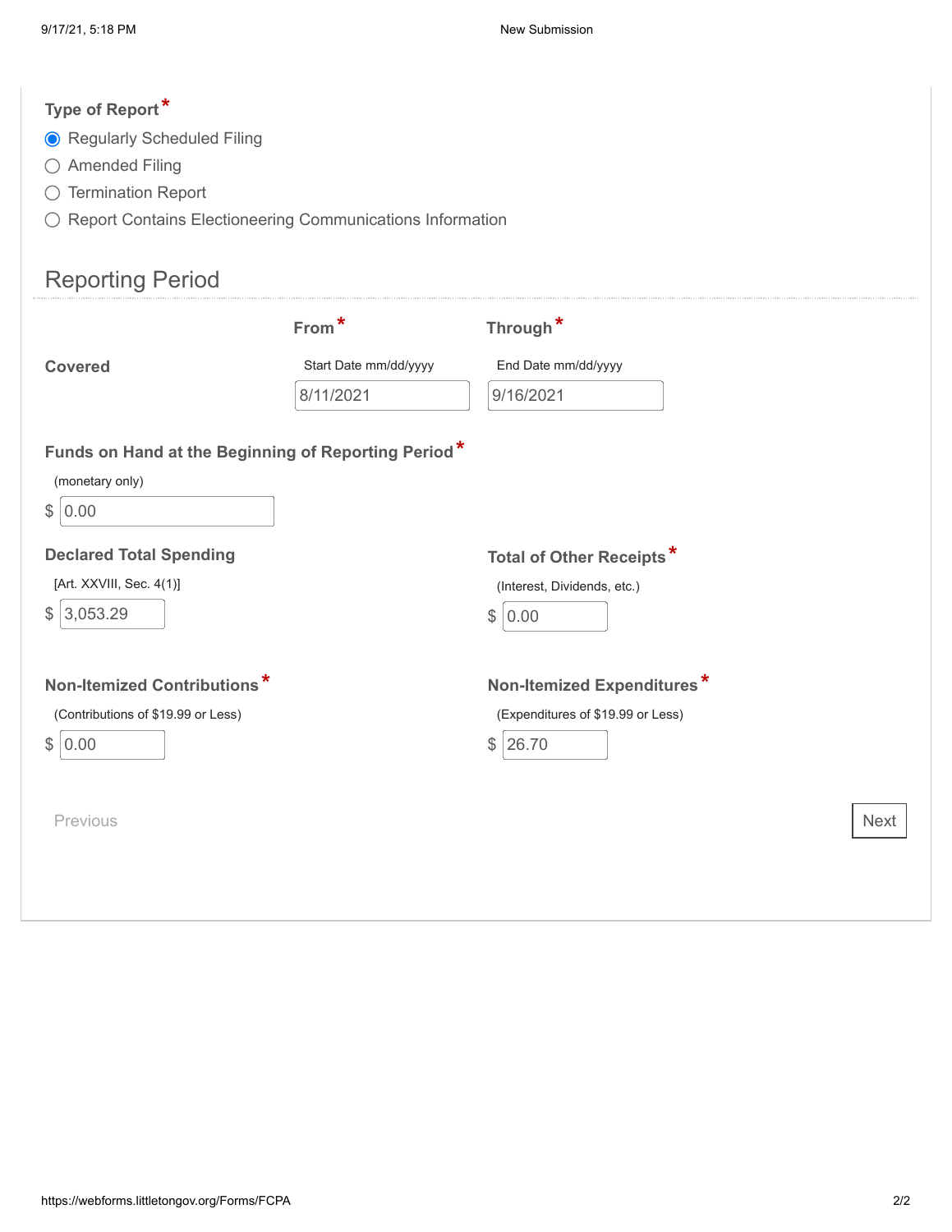

Contributions and Expenditures Detailed Summary

| Steve4Littleton/Stephen Barr                   |                                                    |                                         |
|------------------------------------------------|----------------------------------------------------|-----------------------------------------|
| <b>Reporting Period</b>                        |                                                    |                                         |
|                                                |                                                    |                                         |
|                                                | From                                               | <b>Through</b>                          |
| <b>Covered</b>                                 | 8/11/2021                                          | 9/16/2021                               |
| <b>Contributions</b>                           |                                                    |                                         |
|                                                | Beginning reporting period funds on hand           |                                         |
| Provided on General Information                |                                                    |                                         |
| \$ 0.00                                        |                                                    |                                         |
|                                                | <b>Total Itemized Contributions (\$20 or more)</b> | <b>Total Non-Itemized Contributions</b> |
| Provided on Schedule A                         |                                                    | Provided on General Information         |
| \$ 4,505.00                                    |                                                    | \$ 0.00                                 |
|                                                |                                                    |                                         |
| <b>Loans Received</b>                          |                                                    | <b>Total of Other Receipts</b>          |
| Provided on Schedule C                         |                                                    | Provided on General Information         |
| 1.00                                           |                                                    | \$ 0.00                                 |
| \$                                             |                                                    |                                         |
| Provided on Schedule D                         |                                                    |                                         |
| <b>Returned Expenditures</b>                   |                                                    |                                         |
| \$ 0.00<br><b>Total Monetary Contributions</b> |                                                    |                                         |
| Sum of above                                   |                                                    |                                         |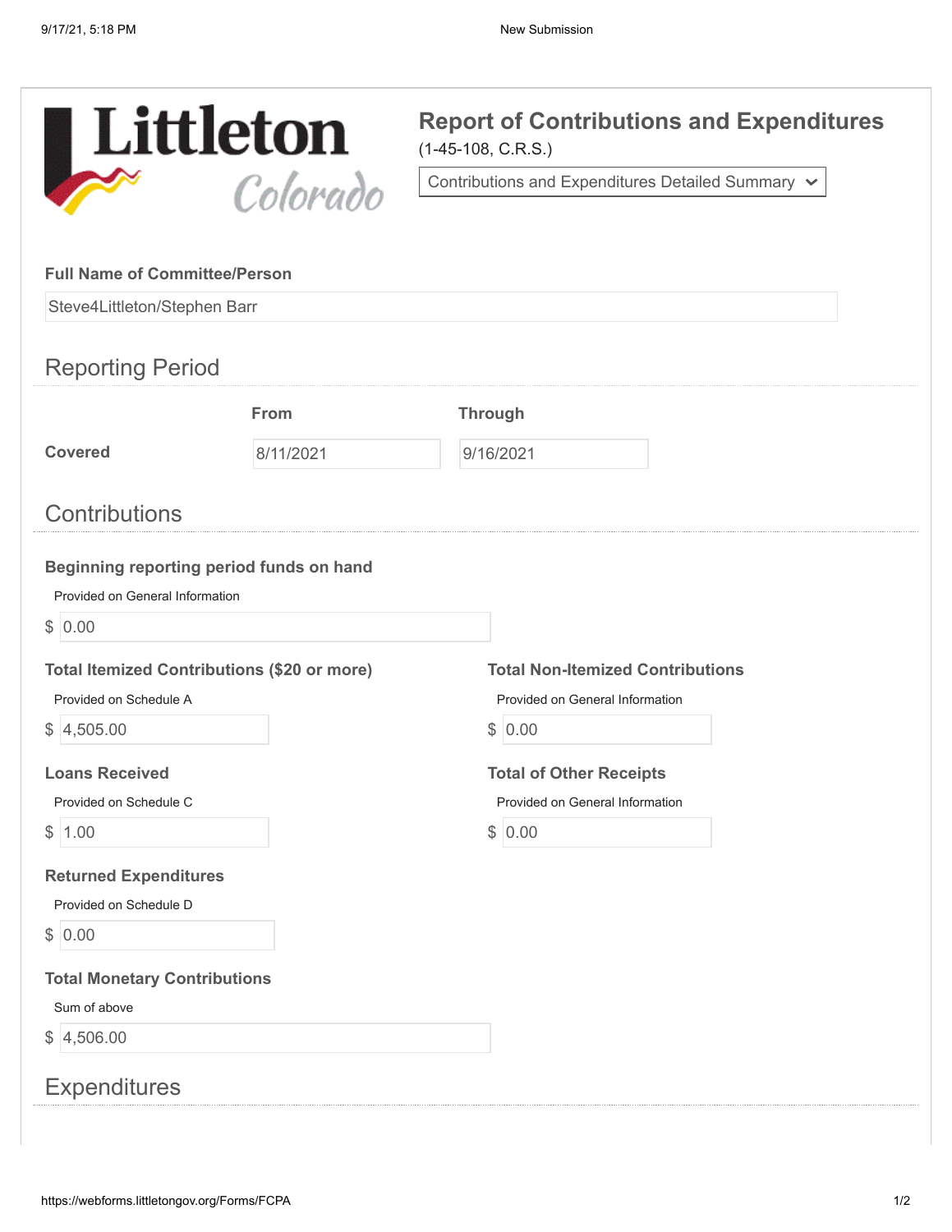#### **Itemized Expenditures (\$20 or more) Total of Non-Itemized Expenditures**

Provided on Schedule B

\$ 3,026.59

Provided on Schedule C

\$

This field contains a calculation error.

### **Total Monetary Expenditures**

Sum of above Expenditures

\$ 3,053.29

### **Total Coordinated Non-Monetary Expenditures**

(Candidate/Candidate Committee & Political Parties ONLY)

\$ 200.00

### **Total Spending**

Total Monetary Expenditures + Total Coordinated Non-Monetary Expenditures

\$ 3,253.29

Previous Next

Provided on General Information

\$ 26.70

### **Loan Repayments Made Returned Contributions (To donor)**

Provided on Schedule D

\$ 0.00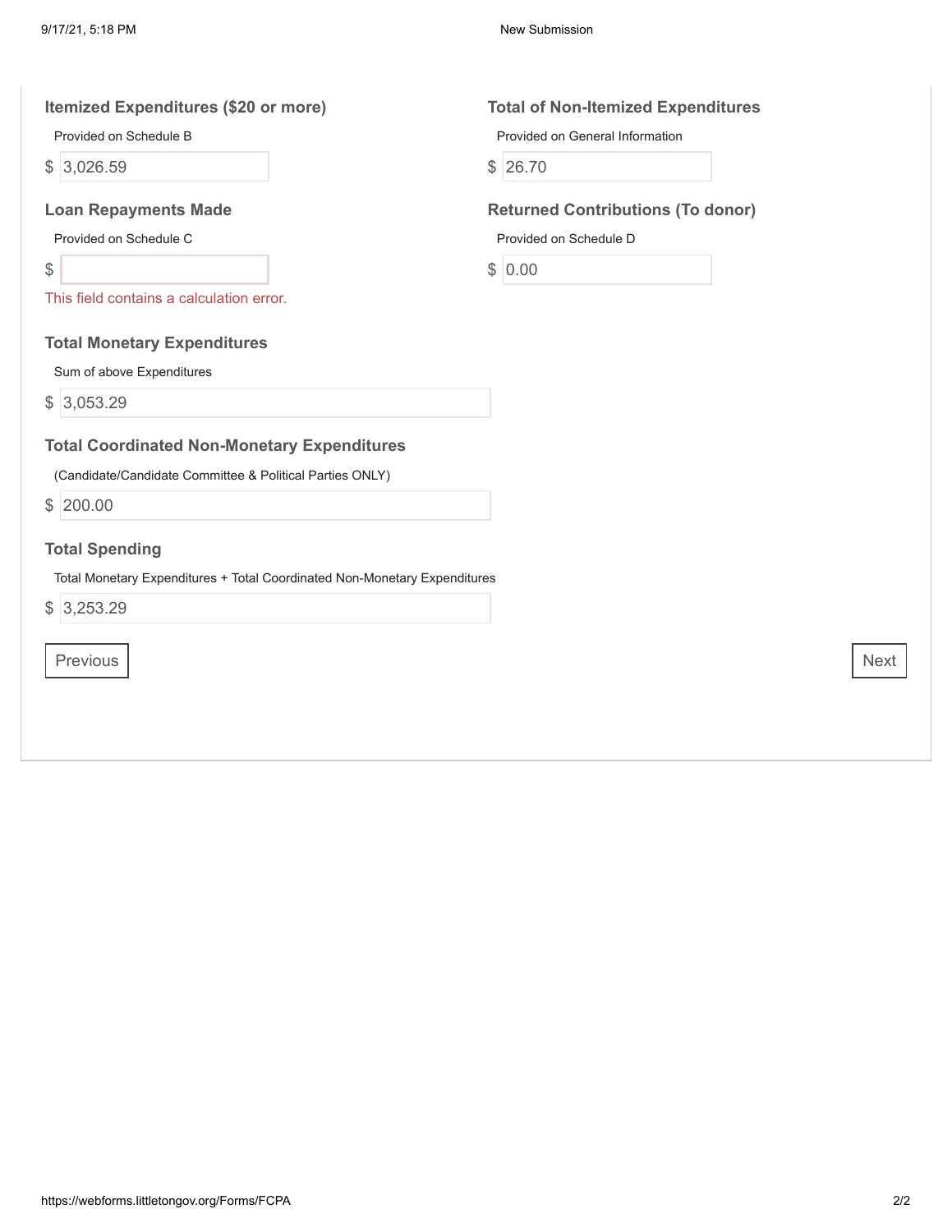| Littleton                                                                     |                            | $(1-45-108, C.R.S.)$ | <b>Report of Contributions and Expenditures</b> |              |
|-------------------------------------------------------------------------------|----------------------------|----------------------|-------------------------------------------------|--------------|
|                                                                               | Colorado                   | Schedule A           |                                                 | $\checkmark$ |
| <b>Full Name of Committee/Person</b><br>Steve4Littleton/Stephen Barr          |                            |                      |                                                 |              |
| Itemized Contributions Statement (\$20 or more)<br>$[1-45-108(1)(a), C.R.S.]$ |                            |                      |                                                 |              |
| Date Accepted*                                                                | <b>Contribution Amt.</b> * |                      | Aggregate Amt.*                                 | $\times$     |
| 13/08/2021                                                                    | 100.00<br>\$               |                      | 100.00<br>$\mathbb{S}^-$                        |              |
| <b>Electioneering Communication*</b>                                          |                            |                      |                                                 |              |
| $\bigcirc$ Yes                                                                |                            | $\odot$ No           |                                                 |              |
| <b>Contributor Name*</b><br>(Last, First)                                     |                            |                      |                                                 |              |
| Barr, Stephen                                                                 |                            |                      |                                                 |              |
| <b>Contributor Address*</b>                                                   |                            |                      |                                                 |              |
| <b>Street Address</b>                                                         |                            |                      |                                                 |              |
| 1637 W Canal Ct                                                               |                            |                      |                                                 |              |
| Address Line 2                                                                |                            |                      |                                                 |              |
| City                                                                          |                            |                      | State / Province / Region                       |              |
| Littleton                                                                     |                            | CO                   |                                                 |              |
| Postal / Zip Code                                                             |                            | Country              |                                                 |              |
| 80120                                                                         |                            | <b>USA</b>           |                                                 |              |
| <b>Contribution Description*</b>                                              |                            |                      |                                                 |              |
| Check                                                                         |                            |                      |                                                 |              |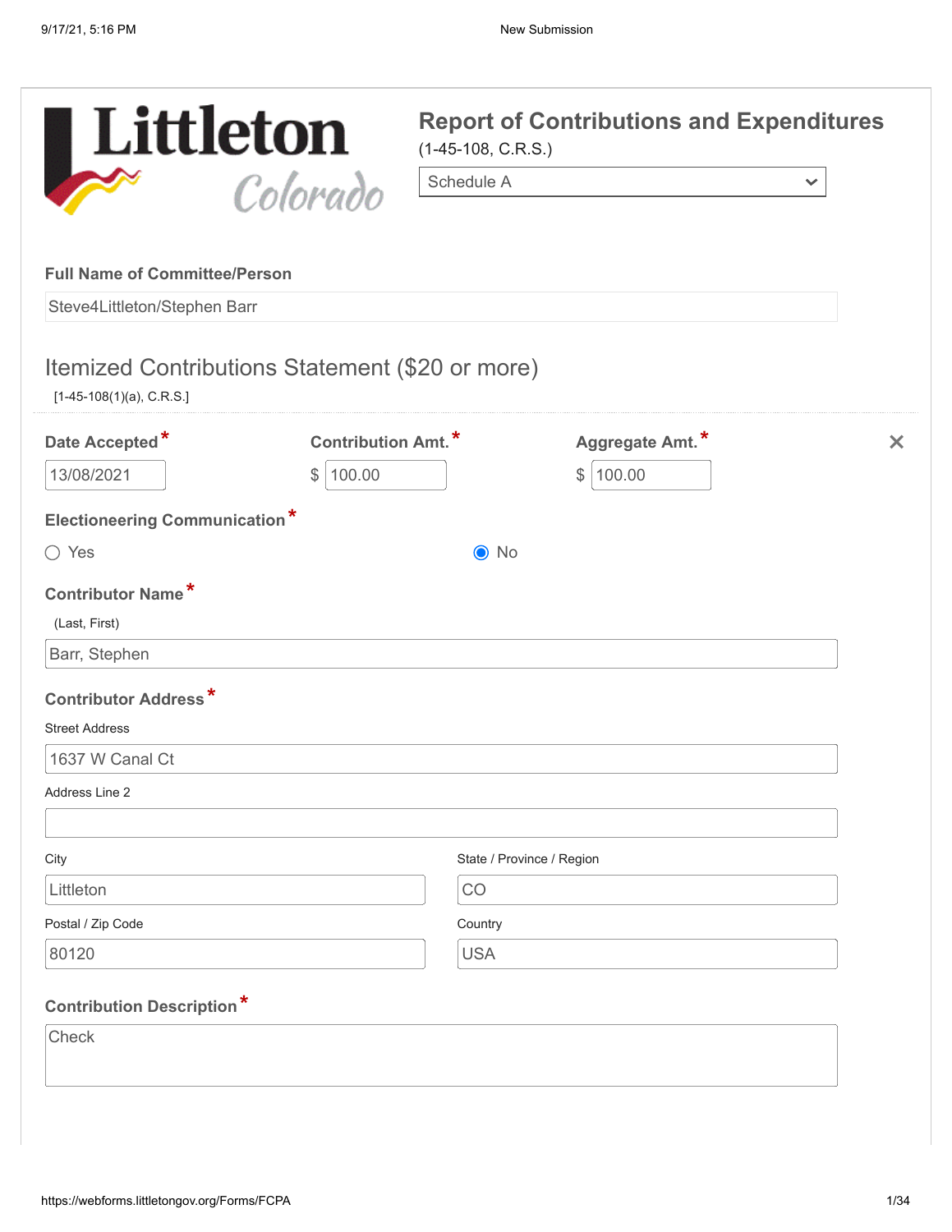| (if applicable, mandatory)                                                                    |                            |                           |                         |                       |
|-----------------------------------------------------------------------------------------------|----------------------------|---------------------------|-------------------------|-----------------------|
| American Water Works Association                                                              |                            |                           |                         |                       |
| <b>Contributor Occupation</b>                                                                 |                            |                           |                         |                       |
| (if applicable, mandatory)                                                                    |                            |                           |                         |                       |
| Program Manager                                                                               |                            |                           |                         |                       |
| Date Accepted*                                                                                | <b>Contribution Amt.</b> * |                           | Aggregate Amt.*         | $\boldsymbol{\times}$ |
| 15/08/2021                                                                                    | \$<br>100.00               |                           | 100.00<br>$\frac{1}{2}$ |                       |
| <b>Electioneering Communication*</b>                                                          |                            |                           |                         |                       |
| $\bigcirc$ Yes                                                                                |                            | $\odot$ No                |                         |                       |
| <b>Contributor Name*</b>                                                                      |                            |                           |                         |                       |
| (Last, First)                                                                                 |                            |                           |                         |                       |
| Conklin, Amy                                                                                  |                            |                           |                         |                       |
| <b>Contributor Address*</b>                                                                   |                            |                           |                         |                       |
| <b>Street Address</b>                                                                         |                            |                           |                         |                       |
|                                                                                               |                            |                           |                         |                       |
| 6795 S Elati St                                                                               |                            |                           |                         |                       |
|                                                                                               |                            |                           |                         |                       |
|                                                                                               |                            |                           |                         |                       |
|                                                                                               |                            | State / Province / Region |                         |                       |
| Littleton                                                                                     |                            | CO                        |                         |                       |
|                                                                                               |                            | Country                   |                         |                       |
| Address Line 2<br>City<br>Postal / Zip Code<br>80120                                          |                            | <b>USA</b>                |                         |                       |
|                                                                                               |                            |                           |                         |                       |
|                                                                                               |                            |                           |                         |                       |
| Check                                                                                         |                            |                           |                         |                       |
|                                                                                               |                            |                           |                         |                       |
| <b>Contribution Description*</b><br><b>Contributor Employer</b><br>(if applicable, mandatory) |                            |                           |                         |                       |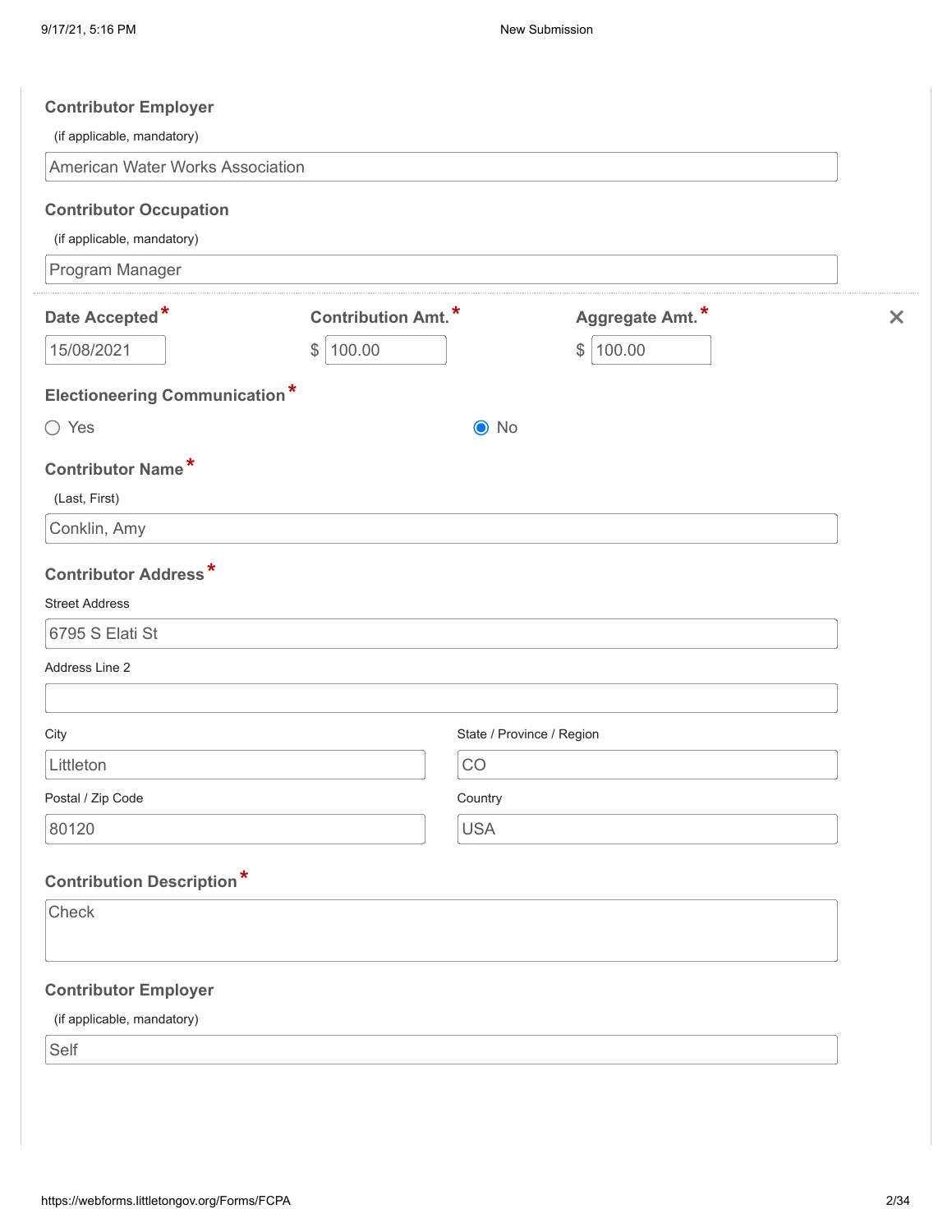| <b>Contributor Occupation</b><br>(if applicable, mandatory) |                                                                                      |                                            |          |
|-------------------------------------------------------------|--------------------------------------------------------------------------------------|--------------------------------------------|----------|
| <b>Water Scientist</b>                                      |                                                                                      |                                            |          |
| Date Accepted*<br>25/08/2021                                | <b>Contribution Amt.*</b><br>100.00<br>$\, \, \raisebox{12pt}{$\scriptstyle \circ$}$ | Aggregate Amt.*<br>100.00<br>$\mathcal{L}$ | $\times$ |
| <b>Electioneering Communication*</b>                        |                                                                                      |                                            |          |
| $\bigcirc$ Yes                                              | $\odot$ No                                                                           |                                            |          |
| <b>Contributor Name*</b><br>(Last, First)                   |                                                                                      |                                            |          |
| Meagher, Stewart                                            |                                                                                      |                                            |          |
| <b>Contributor Address*</b><br><b>Street Address</b>        |                                                                                      |                                            |          |
| 5645 S Crocker St                                           |                                                                                      |                                            |          |
| Address Line 2                                              |                                                                                      |                                            |          |
| City                                                        |                                                                                      | State / Province / Region                  |          |
| Littleton                                                   | CO                                                                                   |                                            |          |
| Postal / Zip Code                                           | Country                                                                              |                                            |          |
| 80120                                                       | <b>USA</b>                                                                           |                                            |          |
| <b>Contribution Description*</b>                            |                                                                                      |                                            |          |
| Check                                                       |                                                                                      |                                            |          |
| <b>Contributor Employer</b>                                 |                                                                                      |                                            |          |
| (if applicable, mandatory)                                  |                                                                                      |                                            |          |
| <b>Commonwealth Realty Services</b>                         |                                                                                      |                                            |          |
| <b>Contributor Occupation</b>                               |                                                                                      |                                            |          |
| (if applicable, mandatory)                                  |                                                                                      |                                            |          |
| Relator                                                     |                                                                                      |                                            |          |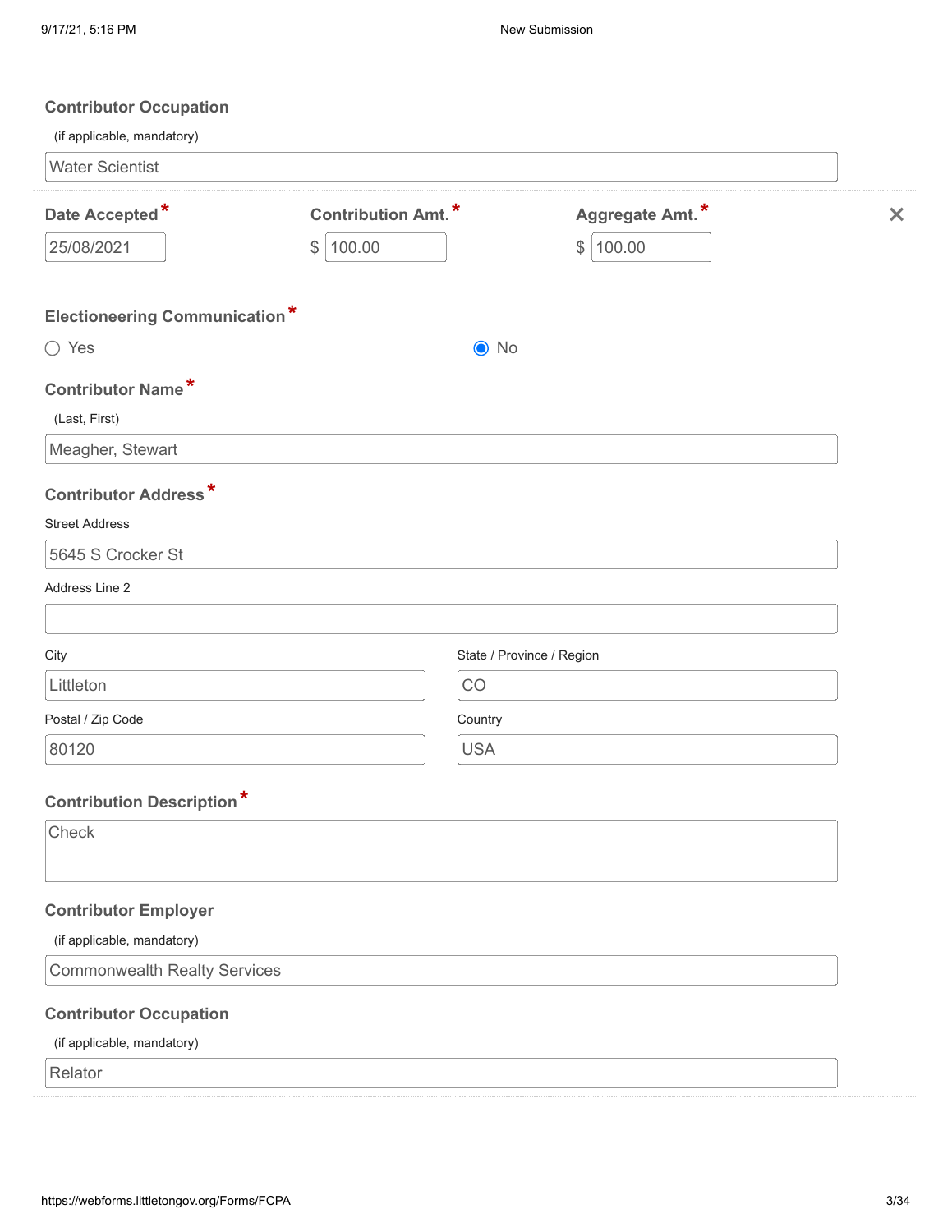| Date Accepted*                       | <b>Contribution Amt.*</b> | Aggregate Amt.*           | $\times$                  |
|--------------------------------------|---------------------------|---------------------------|---------------------------|
| 25/08/2021                           | 50.00<br>$\frac{1}{2}$    | \$150.00                  |                           |
| <b>Electioneering Communication*</b> |                           |                           |                           |
| $\bigcirc$ Yes                       | $\odot$ No                |                           |                           |
| <b>Contributor Name*</b>             |                           |                           |                           |
| (Last, First)                        |                           |                           |                           |
| Thornton, Susan                      |                           |                           |                           |
| <b>Contributor Address*</b>          |                           |                           |                           |
| <b>Street Address</b>                |                           |                           |                           |
| 474 W Easter Ave                     |                           |                           |                           |
| Address Line 2                       |                           |                           |                           |
| City                                 |                           | State / Province / Region |                           |
| Littleton                            | CO                        |                           |                           |
| Postal / Zip Code                    | Country                   |                           |                           |
| 80120                                | <b>USA</b>                |                           |                           |
| <b>Contribution Description*</b>     |                           |                           |                           |
| Check                                |                           |                           |                           |
|                                      |                           |                           |                           |
| <b>Contributor Employer</b>          |                           |                           |                           |
| (if applicable, mandatory)           |                           |                           |                           |
| $\sf NA$                             |                           |                           |                           |
| <b>Contributor Occupation</b>        |                           |                           |                           |
| (if applicable, mandatory)           |                           |                           |                           |
| Retired                              |                           |                           |                           |
| Date Accepted*                       | <b>Contribution Amt.*</b> | Aggregate Amt.*           | $\boldsymbol{\mathsf{x}}$ |
| 25/08/2021                           | \$150.00                  | \$150.00                  |                           |
| <b>Electioneering Communication*</b> |                           |                           |                           |
| $\bigcirc$ Yes                       | $\bullet$ No              |                           |                           |
|                                      |                           |                           |                           |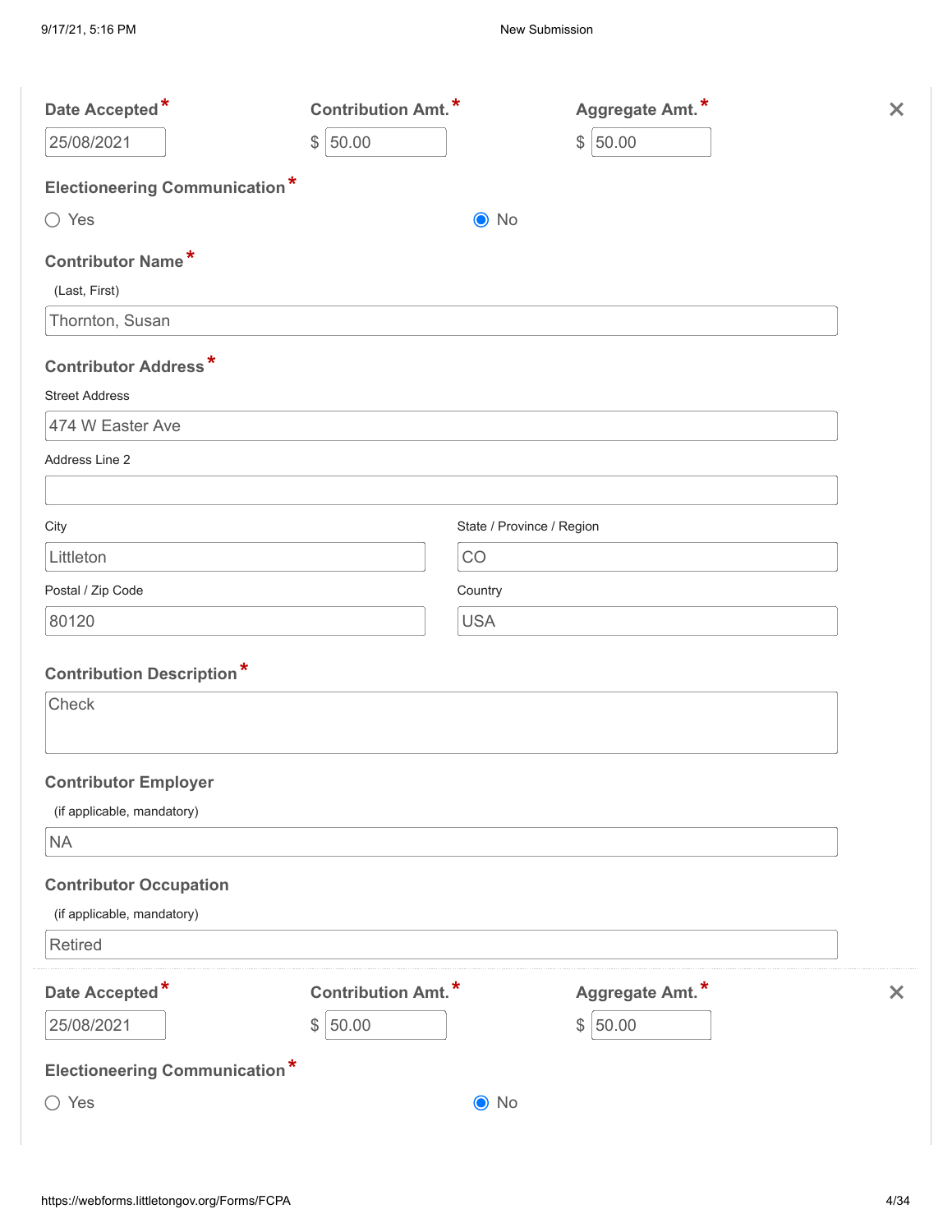| <b>Contributor Name*</b>             |                            |                           |                 |          |
|--------------------------------------|----------------------------|---------------------------|-----------------|----------|
| (Last, First)                        |                            |                           |                 |          |
| Guzman-Henderson, Julia              |                            |                           |                 |          |
| <b>Contributor Address*</b>          |                            |                           |                 |          |
| <b>Street Address</b>                |                            |                           |                 |          |
| 162 W Fremont Ave                    |                            |                           |                 |          |
| Address Line 2                       |                            |                           |                 |          |
| City                                 |                            | State / Province / Region |                 |          |
| Littleton                            |                            | CO                        |                 |          |
| Postal / Zip Code                    |                            | Country                   |                 |          |
| 80120                                |                            | <b>USA</b>                |                 |          |
|                                      |                            |                           |                 |          |
| <b>Contribution Description*</b>     |                            |                           |                 |          |
| Check                                |                            |                           |                 |          |
| <b>Contributor Employer</b>          |                            |                           |                 |          |
| (if applicable, mandatory)           |                            |                           |                 |          |
| Guzman Immigration                   |                            |                           |                 |          |
| <b>Contributor Occupation</b>        |                            |                           |                 |          |
| (if applicable, mandatory)           |                            |                           |                 |          |
| Attorney                             |                            |                           |                 |          |
| Date Accepted*                       | <b>Contribution Amt.</b> * |                           | Aggregate Amt.* | $\times$ |
| 25/08/2021                           | 100.00<br>\$               |                           | \$ 100.00       |          |
| <b>Electioneering Communication*</b> |                            |                           |                 |          |
| $\bigcirc$ Yes                       |                            | $\odot$ No                |                 |          |
| <b>Contributor Name*</b>             |                            |                           |                 |          |
| (Last, First)                        |                            |                           |                 |          |
| Crossen, Karen                       |                            |                           |                 |          |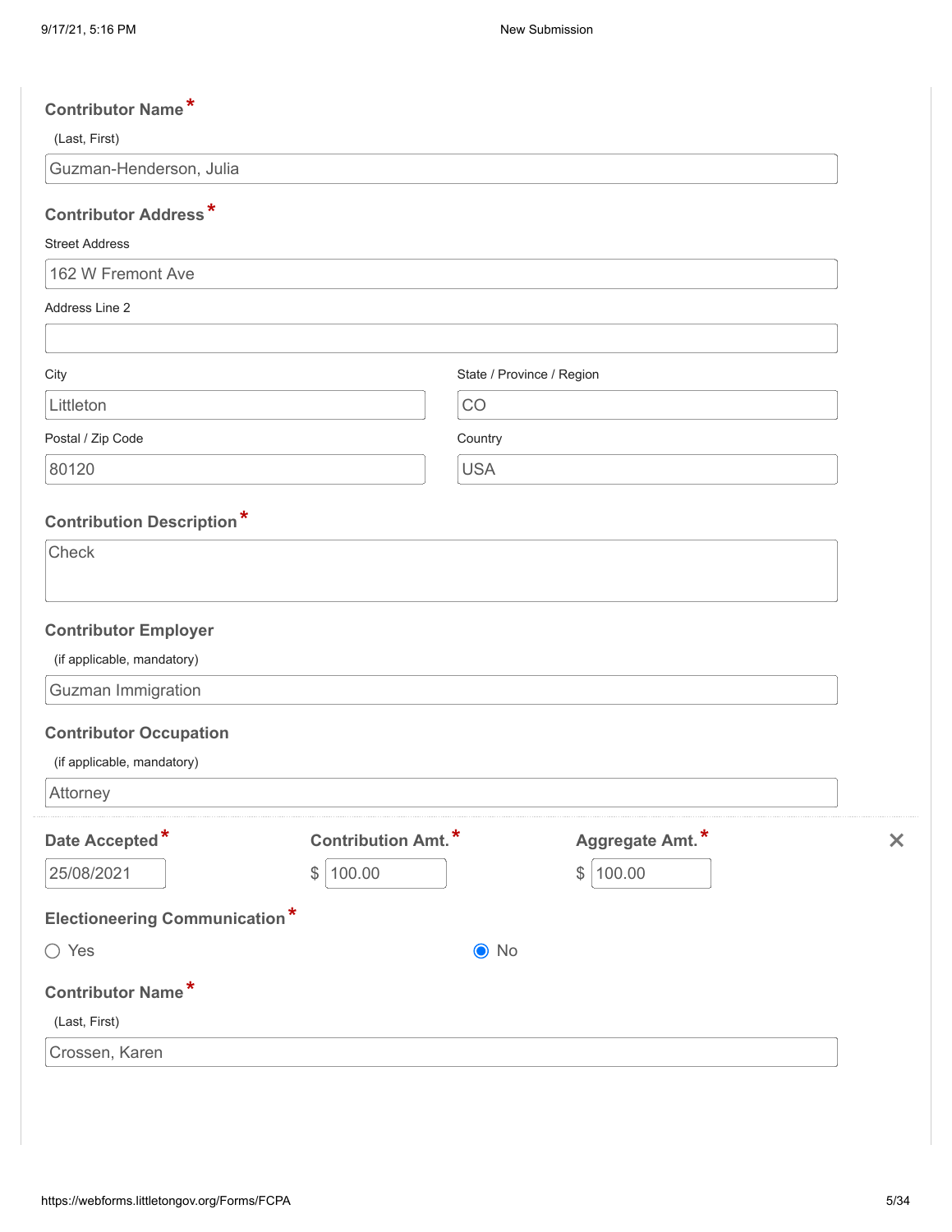| <b>Contributor Address*</b>                                       |                            |                           |                 |                           |
|-------------------------------------------------------------------|----------------------------|---------------------------|-----------------|---------------------------|
| <b>Street Address</b>                                             |                            |                           |                 |                           |
| 1435 W Hinsdale Dr                                                |                            |                           |                 |                           |
| Address Line 2                                                    |                            |                           |                 |                           |
|                                                                   |                            |                           |                 |                           |
| City                                                              |                            | State / Province / Region |                 |                           |
| Littleton                                                         |                            | CO                        |                 |                           |
| Postal / Zip Code                                                 |                            | Country                   |                 |                           |
| 80120                                                             |                            | <b>USA</b>                |                 |                           |
| <b>Contribution Description*</b>                                  |                            |                           |                 |                           |
| Check                                                             |                            |                           |                 |                           |
| <b>Contributor Employer</b><br>(if applicable, mandatory)<br>Self |                            |                           |                 |                           |
|                                                                   |                            |                           |                 |                           |
| <b>Contributor Occupation</b>                                     |                            |                           |                 |                           |
| (if applicable, mandatory)                                        |                            |                           |                 |                           |
| Philanthropist                                                    |                            |                           |                 |                           |
| Date Accepted*                                                    | <b>Contribution Amt.</b> * |                           | Aggregate Amt.* | $\boldsymbol{\mathsf{x}}$ |
| 25/08/2021                                                        | \$<br>100.00               |                           | \$<br>100.00    |                           |
| <b>Electioneering Communication*</b>                              |                            |                           |                 |                           |
| $\bigcirc$ Yes                                                    |                            | $\odot$ No                |                 |                           |
| <b>Contributor Name*</b>                                          |                            |                           |                 |                           |
| (Last, First)                                                     |                            |                           |                 |                           |
| Cronenberger, Pat                                                 |                            |                           |                 |                           |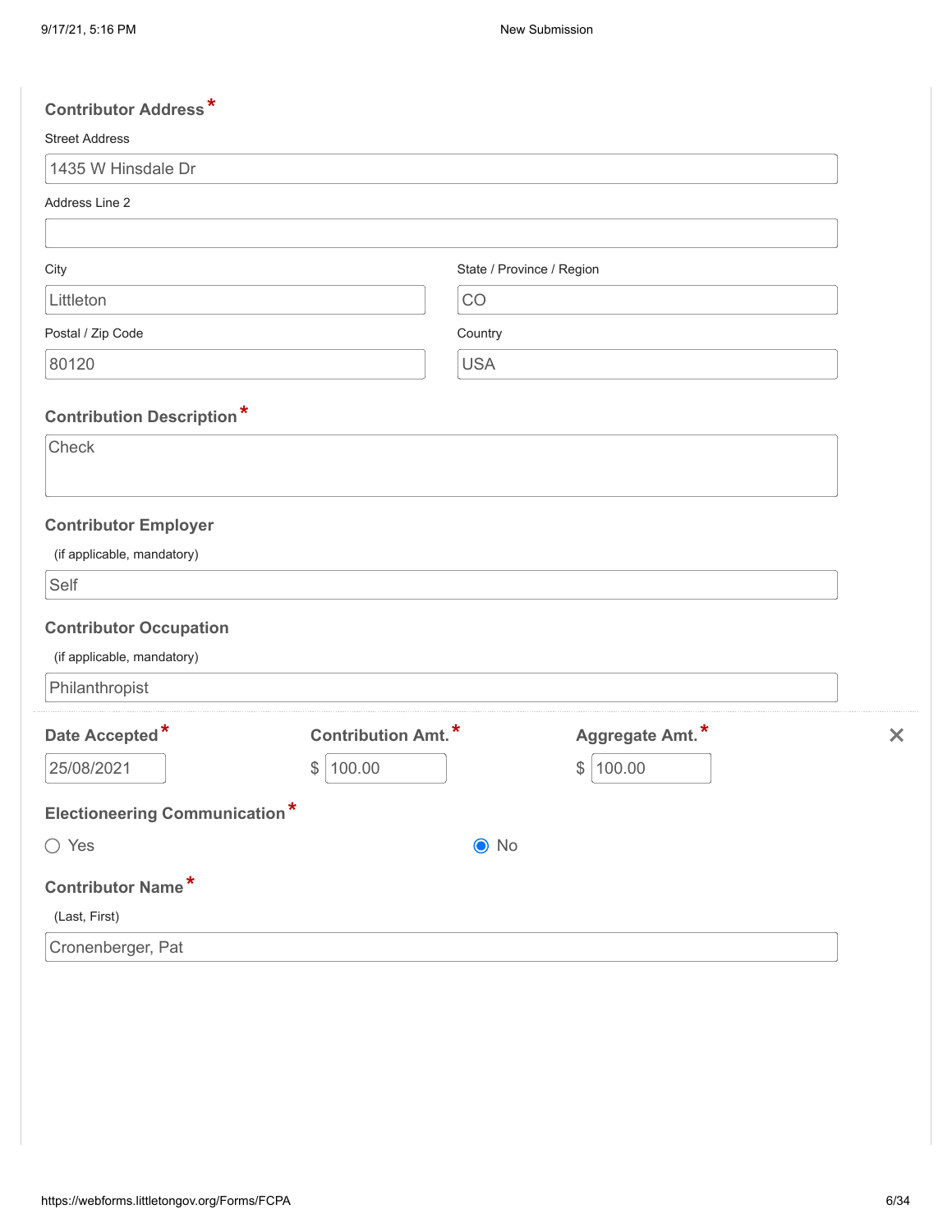| <b>Contributor Address*</b>          |                           |                           |                 |                           |
|--------------------------------------|---------------------------|---------------------------|-----------------|---------------------------|
| <b>Street Address</b>                |                           |                           |                 |                           |
| 5796 S Lakeview St                   |                           |                           |                 |                           |
| Address Line 2                       |                           |                           |                 |                           |
|                                      |                           |                           |                 |                           |
| City                                 |                           | State / Province / Region |                 |                           |
| Littleton                            |                           | CO                        |                 |                           |
| Postal / Zip Code                    |                           | Country                   |                 |                           |
| 80120                                |                           | <b>USA</b>                |                 |                           |
| <b>Contribution Description*</b>     |                           |                           |                 |                           |
| Check                                |                           |                           |                 |                           |
|                                      |                           |                           |                 |                           |
| <b>Contributor Employer</b>          |                           |                           |                 |                           |
| (if applicable, mandatory)           |                           |                           |                 |                           |
| <b>NA</b>                            |                           |                           |                 |                           |
| <b>Contributor Occupation</b>        |                           |                           |                 |                           |
| (if applicable, mandatory)           |                           |                           |                 |                           |
| <b>Retired</b>                       |                           |                           |                 |                           |
| Date Accepted*                       | <b>Contribution Amt.*</b> |                           | Aggregate Amt.* | $\boldsymbol{\mathsf{x}}$ |
| 28/08/2021                           | \$<br>100.00              |                           | \$<br>100.00    |                           |
| <b>Electioneering Communication*</b> |                           |                           |                 |                           |
| $\bigcirc$ Yes                       |                           | $\odot$ No                |                 |                           |
| Contributor Name*                    |                           |                           |                 |                           |
| (Last, First)                        |                           |                           |                 |                           |
| Schleder, Pam                        |                           |                           |                 |                           |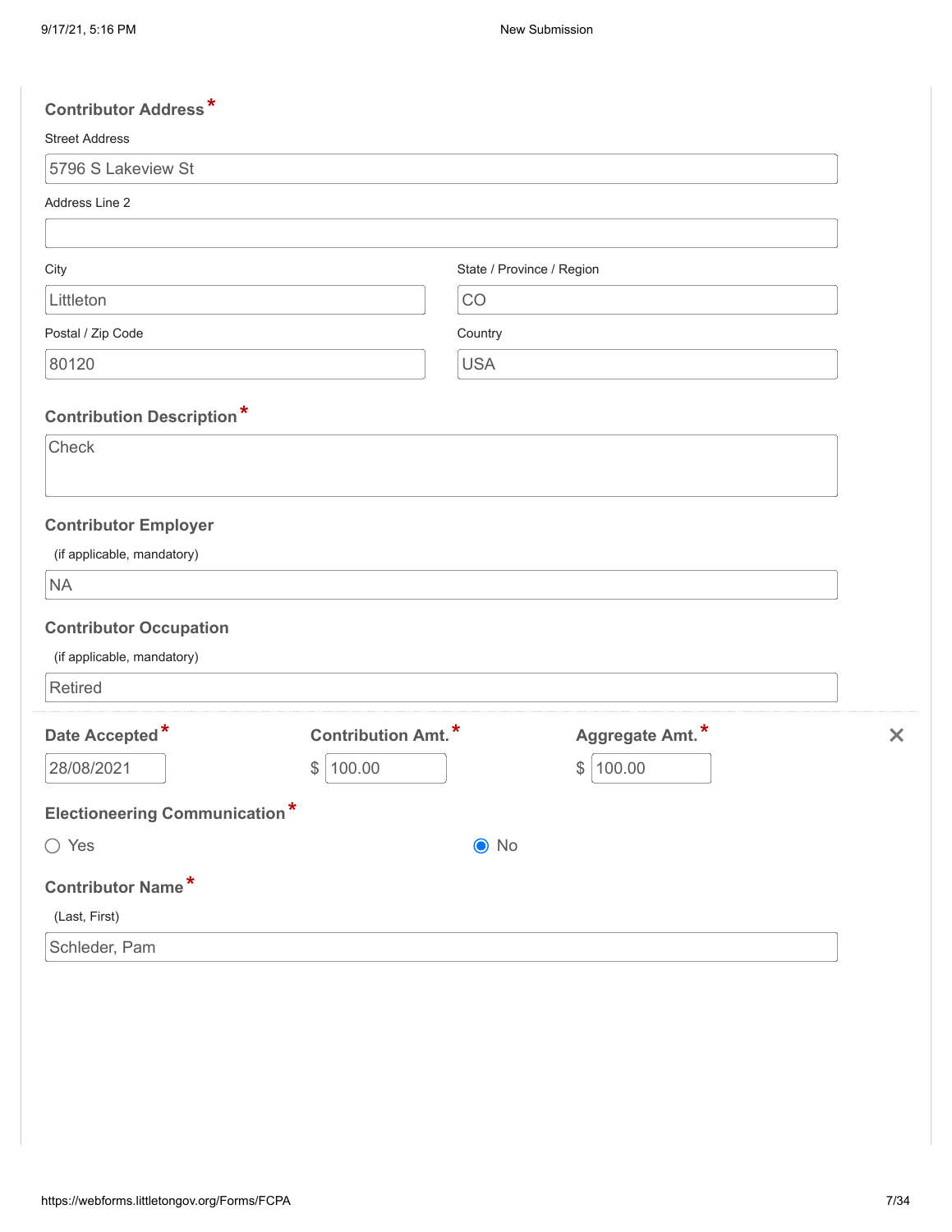| <b>Contributor Address*</b>          |                           |                           |                 |                           |
|--------------------------------------|---------------------------|---------------------------|-----------------|---------------------------|
| <b>Street Address</b>                |                           |                           |                 |                           |
| 1639 W Canal Ct                      |                           |                           |                 |                           |
| Address Line 2                       |                           |                           |                 |                           |
|                                      |                           |                           |                 |                           |
| City                                 |                           | State / Province / Region |                 |                           |
| Littleton                            |                           | CO                        |                 |                           |
| Postal / Zip Code                    |                           | Country                   |                 |                           |
| 80120                                |                           | <b>USA</b>                |                 |                           |
| <b>Contribution Description*</b>     |                           |                           |                 |                           |
| Cash                                 |                           |                           |                 |                           |
|                                      |                           |                           |                 |                           |
| <b>Contributor Employer</b>          |                           |                           |                 |                           |
| (if applicable, mandatory)           |                           |                           |                 |                           |
| <b>NA</b>                            |                           |                           |                 |                           |
| <b>Contributor Occupation</b>        |                           |                           |                 |                           |
| (if applicable, mandatory)           |                           |                           |                 |                           |
| <b>Retired</b>                       |                           |                           |                 |                           |
| Date Accepted*                       | <b>Contribution Amt.*</b> |                           | Aggregate Amt.* | $\boldsymbol{\mathsf{x}}$ |
| 28/08/2021                           | \$<br>100.00              |                           | $\$\$<br>100.00 |                           |
| <b>Electioneering Communication*</b> |                           |                           |                 |                           |
| $\bigcirc$ Yes                       |                           | $\odot$ No                |                 |                           |
| Contributor Name*                    |                           |                           |                 |                           |
| (Last, First)                        |                           |                           |                 |                           |
| Dechantal, Michelle                  |                           |                           |                 |                           |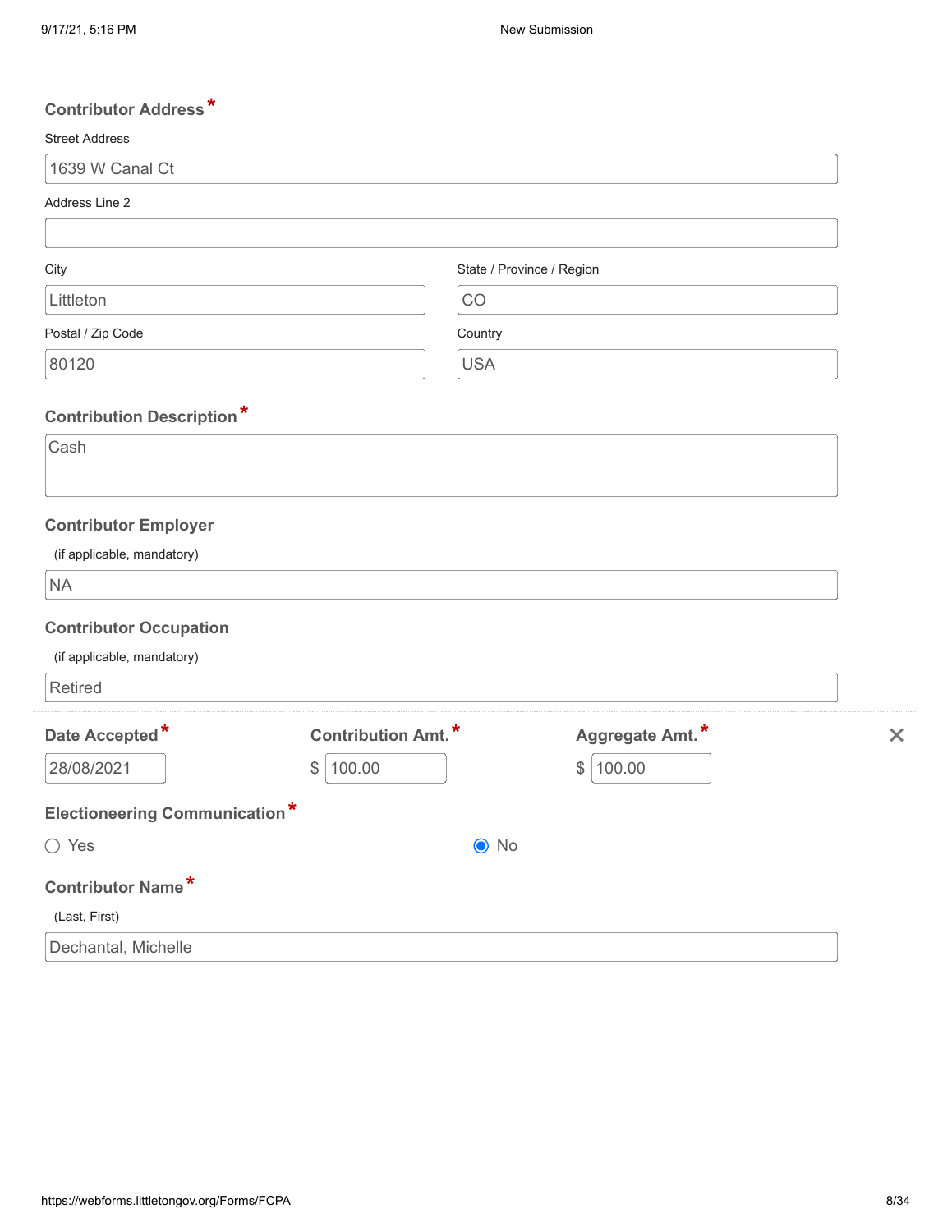| <b>Contributor Address*</b>                                            |                            |                           |                 |                           |
|------------------------------------------------------------------------|----------------------------|---------------------------|-----------------|---------------------------|
| <b>Street Address</b>                                                  |                            |                           |                 |                           |
| 1601 W Canal Ct                                                        |                            |                           |                 |                           |
| Address Line 2                                                         |                            |                           |                 |                           |
|                                                                        |                            |                           |                 |                           |
| City                                                                   |                            | State / Province / Region |                 |                           |
| Littleton                                                              |                            | CO                        |                 |                           |
| Postal / Zip Code                                                      |                            | Country                   |                 |                           |
| 80120                                                                  |                            | <b>USA</b>                |                 |                           |
| <b>Contribution Description*</b>                                       |                            |                           |                 |                           |
| Check                                                                  |                            |                           |                 |                           |
| <b>Contributor Employer</b><br>(if applicable, mandatory)<br><b>NA</b> |                            |                           |                 |                           |
| <b>Contributor Occupation</b>                                          |                            |                           |                 |                           |
| (if applicable, mandatory)                                             |                            |                           |                 |                           |
| <b>Retired</b>                                                         |                            |                           |                 |                           |
| Date Accepted*                                                         | <b>Contribution Amt.</b> * |                           | Aggregate Amt.* | $\boldsymbol{\mathsf{x}}$ |
| 30/08/2021                                                             | 500.00<br>\$               |                           | \$<br>500.00    |                           |
| <b>Electioneering Communication*</b>                                   |                            |                           |                 |                           |
| $\bigcirc$ Yes                                                         |                            | $\odot$ No                |                 |                           |
| Contributor Name*                                                      |                            |                           |                 |                           |
| (Last, First)                                                          |                            |                           |                 |                           |
| Barr, Christopher                                                      |                            |                           |                 |                           |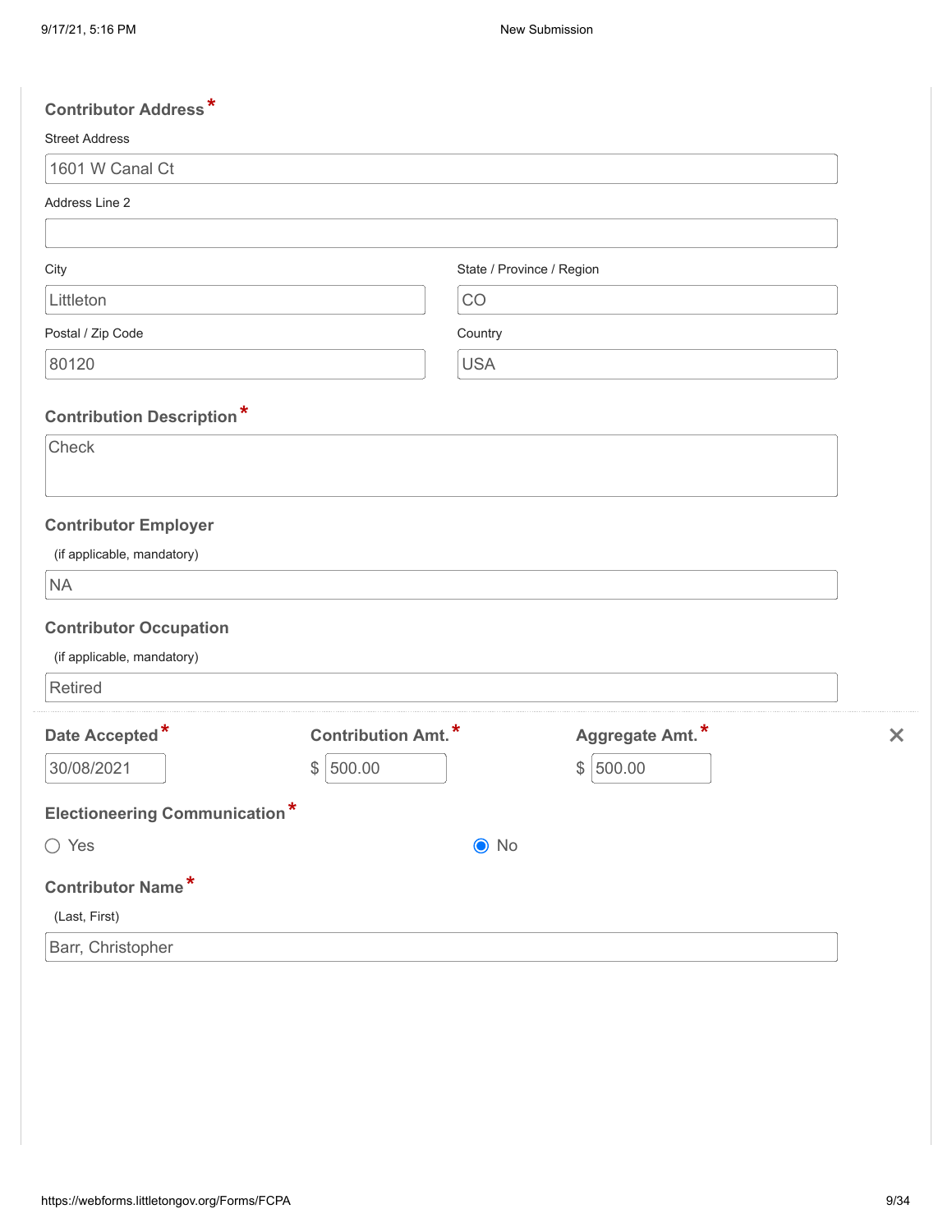| <b>Contributor Address*</b>          |                           |                           |                 |          |
|--------------------------------------|---------------------------|---------------------------|-----------------|----------|
| <b>Street Address</b>                |                           |                           |                 |          |
| 7307 S Platte River Pkwy. #106       |                           |                           |                 |          |
| Address Line 2                       |                           |                           |                 |          |
|                                      |                           |                           |                 |          |
| City                                 |                           | State / Province / Region |                 |          |
| Littleton                            |                           | CO                        |                 |          |
| Postal / Zip Code                    |                           | Country                   |                 |          |
| 80120                                |                           | <b>USA</b>                |                 |          |
| <b>Contribution Description*</b>     |                           |                           |                 |          |
| Check                                |                           |                           |                 |          |
|                                      |                           |                           |                 |          |
| <b>Contributor Employer</b>          |                           |                           |                 |          |
| (if applicable, mandatory)           |                           |                           |                 |          |
| <b>Keweit Construction</b>           |                           |                           |                 |          |
| <b>Contributor Occupation</b>        |                           |                           |                 |          |
| (if applicable, mandatory)           |                           |                           |                 |          |
| QC Manager                           |                           |                           |                 |          |
| Date Accepted*                       | <b>Contribution Amt.*</b> |                           | Aggregate Amt.* | $\times$ |
| 12/09/2021<br>$\frac{1}{2}$          | 150.00                    |                           | 150.00<br>\$    |          |
| <b>Electioneering Communication*</b> |                           |                           |                 |          |
| $\bigcirc$ Yes                       |                           | $\odot$ No                |                 |          |
| <b>Contributor Name*</b>             |                           |                           |                 |          |
| (Last, First)                        |                           |                           |                 |          |
| Reid, Charles                        |                           |                           |                 |          |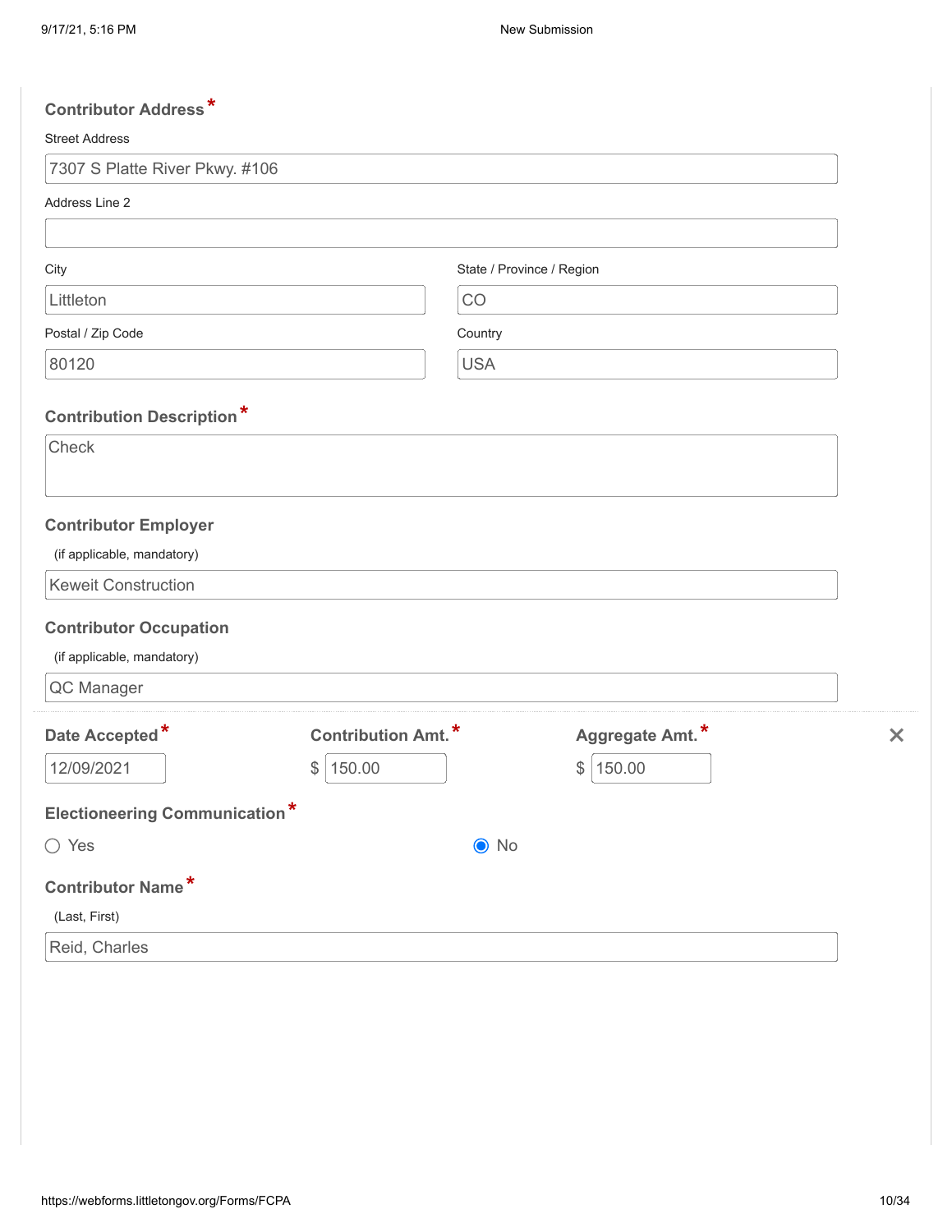| <b>Contributor Address*</b>                       |                            |                           |                 |                           |
|---------------------------------------------------|----------------------------|---------------------------|-----------------|---------------------------|
| <b>Street Address</b>                             |                            |                           |                 |                           |
| 628 W Easter PI                                   |                            |                           |                 |                           |
| Address Line 2                                    |                            |                           |                 |                           |
|                                                   |                            |                           |                 |                           |
| City                                              |                            | State / Province / Region |                 |                           |
| Littleton                                         |                            | CO                        |                 |                           |
| Postal / Zip Code                                 |                            | Country                   |                 |                           |
| 80120                                             |                            | <b>USA</b>                |                 |                           |
|                                                   |                            |                           |                 |                           |
| <b>Contribution Description*</b><br>Check         |                            |                           |                 |                           |
|                                                   |                            |                           |                 |                           |
|                                                   |                            |                           |                 |                           |
| <b>Contributor Employer</b>                       |                            |                           |                 |                           |
| (if applicable, mandatory)                        |                            |                           |                 |                           |
| <b>Cherry Creek Basin Water Quality Authority</b> |                            |                           |                 |                           |
| <b>Contributor Occupation</b>                     |                            |                           |                 |                           |
| (if applicable, mandatory)                        |                            |                           |                 |                           |
| <b>Authority Manager</b>                          |                            |                           |                 |                           |
| Date Accepted*                                    | <b>Contribution Amt.</b> * |                           | Aggregate Amt.* | $\boldsymbol{\mathsf{x}}$ |
| 20/08/2021                                        | \$<br>50.00                |                           | 50.00<br>\$     |                           |
|                                                   |                            |                           |                 |                           |
| <b>Electioneering Communication*</b>              |                            |                           |                 |                           |
| ◯ Yes                                             |                            | $\bullet$ No              |                 |                           |
| Contributor Name*                                 |                            |                           |                 |                           |
| (Last, First)                                     |                            |                           |                 |                           |
| Watson, Kay                                       |                            |                           |                 |                           |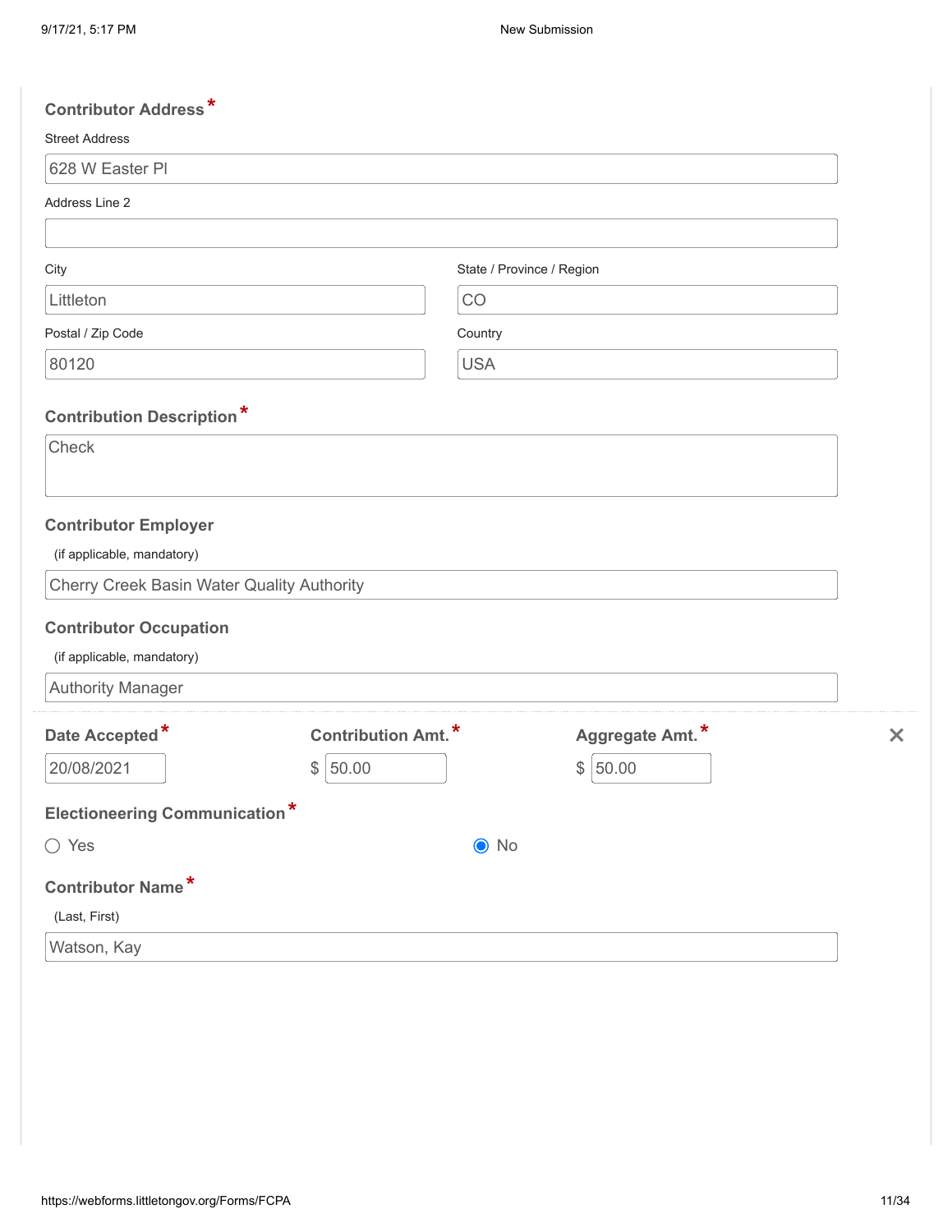| <b>Contributor Address*</b>          |                           |                           |                 |                           |
|--------------------------------------|---------------------------|---------------------------|-----------------|---------------------------|
| <b>Street Address</b>                |                           |                           |                 |                           |
| 7450 S. Curtice Ct.                  |                           |                           |                 |                           |
| Address Line 2                       |                           |                           |                 |                           |
|                                      |                           |                           |                 |                           |
| City                                 |                           | State / Province / Region |                 |                           |
| Littleton                            |                           | CO                        |                 |                           |
| Postal / Zip Code                    |                           | Country                   |                 |                           |
| 80120                                |                           | <b>USA</b>                |                 |                           |
|                                      |                           |                           |                 |                           |
| <b>Contribution Description*</b>     |                           |                           |                 |                           |
| Online                               |                           |                           |                 |                           |
|                                      |                           |                           |                 |                           |
| <b>Contributor Employer</b>          |                           |                           |                 |                           |
| (if applicable, mandatory)           |                           |                           |                 |                           |
| K Watson Properties                  |                           |                           |                 |                           |
| <b>Contributor Occupation</b>        |                           |                           |                 |                           |
| (if applicable, mandatory)           |                           |                           |                 |                           |
| real estate sales                    |                           |                           |                 |                           |
| Date Accepted*                       | <b>Contribution Amt.*</b> |                           | Aggregate Amt.* | $\boldsymbol{\mathsf{x}}$ |
| 21/08/2021                           | 100.00<br>$\frac{1}{2}$   |                           | \$<br>100.00    |                           |
|                                      |                           |                           |                 |                           |
| <b>Electioneering Communication*</b> |                           |                           |                 |                           |
| ◯ Yes                                |                           | $\bullet$ No              |                 |                           |
| Contributor Name*                    |                           |                           |                 |                           |
| (Last, First)                        |                           |                           |                 |                           |
| Rice, Joe                            |                           |                           |                 |                           |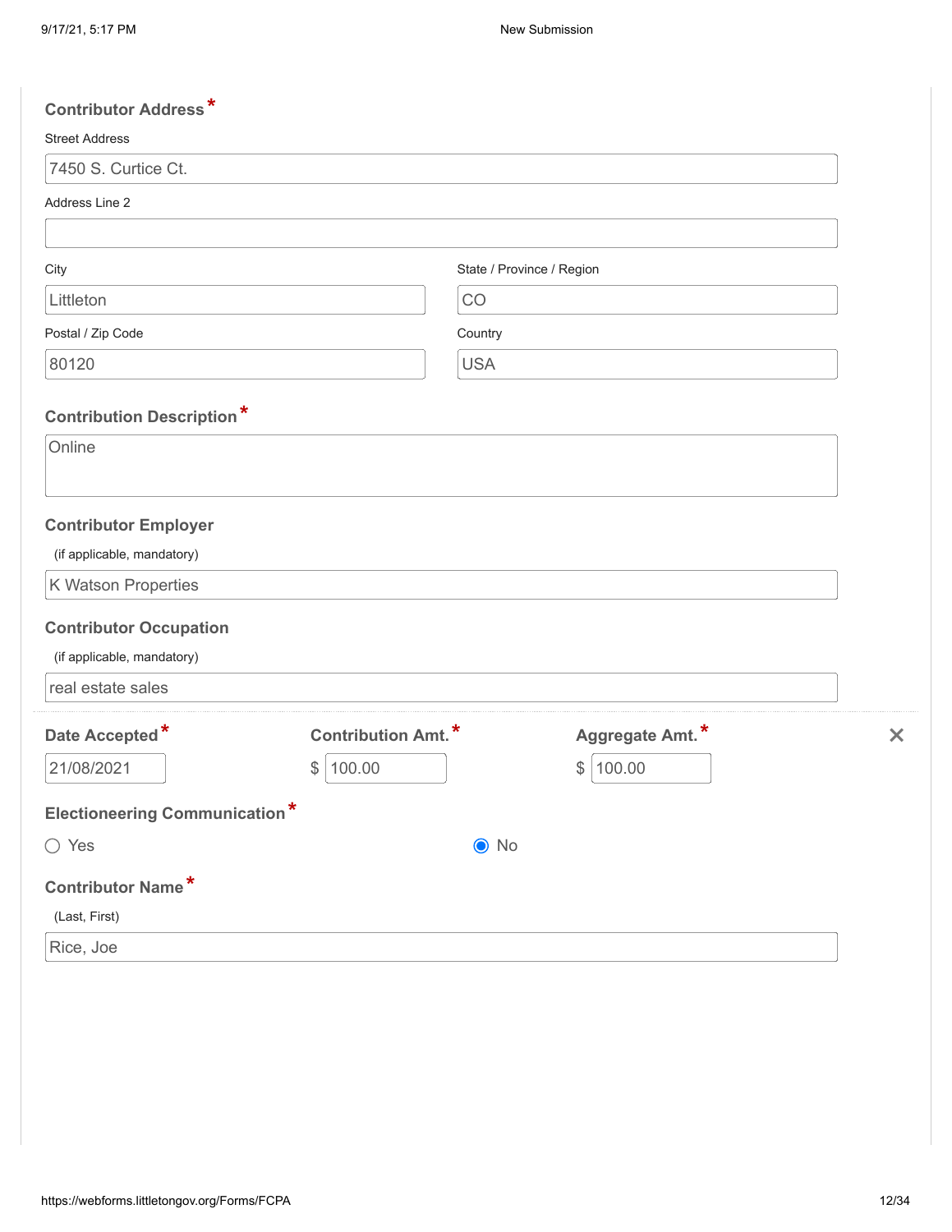| <b>Contributor Address*</b>                                              |                           |                           |                 |          |
|--------------------------------------------------------------------------|---------------------------|---------------------------|-----------------|----------|
| <b>Street Address</b>                                                    |                           |                           |                 |          |
| 6165 S Coventry Lane W                                                   |                           |                           |                 |          |
| Address Line 2                                                           |                           |                           |                 |          |
|                                                                          |                           |                           |                 |          |
| City                                                                     |                           | State / Province / Region |                 |          |
| <b>LITTLETON</b>                                                         |                           | CO                        |                 |          |
| Postal / Zip Code                                                        |                           | Country                   |                 |          |
| 80123                                                                    |                           | <b>USA</b>                |                 |          |
| <b>Contribution Description*</b>                                         |                           |                           |                 |          |
| Online                                                                   |                           |                           |                 |          |
| <b>Contributor Employer</b><br>(if applicable, mandatory)                |                           |                           |                 |          |
| <b>Lockheed Martin Space</b>                                             |                           |                           |                 |          |
| <b>Contributor Occupation</b><br>(if applicable, mandatory)<br>Aerospace |                           |                           |                 |          |
| Date Accepted*                                                           | <b>Contribution Amt.*</b> |                           | Aggregate Amt.* | $\times$ |
| 21/08/2021                                                               | \$<br>25.00               |                           | $\$\$<br>25.00  |          |
| <b>Electioneering Communication*</b>                                     |                           |                           |                 |          |
| $\bigcirc$ Yes                                                           |                           | $\odot$ No                |                 |          |
| Contributor Name*                                                        |                           |                           |                 |          |
| (Last, First)                                                            |                           |                           |                 |          |
| Roleson, Scott                                                           |                           |                           |                 |          |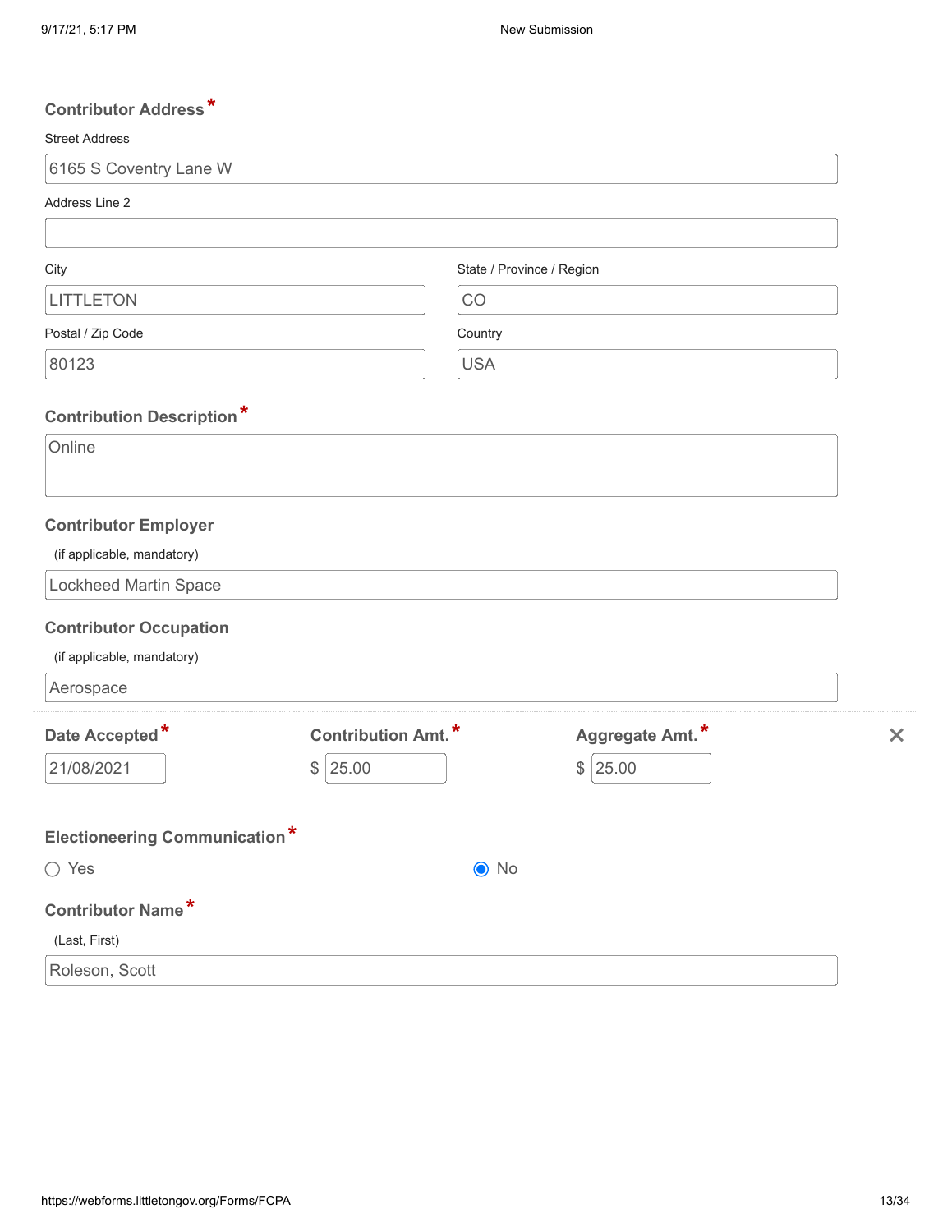| <b>Contributor Address*</b>          |                            |                           |                 |                           |
|--------------------------------------|----------------------------|---------------------------|-----------------|---------------------------|
| <b>Street Address</b>                |                            |                           |                 |                           |
| 14938 Amso St                        |                            |                           |                 |                           |
| Address Line 2                       |                            |                           |                 |                           |
|                                      |                            |                           |                 |                           |
| City                                 |                            | State / Province / Region |                 |                           |
| Poway                                |                            | CA                        |                 |                           |
| Postal / Zip Code                    |                            | Country                   |                 |                           |
| 92064                                |                            | <b>USA</b>                |                 |                           |
|                                      |                            |                           |                 |                           |
| <b>Contribution Description*</b>     |                            |                           |                 |                           |
| Online                               |                            |                           |                 |                           |
|                                      |                            |                           |                 |                           |
| <b>Contributor Employer</b>          |                            |                           |                 |                           |
| (if applicable, mandatory)           |                            |                           |                 |                           |
| <b>NA</b>                            |                            |                           |                 |                           |
| <b>Contributor Occupation</b>        |                            |                           |                 |                           |
| (if applicable, mandatory)           |                            |                           |                 |                           |
| Retired                              |                            |                           |                 |                           |
| Date Accepted*                       | <b>Contribution Amt.</b> * |                           | Aggregate Amt.* | $\boldsymbol{\mathsf{x}}$ |
| 21/08/2021                           | \$<br>100.00               |                           | 100.00<br>\$    |                           |
|                                      |                            |                           |                 |                           |
| <b>Electioneering Communication*</b> |                            |                           |                 |                           |
| $\bigcirc$ Yes                       |                            | $\odot$ No                |                 |                           |
| <b>Contributor Name*</b>             |                            |                           |                 |                           |
| (Last, First)                        |                            |                           |                 |                           |
| Roleson, Ryan                        |                            |                           |                 |                           |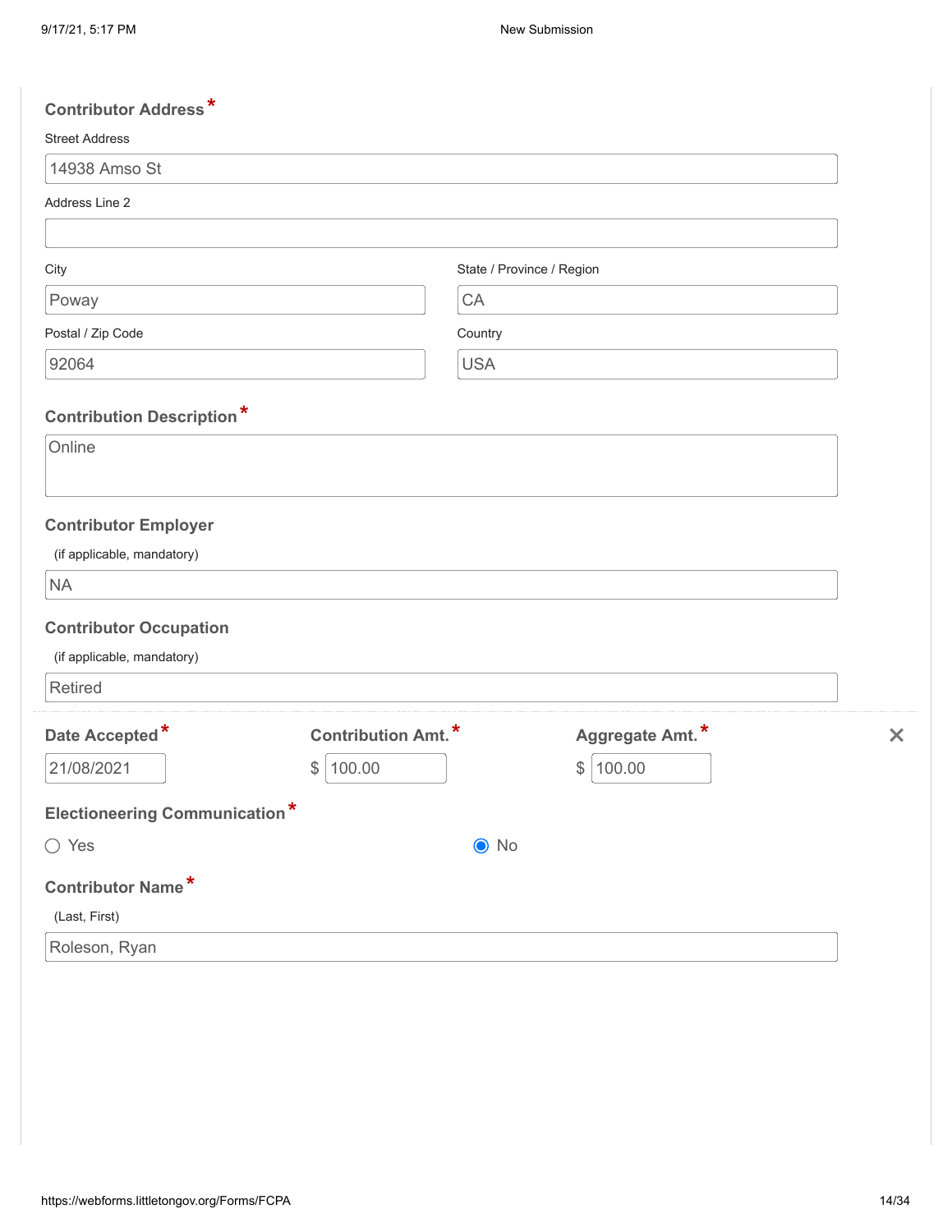| <b>Contributor Address*</b>                 |                           |                 |                           |
|---------------------------------------------|---------------------------|-----------------|---------------------------|
| <b>Street Address</b>                       |                           |                 |                           |
| 8200 Kroll Way Apt 58                       |                           |                 |                           |
| Address Line 2                              |                           |                 |                           |
|                                             |                           |                 |                           |
| City                                        | State / Province / Region |                 |                           |
| <b>Bakersfield</b>                          | CA                        |                 |                           |
| Postal / Zip Code                           | Country                   |                 |                           |
| 93311                                       | <b>USA</b>                |                 |                           |
|                                             |                           |                 |                           |
| <b>Contribution Description*</b><br>Online  |                           |                 |                           |
|                                             |                           |                 |                           |
|                                             |                           |                 |                           |
| <b>Contributor Employer</b>                 |                           |                 |                           |
| (if applicable, mandatory)                  |                           |                 |                           |
| Kern Medical                                |                           |                 |                           |
| <b>Contributor Occupation</b>               |                           |                 |                           |
| (if applicable, mandatory)                  |                           |                 |                           |
| Physician                                   |                           |                 |                           |
| Date Accepted*<br><b>Contribution Amt.*</b> |                           | Aggregate Amt.* | $\boldsymbol{\mathsf{x}}$ |
| 22/08/2021<br>\$<br>10.00                   |                           | \$<br>10.00     |                           |
|                                             |                           |                 |                           |
| <b>Electioneering Communication*</b>        |                           |                 |                           |
| ◯ Yes                                       | $\bullet$ No              |                 |                           |
| Contributor Name*                           |                           |                 |                           |
| (Last, First)                               |                           |                 |                           |
| Dutton, Phillip                             |                           |                 |                           |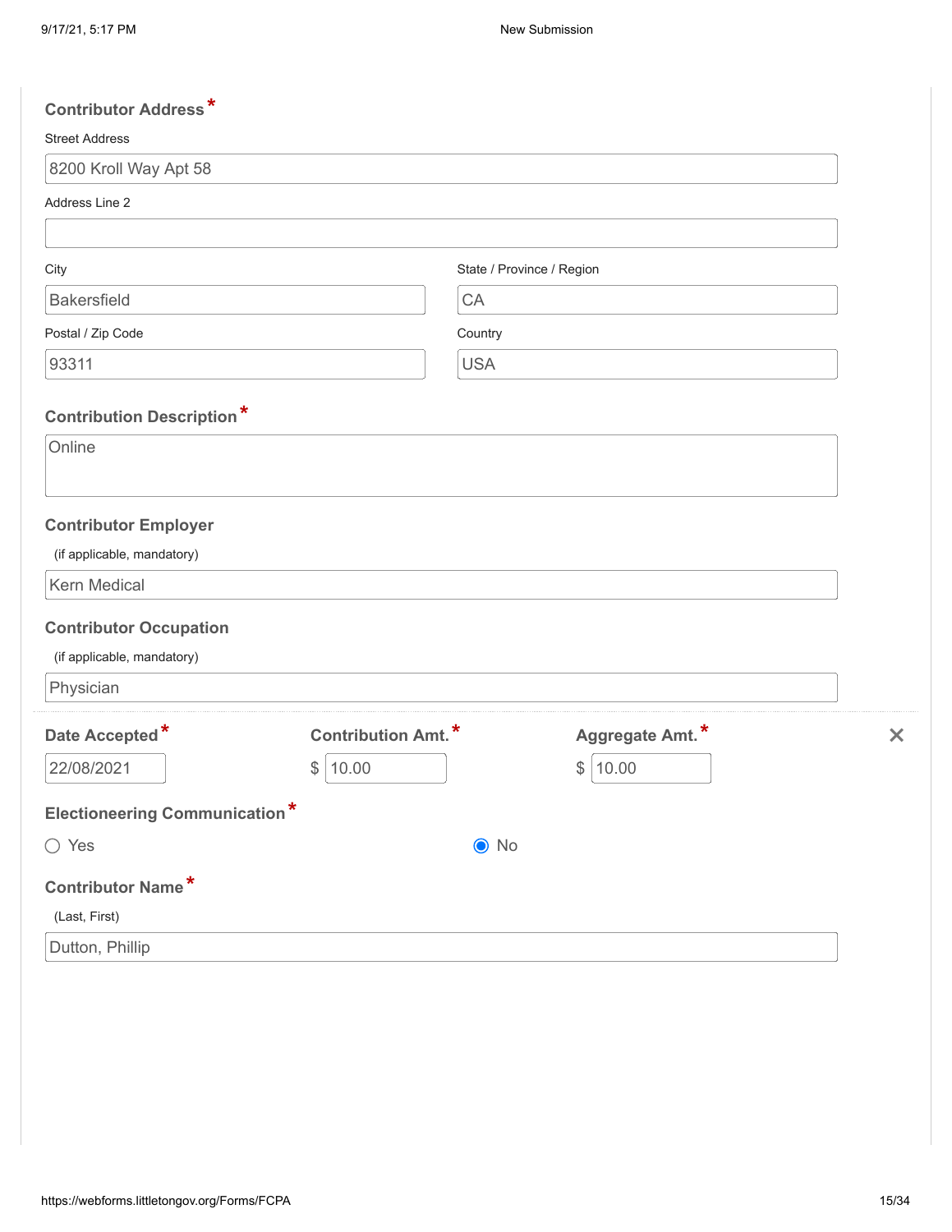| <b>Contributor Address*</b>          |                           |                           |                       |
|--------------------------------------|---------------------------|---------------------------|-----------------------|
| <b>Street Address</b>                |                           |                           |                       |
| 6 Green St                           |                           |                           |                       |
| Address Line 2                       |                           |                           |                       |
|                                      |                           |                           |                       |
| City                                 |                           | State / Province / Region |                       |
| Martinez                             | CA                        |                           |                       |
| Postal / Zip Code                    | Country                   |                           |                       |
| 94553                                | <b>USA</b>                |                           |                       |
| <b>Contribution Description*</b>     |                           |                           |                       |
| Online                               |                           |                           |                       |
|                                      |                           |                           |                       |
| <b>Contributor Employer</b>          |                           |                           |                       |
| (if applicable, mandatory)           |                           |                           |                       |
| State of California                  |                           |                           |                       |
| <b>Contributor Occupation</b>        |                           |                           |                       |
| (if applicable, mandatory)           |                           |                           |                       |
| Engineer                             |                           |                           |                       |
| Date Accepted*                       | <b>Contribution Amt.*</b> | Aggregate Amt.*           | $\boldsymbol{\times}$ |
| 22/08/2021                           | 100.00<br>\$              | 100.00<br>\$              |                       |
| <b>Electioneering Communication*</b> |                           |                           |                       |
| $\bigcirc$ Yes                       |                           | $\bullet$ No              |                       |
| <b>Contributor Name*</b>             |                           |                           |                       |
| (Last, First)                        |                           |                           |                       |
| Lyon, Martha                         |                           |                           |                       |
|                                      |                           |                           |                       |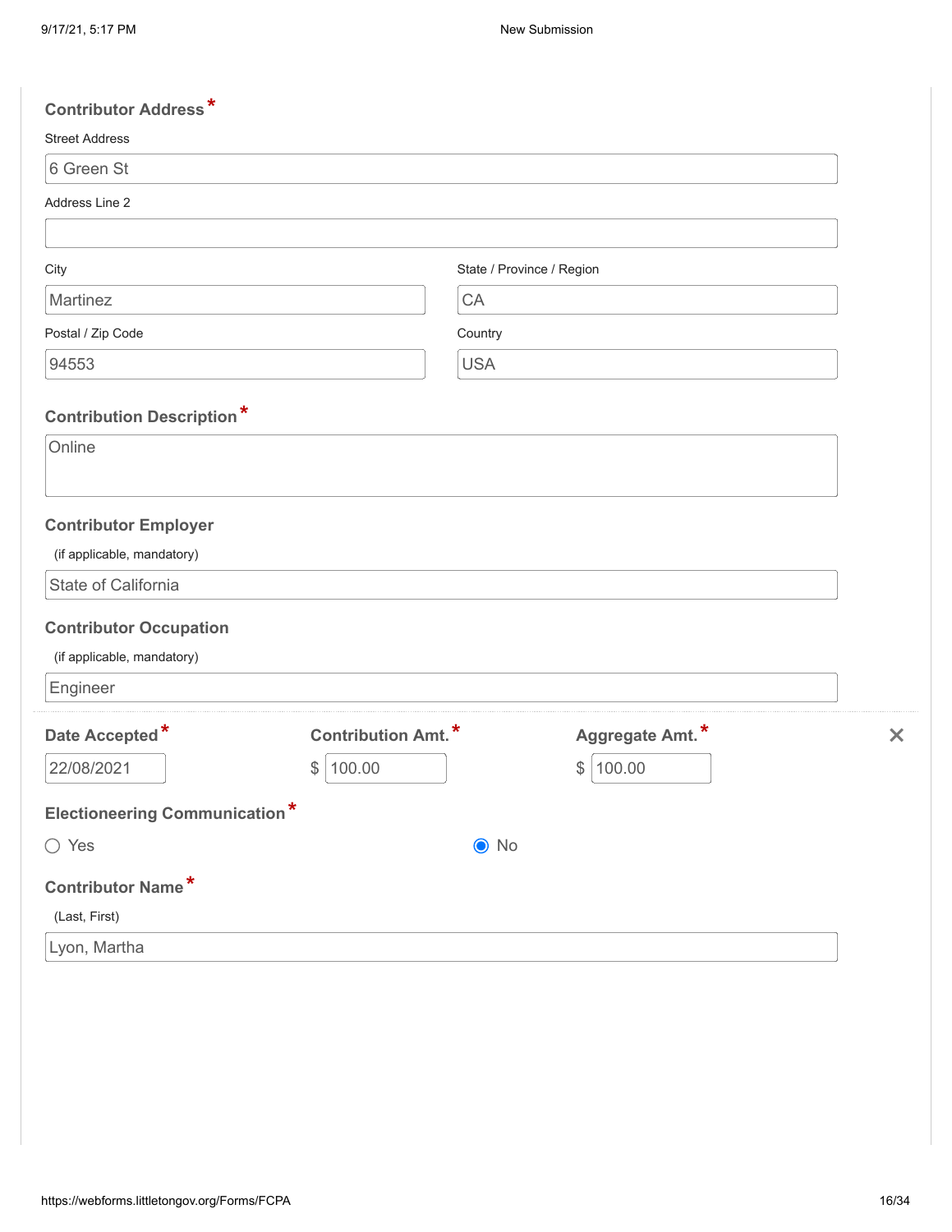| <b>Contributor Address*</b>          |                            |                           |                 |                           |
|--------------------------------------|----------------------------|---------------------------|-----------------|---------------------------|
| <b>Street Address</b>                |                            |                           |                 |                           |
| 1646 West Canal Ct.                  |                            |                           |                 |                           |
| Address Line 2                       |                            |                           |                 |                           |
|                                      |                            |                           |                 |                           |
| City                                 |                            | State / Province / Region |                 |                           |
| Littleton                            |                            | Co                        |                 |                           |
| Postal / Zip Code                    |                            | Country                   |                 |                           |
| 80120                                |                            | <b>USA</b>                |                 |                           |
|                                      |                            |                           |                 |                           |
| <b>Contribution Description*</b>     |                            |                           |                 |                           |
| Online                               |                            |                           |                 |                           |
|                                      |                            |                           |                 |                           |
| <b>Contributor Employer</b>          |                            |                           |                 |                           |
| (if applicable, mandatory)           |                            |                           |                 |                           |
| <b>Littleton Public Schools</b>      |                            |                           |                 |                           |
| <b>Contributor Occupation</b>        |                            |                           |                 |                           |
| (if applicable, mandatory)           |                            |                           |                 |                           |
| Teacher                              |                            |                           |                 |                           |
| Date Accepted*                       | <b>Contribution Amt.</b> * |                           | Aggregate Amt.* | $\boldsymbol{\mathsf{x}}$ |
| 22/08/2021                           | 100.00<br>$\frac{1}{2}$    |                           | \$<br>100.00    |                           |
|                                      |                            |                           |                 |                           |
| <b>Electioneering Communication*</b> |                            |                           |                 |                           |
| ◯ Yes                                |                            | $\bullet$ No              |                 |                           |
| <b>Contributor Name*</b>             |                            |                           |                 |                           |
| (Last, First)                        |                            |                           |                 |                           |
| Wells, Sarah                         |                            |                           |                 |                           |
|                                      |                            |                           |                 |                           |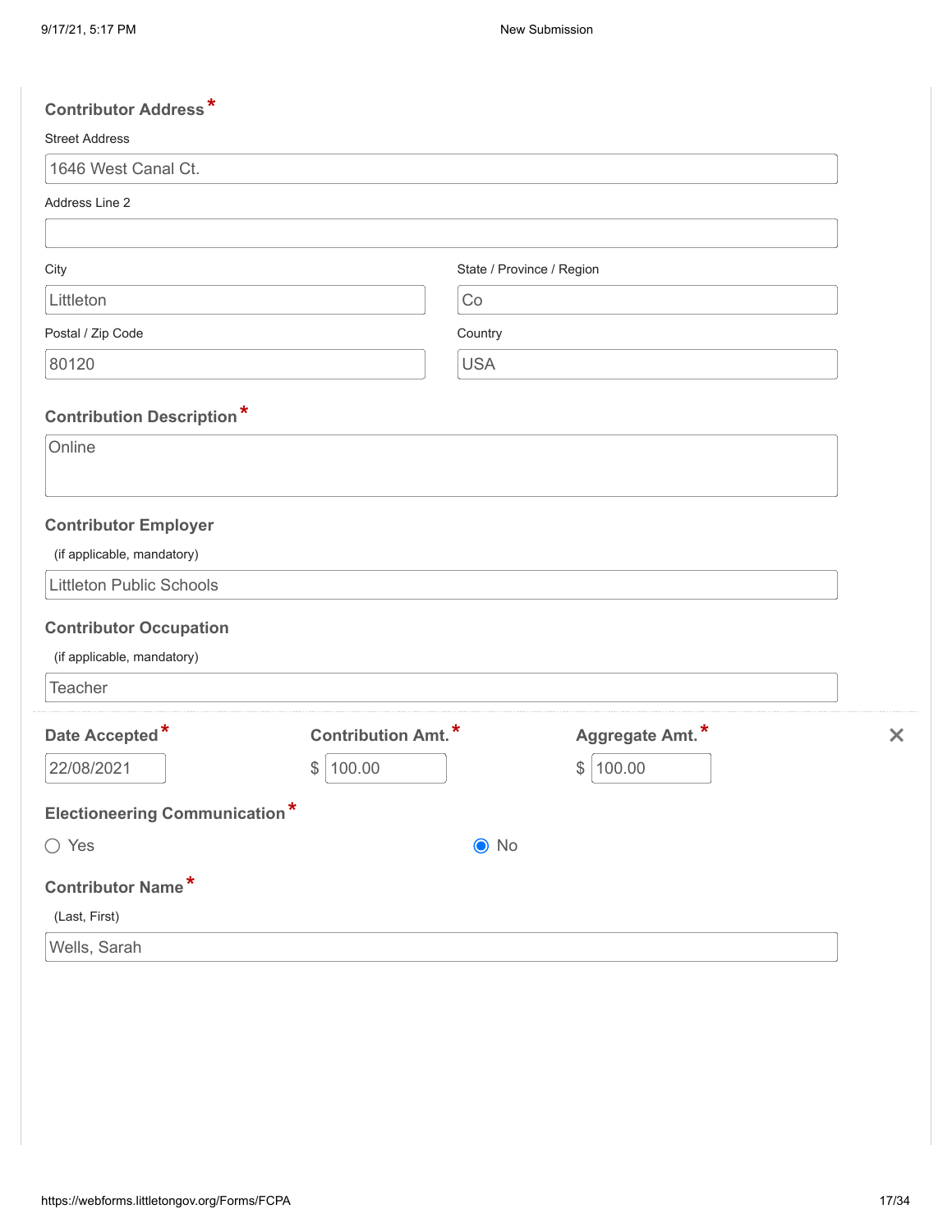| <b>Contributor Address*</b>          |                            |                           |                 |                           |
|--------------------------------------|----------------------------|---------------------------|-----------------|---------------------------|
| <b>Street Address</b>                |                            |                           |                 |                           |
| 1631 W. Canal Ct                     |                            |                           |                 |                           |
| Address Line 2                       |                            |                           |                 |                           |
|                                      |                            |                           |                 |                           |
| City                                 |                            | State / Province / Region |                 |                           |
| Littleton                            |                            | CO                        |                 |                           |
| Postal / Zip Code                    |                            | Country                   |                 |                           |
| 80120                                |                            | <b>USA</b>                |                 |                           |
|                                      |                            |                           |                 |                           |
| <b>Contribution Description*</b>     |                            |                           |                 |                           |
| Online                               |                            |                           |                 |                           |
|                                      |                            |                           |                 |                           |
| <b>Contributor Employer</b>          |                            |                           |                 |                           |
| (if applicable, mandatory)           |                            |                           |                 |                           |
| Self Employed                        |                            |                           |                 |                           |
| <b>Contributor Occupation</b>        |                            |                           |                 |                           |
| (if applicable, mandatory)           |                            |                           |                 |                           |
| Psychotherapist                      |                            |                           |                 |                           |
| Date Accepted*                       | <b>Contribution Amt.</b> * |                           | Aggregate Amt.* | $\boldsymbol{\mathsf{x}}$ |
| 22/08/2021                           | 20.00<br>$\frac{1}{2}$     |                           | 20.00<br>\$     |                           |
|                                      |                            |                           |                 |                           |
| <b>Electioneering Communication*</b> |                            |                           |                 |                           |
| ◯ Yes                                |                            | $\bullet$ No              |                 |                           |
| <b>Contributor Name*</b>             |                            |                           |                 |                           |
| (Last, First)                        |                            |                           |                 |                           |
| Goldman, Julie                       |                            |                           |                 |                           |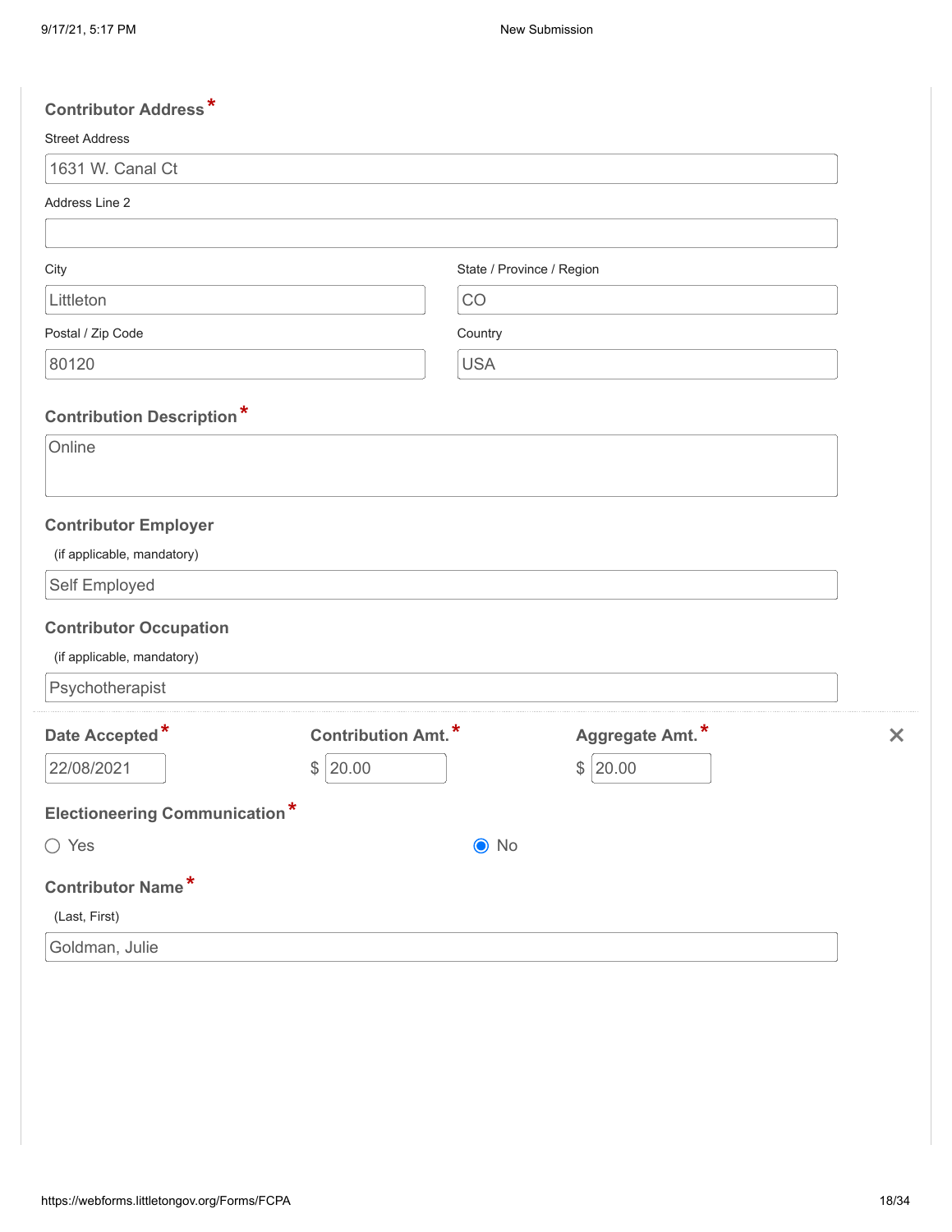| <b>Contributor Address*</b>                |                           |                           |                 |                           |
|--------------------------------------------|---------------------------|---------------------------|-----------------|---------------------------|
| <b>Street Address</b>                      |                           |                           |                 |                           |
| 18315 Hampshire Lane                       |                           |                           |                 |                           |
| Address Line 2                             |                           |                           |                 |                           |
|                                            |                           |                           |                 |                           |
| City                                       |                           | State / Province / Region |                 |                           |
| San Diego                                  |                           | CA                        |                 |                           |
| Postal / Zip Code                          |                           | Country                   |                 |                           |
| 92128                                      |                           | <b>USA</b>                |                 |                           |
|                                            |                           |                           |                 |                           |
| <b>Contribution Description*</b><br>Online |                           |                           |                 |                           |
|                                            |                           |                           |                 |                           |
|                                            |                           |                           |                 |                           |
| <b>Contributor Employer</b>                |                           |                           |                 |                           |
| (if applicable, mandatory)                 |                           |                           |                 |                           |
| <b>Goldman Realty</b>                      |                           |                           |                 |                           |
| <b>Contributor Occupation</b>              |                           |                           |                 |                           |
| (if applicable, mandatory)                 |                           |                           |                 |                           |
| Loan processor                             |                           |                           |                 |                           |
| Date Accepted*                             | <b>Contribution Amt.*</b> |                           | Aggregate Amt.* | $\boldsymbol{\mathsf{x}}$ |
| 23/08/2021                                 | 100.00<br>$\frac{1}{2}$   |                           | \$<br>100.00    |                           |
|                                            |                           |                           |                 |                           |
| <b>Electioneering Communication*</b>       |                           |                           |                 |                           |
| ◯ Yes                                      |                           | $\odot$ No                |                 |                           |
| <b>Contributor Name*</b>                   |                           |                           |                 |                           |
| (Last, First)                              |                           |                           |                 |                           |
| Askew, Rebecca                             |                           |                           |                 |                           |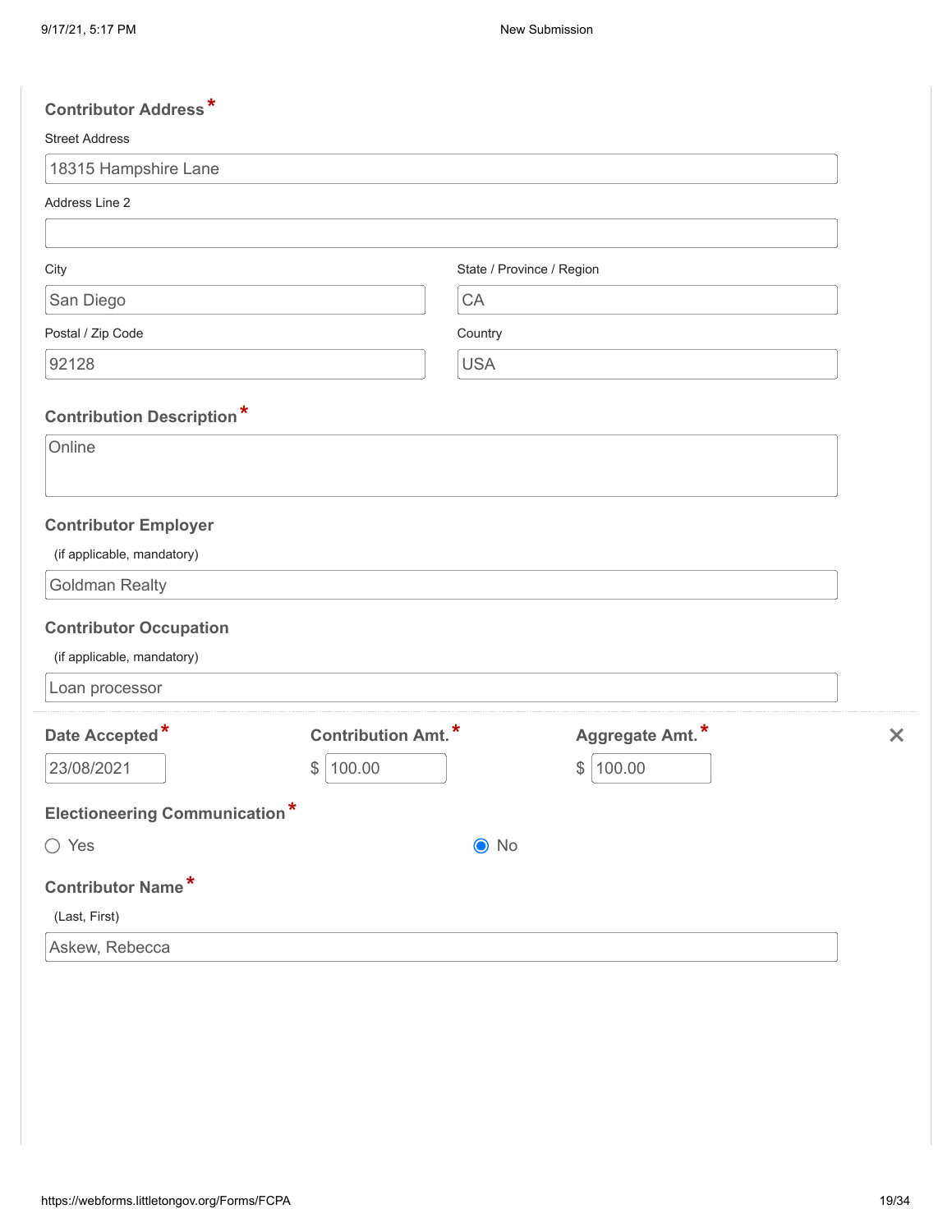| <b>Street Address</b><br>1645 W. Canal Court<br>Address Line 2<br>State / Province / Region<br>City<br>Littleton<br>CO<br>Postal / Zip Code<br>Country<br>80120<br><b>USA</b><br><b>Contribution Description*</b><br>Online<br><b>Contributor Employer</b><br>(if applicable, mandatory)<br>Self<br><b>Contributor Occupation</b><br>(if applicable, mandatory)<br>Attorney<br>Aggregate Amt.*<br>Date Accepted*<br><b>Contribution Amt.</b> *<br>23/08/2021<br>100.00<br>\$<br>100.00<br>\$<br><b>Electioneering Communication*</b><br>$\bigcirc$ Yes<br>$\odot$ No<br><b>Contributor Name*</b><br>(Last, First)<br>Weese, Pamela | <b>Contributor Address*</b> |  |                           |
|------------------------------------------------------------------------------------------------------------------------------------------------------------------------------------------------------------------------------------------------------------------------------------------------------------------------------------------------------------------------------------------------------------------------------------------------------------------------------------------------------------------------------------------------------------------------------------------------------------------------------------|-----------------------------|--|---------------------------|
|                                                                                                                                                                                                                                                                                                                                                                                                                                                                                                                                                                                                                                    |                             |  |                           |
|                                                                                                                                                                                                                                                                                                                                                                                                                                                                                                                                                                                                                                    |                             |  |                           |
|                                                                                                                                                                                                                                                                                                                                                                                                                                                                                                                                                                                                                                    |                             |  |                           |
|                                                                                                                                                                                                                                                                                                                                                                                                                                                                                                                                                                                                                                    |                             |  |                           |
|                                                                                                                                                                                                                                                                                                                                                                                                                                                                                                                                                                                                                                    |                             |  |                           |
|                                                                                                                                                                                                                                                                                                                                                                                                                                                                                                                                                                                                                                    |                             |  |                           |
|                                                                                                                                                                                                                                                                                                                                                                                                                                                                                                                                                                                                                                    |                             |  |                           |
|                                                                                                                                                                                                                                                                                                                                                                                                                                                                                                                                                                                                                                    |                             |  |                           |
|                                                                                                                                                                                                                                                                                                                                                                                                                                                                                                                                                                                                                                    |                             |  |                           |
|                                                                                                                                                                                                                                                                                                                                                                                                                                                                                                                                                                                                                                    |                             |  |                           |
|                                                                                                                                                                                                                                                                                                                                                                                                                                                                                                                                                                                                                                    |                             |  |                           |
|                                                                                                                                                                                                                                                                                                                                                                                                                                                                                                                                                                                                                                    |                             |  |                           |
|                                                                                                                                                                                                                                                                                                                                                                                                                                                                                                                                                                                                                                    |                             |  |                           |
|                                                                                                                                                                                                                                                                                                                                                                                                                                                                                                                                                                                                                                    |                             |  | $\boldsymbol{\mathsf{x}}$ |
|                                                                                                                                                                                                                                                                                                                                                                                                                                                                                                                                                                                                                                    |                             |  |                           |
|                                                                                                                                                                                                                                                                                                                                                                                                                                                                                                                                                                                                                                    |                             |  |                           |
|                                                                                                                                                                                                                                                                                                                                                                                                                                                                                                                                                                                                                                    |                             |  |                           |
|                                                                                                                                                                                                                                                                                                                                                                                                                                                                                                                                                                                                                                    |                             |  |                           |
|                                                                                                                                                                                                                                                                                                                                                                                                                                                                                                                                                                                                                                    |                             |  |                           |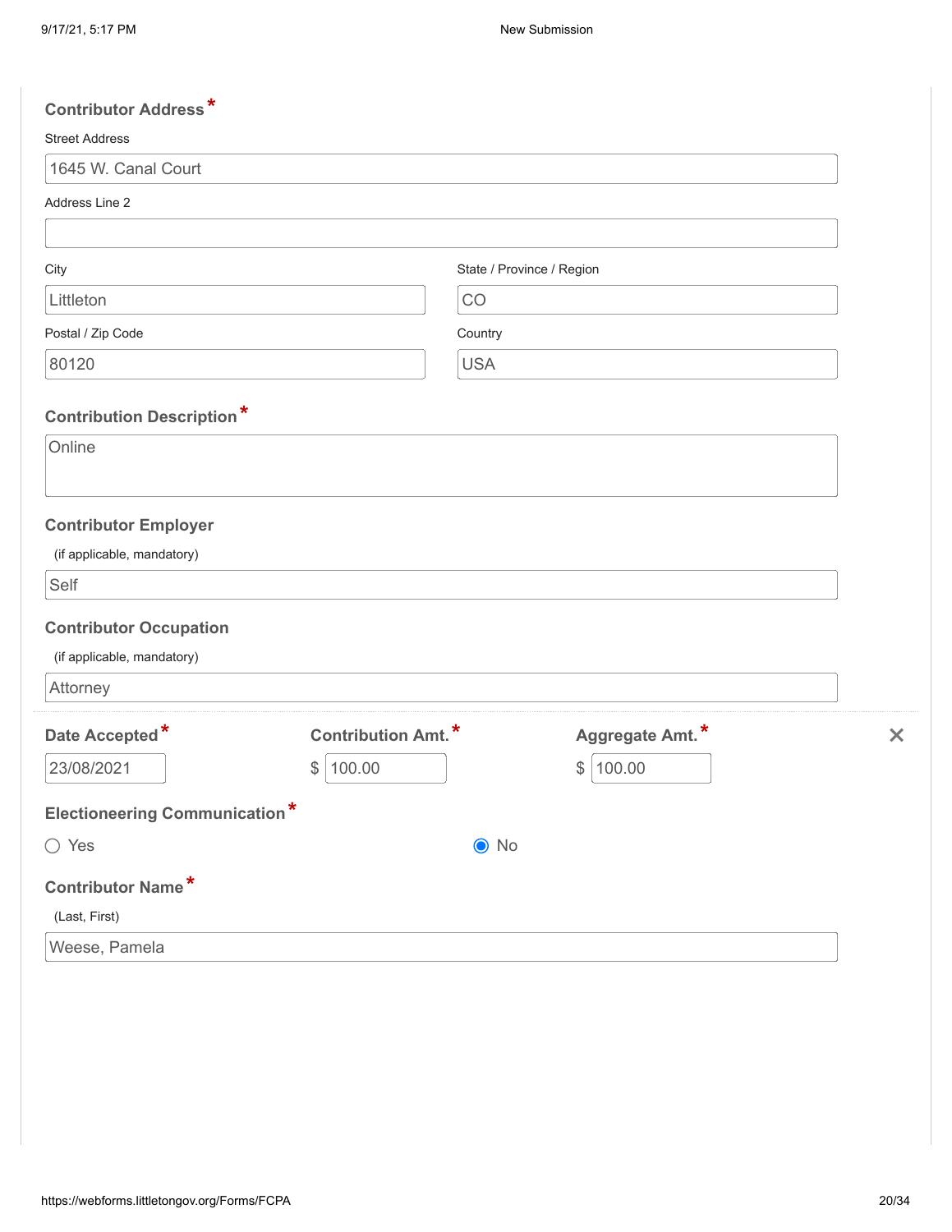| <b>Contributor Address*</b>          |                           |                           |                 |          |
|--------------------------------------|---------------------------|---------------------------|-----------------|----------|
| <b>Street Address</b>                |                           |                           |                 |          |
| 933 San Mateo Blvd NE Ste. 500-350   |                           |                           |                 |          |
| Address Line 2                       |                           |                           |                 |          |
|                                      |                           |                           |                 |          |
| City                                 |                           | State / Province / Region |                 |          |
| Albuquerque                          |                           | <b>NM</b>                 |                 |          |
| Postal / Zip Code                    |                           | Country                   |                 |          |
| 87108                                |                           | <b>USA</b>                |                 |          |
| <b>Contribution Description*</b>     |                           |                           |                 |          |
| Online                               |                           |                           |                 |          |
|                                      |                           |                           |                 |          |
| <b>Contributor Employer</b>          |                           |                           |                 |          |
| (if applicable, mandatory)           |                           |                           |                 |          |
| University of New Mexico Foundation  |                           |                           |                 |          |
| <b>Contributor Occupation</b>        |                           |                           |                 |          |
| (if applicable, mandatory)           |                           |                           |                 |          |
| Director of Development              |                           |                           |                 |          |
| Date Accepted*                       | <b>Contribution Amt.*</b> |                           | Aggregate Amt.* | $\times$ |
| 23/08/2021                           | \$<br>100.00              |                           | \$<br>100.00    |          |
| <b>Electioneering Communication*</b> |                           |                           |                 |          |
| ◯ Yes                                |                           | $\bullet$ No              |                 |          |
| <b>Contributor Name*</b>             |                           |                           |                 |          |
| (Last, First)                        |                           |                           |                 |          |
| Mikas, Keith                         |                           |                           |                 |          |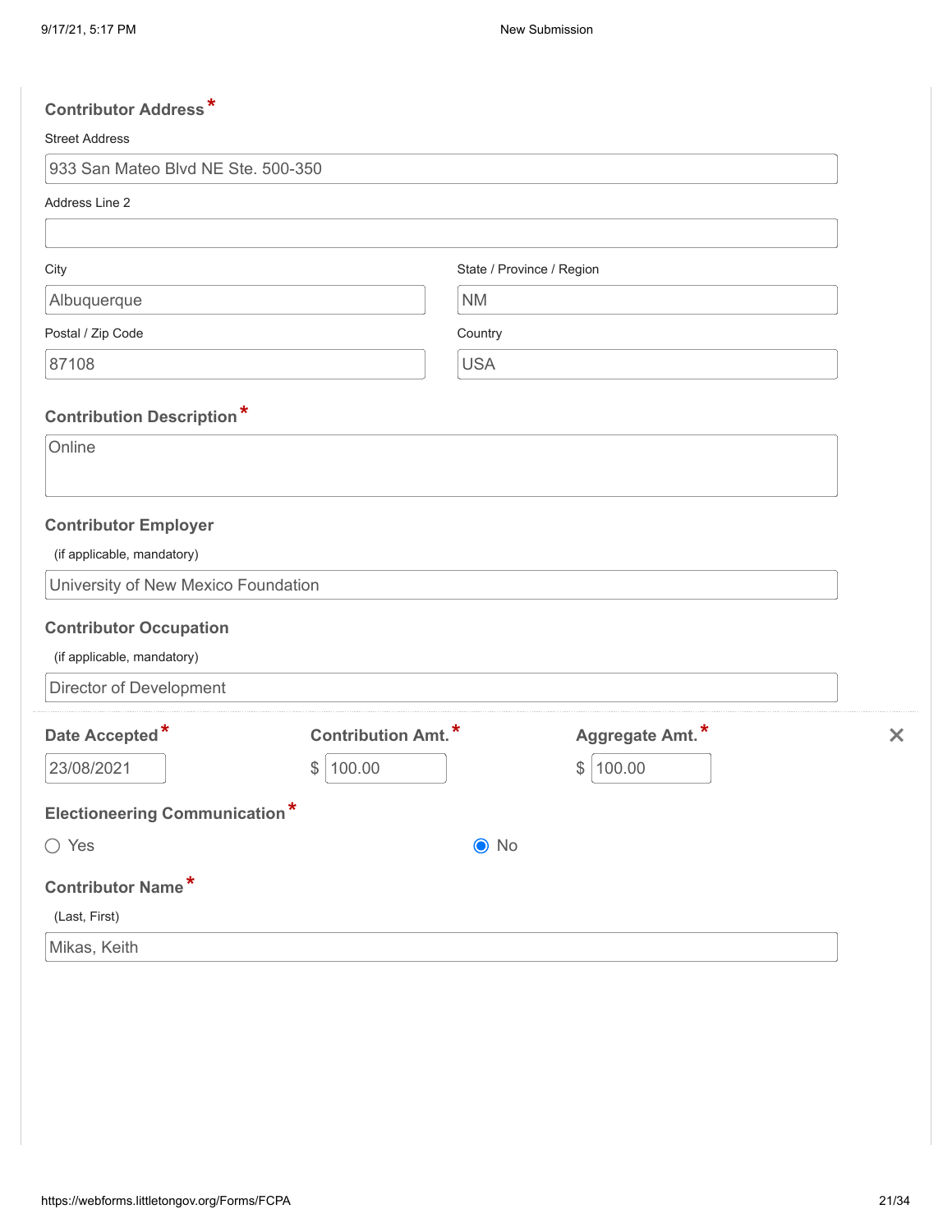| <b>Contributor Address*</b>                |                           |                           |                 |                           |
|--------------------------------------------|---------------------------|---------------------------|-----------------|---------------------------|
| <b>Street Address</b>                      |                           |                           |                 |                           |
| 17017 Matinal road                         |                           |                           |                 |                           |
| Address Line 2                             |                           |                           |                 |                           |
|                                            |                           |                           |                 |                           |
| City                                       |                           | State / Province / Region |                 |                           |
| San Diego                                  |                           | CA                        |                 |                           |
| Postal / Zip Code                          |                           | Country                   |                 |                           |
| 92127                                      |                           | <b>USA</b>                |                 |                           |
|                                            |                           |                           |                 |                           |
| <b>Contribution Description*</b><br>Online |                           |                           |                 |                           |
|                                            |                           |                           |                 |                           |
|                                            |                           |                           |                 |                           |
| <b>Contributor Employer</b>                |                           |                           |                 |                           |
| (if applicable, mandatory)                 |                           |                           |                 |                           |
| Trader Joe's                               |                           |                           |                 |                           |
| <b>Contributor Occupation</b>              |                           |                           |                 |                           |
| (if applicable, mandatory)                 |                           |                           |                 |                           |
| Grocer                                     |                           |                           |                 |                           |
| Date Accepted*                             | <b>Contribution Amt.*</b> |                           | Aggregate Amt.* | $\boldsymbol{\mathsf{x}}$ |
| 24/08/2021                                 | 100.00<br>$\frac{1}{2}$   |                           | \$<br>100.00    |                           |
|                                            |                           |                           |                 |                           |
| <b>Electioneering Communication*</b>       |                           |                           |                 |                           |
| $\bigcirc$ Yes                             |                           | $\bullet$ No              |                 |                           |
| Contributor Name*                          |                           |                           |                 |                           |
| (Last, First)                              |                           |                           |                 |                           |
| Mascolo, James                             |                           |                           |                 |                           |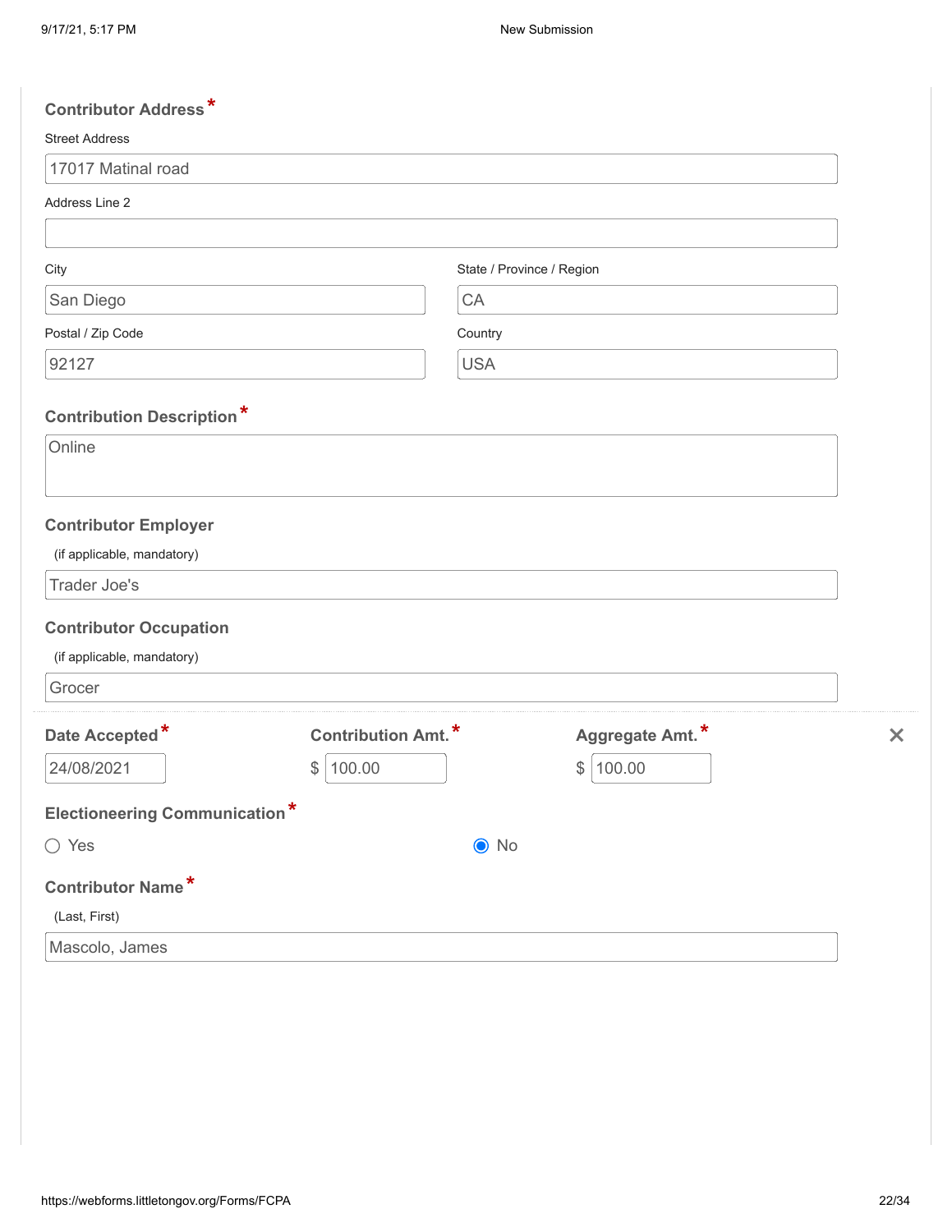| <b>Contributor Address*</b>                |                           |                           |                 |                           |
|--------------------------------------------|---------------------------|---------------------------|-----------------|---------------------------|
| <b>Street Address</b>                      |                           |                           |                 |                           |
| 1642 W. Canal Court                        |                           |                           |                 |                           |
| Address Line 2                             |                           |                           |                 |                           |
|                                            |                           |                           |                 |                           |
| City                                       |                           | State / Province / Region |                 |                           |
| Littleton                                  |                           | CO                        |                 |                           |
| Postal / Zip Code                          |                           | Country                   |                 |                           |
| 80120                                      |                           | <b>USA</b>                |                 |                           |
|                                            |                           |                           |                 |                           |
| <b>Contribution Description*</b><br>Online |                           |                           |                 |                           |
|                                            |                           |                           |                 |                           |
|                                            |                           |                           |                 |                           |
| <b>Contributor Employer</b>                |                           |                           |                 |                           |
| (if applicable, mandatory)                 |                           |                           |                 |                           |
| Not Employed                               |                           |                           |                 |                           |
| <b>Contributor Occupation</b>              |                           |                           |                 |                           |
| (if applicable, mandatory)                 |                           |                           |                 |                           |
| Not Employed                               |                           |                           |                 |                           |
| Date Accepted*                             | <b>Contribution Amt.*</b> |                           | Aggregate Amt.* | $\boldsymbol{\mathsf{x}}$ |
| 24/08/2021                                 | 100.00<br>$\frac{1}{2}$   |                           | \$<br>100.00    |                           |
|                                            |                           |                           |                 |                           |
| <b>Electioneering Communication*</b>       |                           |                           |                 |                           |
| $\bigcirc$ Yes                             |                           | $\odot$ No                |                 |                           |
| Contributor Name*                          |                           |                           |                 |                           |
| (Last, First)                              |                           |                           |                 |                           |
| Reichardt, Robert                          |                           |                           |                 |                           |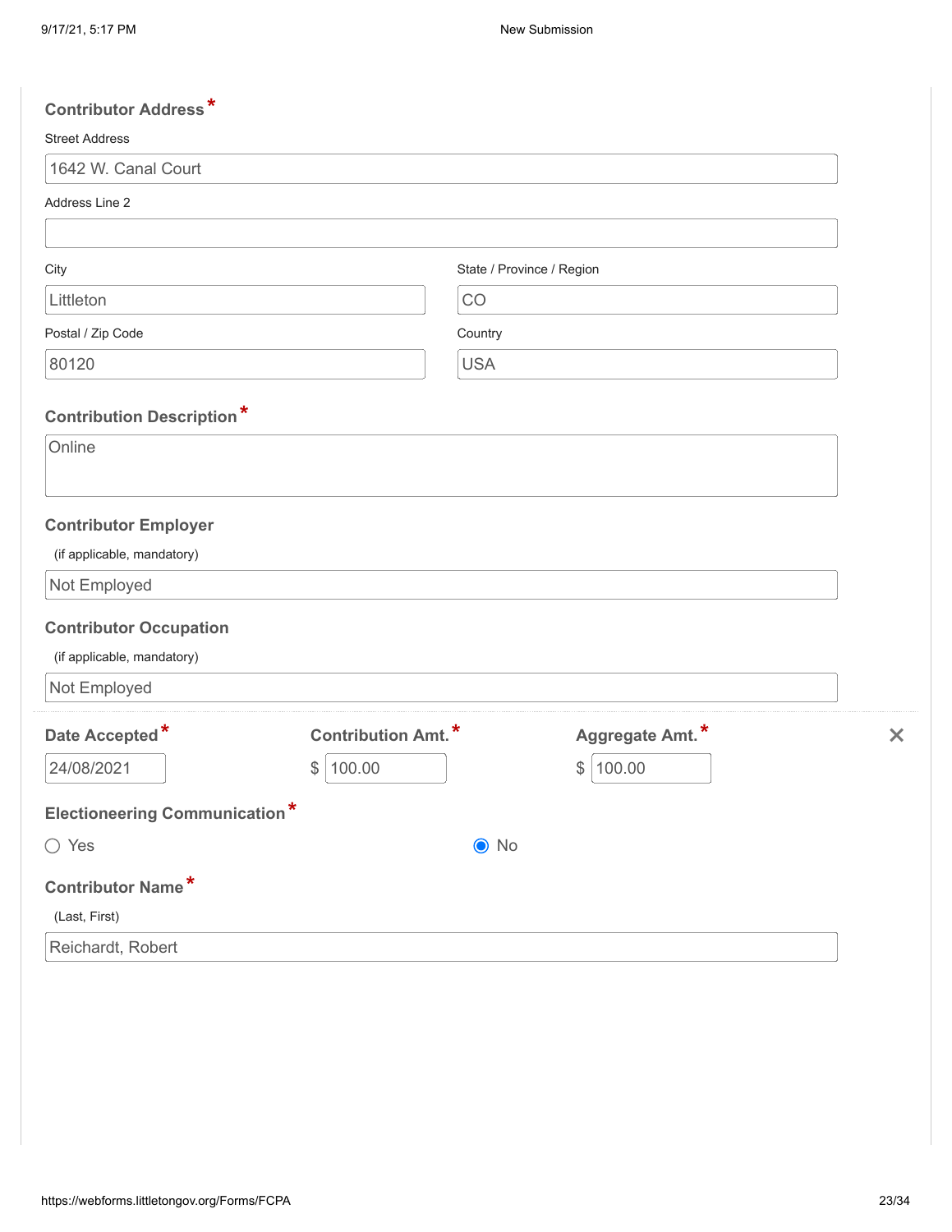| <b>Contributor Address*</b>          |                            |                           |                 |                           |
|--------------------------------------|----------------------------|---------------------------|-----------------|---------------------------|
| <b>Street Address</b>                |                            |                           |                 |                           |
| 6007 S. Lakeview st                  |                            |                           |                 |                           |
| Address Line 2                       |                            |                           |                 |                           |
|                                      |                            |                           |                 |                           |
| City                                 |                            | State / Province / Region |                 |                           |
| Littleton                            |                            | CO                        |                 |                           |
| Postal / Zip Code                    |                            | Country                   |                 |                           |
| 80120                                |                            | <b>USA</b>                |                 |                           |
| <b>Contribution Description*</b>     |                            |                           |                 |                           |
| Online                               |                            |                           |                 |                           |
|                                      |                            |                           |                 |                           |
| <b>Contributor Employer</b>          |                            |                           |                 |                           |
| (if applicable, mandatory)           |                            |                           |                 |                           |
| <b>APA Consulting</b>                |                            |                           |                 |                           |
| <b>Contributor Occupation</b>        |                            |                           |                 |                           |
| (if applicable, mandatory)           |                            |                           |                 |                           |
| <b>Education Researcher</b>          |                            |                           |                 |                           |
| Date Accepted*                       | <b>Contribution Amt.</b> * |                           | Aggregate Amt.* | $\boldsymbol{\mathsf{x}}$ |
| 25/08/2021                           | 50.00<br>\$                |                           | \$<br>50.00     |                           |
|                                      |                            |                           |                 |                           |
| <b>Electioneering Communication*</b> |                            |                           |                 |                           |
| $\bigcirc$ Yes                       |                            | $\bullet$ No              |                 |                           |
| <b>Contributor Name*</b>             |                            |                           |                 |                           |
| (Last, First)                        |                            |                           |                 |                           |
| Popkowski, Lynne                     |                            |                           |                 |                           |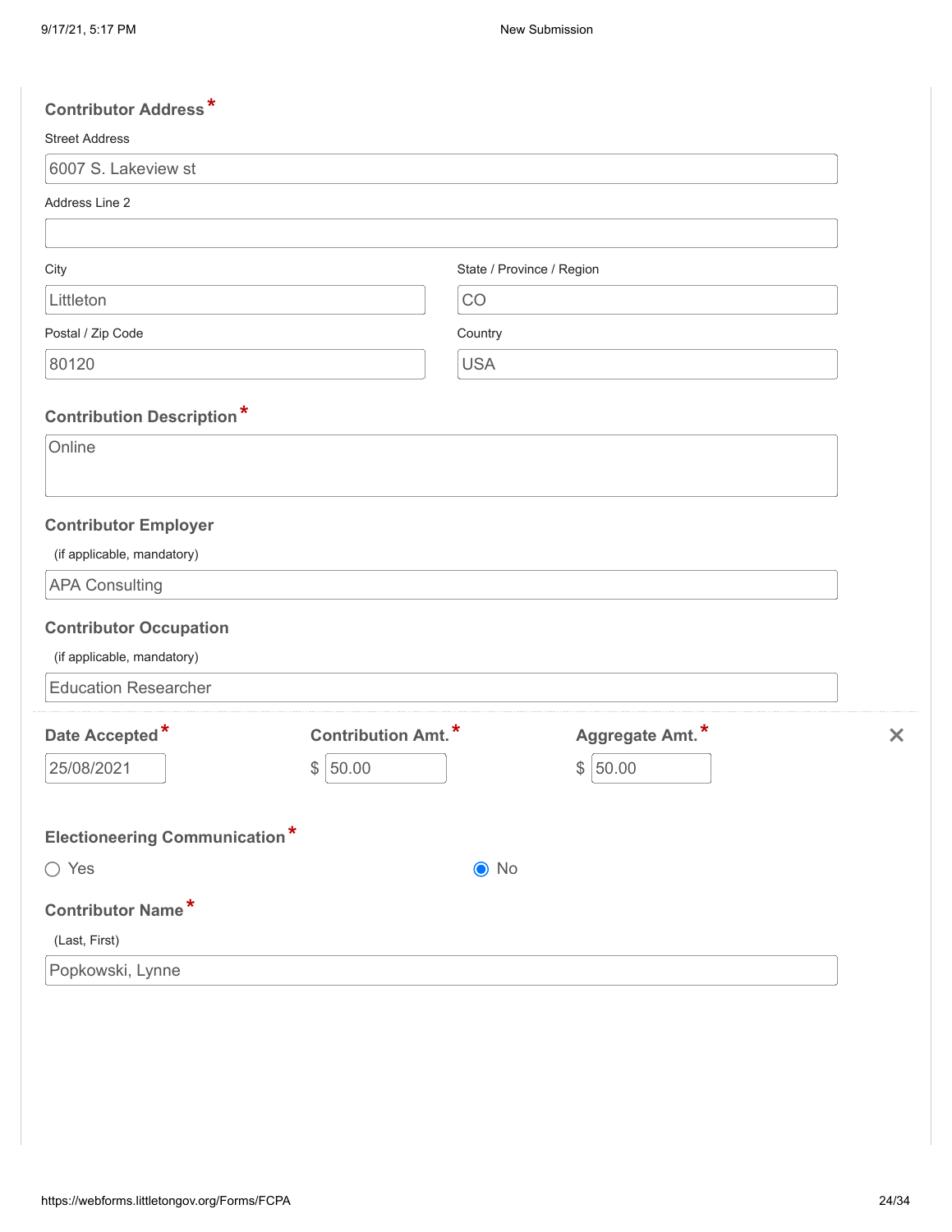| <b>Contributor Address*</b>          |                           |                           |                 |                           |
|--------------------------------------|---------------------------|---------------------------|-----------------|---------------------------|
| <b>Street Address</b>                |                           |                           |                 |                           |
| 6527 South Louthan Street            |                           |                           |                 |                           |
| Address Line 2                       |                           |                           |                 |                           |
|                                      |                           |                           |                 |                           |
| City                                 |                           | State / Province / Region |                 |                           |
| Littleton                            |                           | CO                        |                 |                           |
| Postal / Zip Code                    |                           | Country                   |                 |                           |
| 80120                                |                           | <b>USA</b>                |                 |                           |
|                                      |                           |                           |                 |                           |
| <b>Contribution Description*</b>     |                           |                           |                 |                           |
| Online                               |                           |                           |                 |                           |
|                                      |                           |                           |                 |                           |
| <b>Contributor Employer</b>          |                           |                           |                 |                           |
| (if applicable, mandatory)           |                           |                           |                 |                           |
| Not Employed                         |                           |                           |                 |                           |
| <b>Contributor Occupation</b>        |                           |                           |                 |                           |
| (if applicable, mandatory)           |                           |                           |                 |                           |
| Not Employed                         |                           |                           |                 |                           |
| Date Accepted*                       | <b>Contribution Amt.*</b> |                           | Aggregate Amt.* | $\boldsymbol{\mathsf{x}}$ |
| 27/08/2021                           | 250.00<br>$\frac{1}{2}$   |                           | 250.00<br>\$    |                           |
|                                      |                           |                           |                 |                           |
| <b>Electioneering Communication*</b> |                           |                           |                 |                           |
| $\bigcirc$ Yes                       |                           | $\odot$ No                |                 |                           |
| Contributor Name*                    |                           |                           |                 |                           |
| (Last, First)                        |                           |                           |                 |                           |
| Beecher, Jacqueline                  |                           |                           |                 |                           |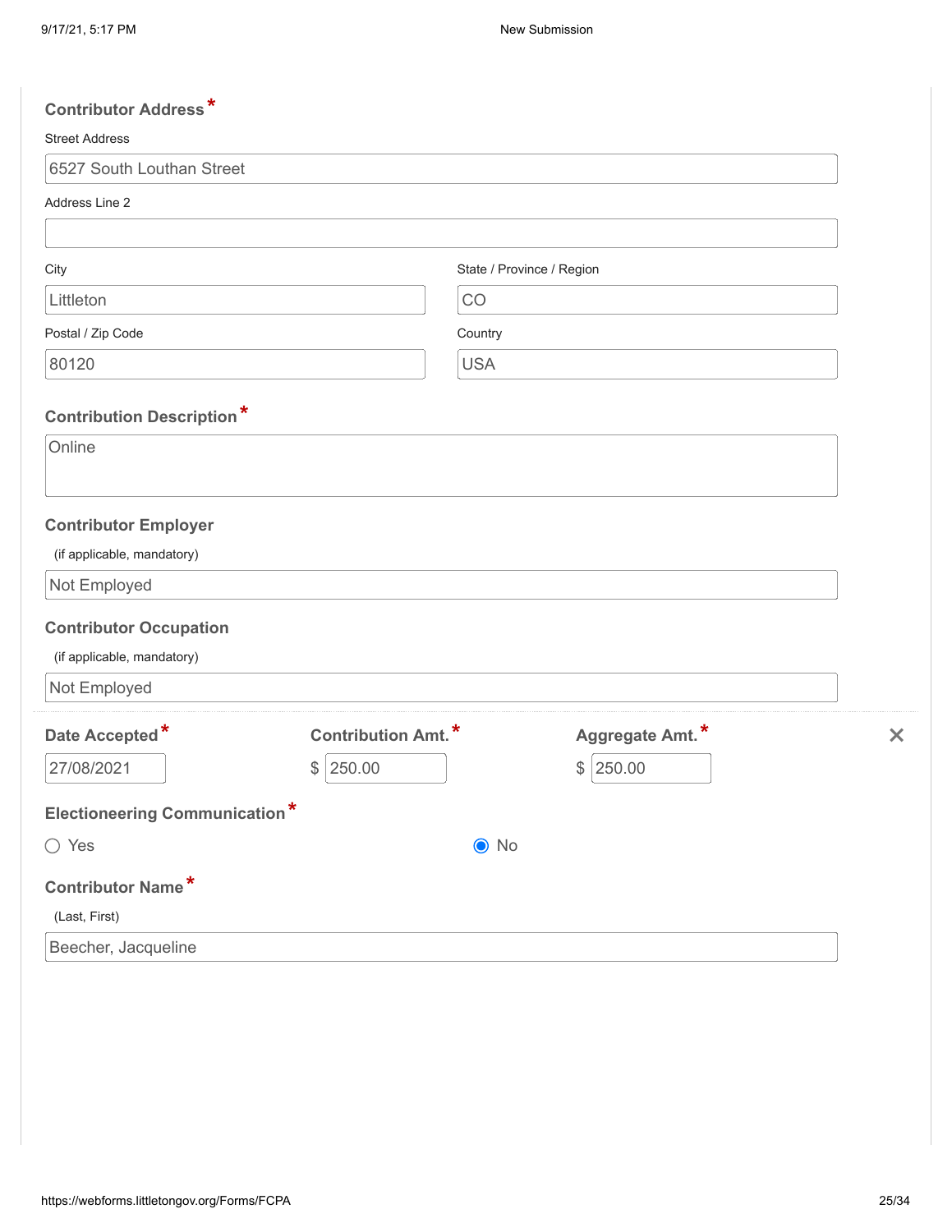| <b>Contributor Address*</b>          |                            |                           |                           |
|--------------------------------------|----------------------------|---------------------------|---------------------------|
| <b>Street Address</b>                |                            |                           |                           |
| 1615 W Canal Ct                      |                            |                           |                           |
| Address Line 2                       |                            |                           |                           |
|                                      |                            |                           |                           |
| City                                 |                            | State / Province / Region |                           |
| Littleton                            | CO                         |                           |                           |
| Postal / Zip Code                    | Country                    |                           |                           |
| 80120                                | <b>USA</b>                 |                           |                           |
| <b>Contribution Description*</b>     |                            |                           |                           |
| Online                               |                            |                           |                           |
|                                      |                            |                           |                           |
| <b>Contributor Employer</b>          |                            |                           |                           |
| (if applicable, mandatory)           |                            |                           |                           |
| Not Employed                         |                            |                           |                           |
| <b>Contributor Occupation</b>        |                            |                           |                           |
| (if applicable, mandatory)           |                            |                           |                           |
| Not Employed                         |                            |                           |                           |
| Date Accepted*                       | <b>Contribution Amt.</b> * | Aggregate Amt.*           | $\boldsymbol{\mathsf{x}}$ |
| 31/08/2021                           | \$<br>1,000.00             | 1,000.00<br>\$            |                           |
| <b>Electioneering Communication*</b> |                            |                           |                           |
| $\bigcirc$ Yes                       |                            | $\bullet$ No              |                           |
| <b>Contributor Name*</b>             |                            |                           |                           |
| (Last, First)                        |                            |                           |                           |
| Bonnett, Marcy                       |                            |                           |                           |
|                                      |                            |                           |                           |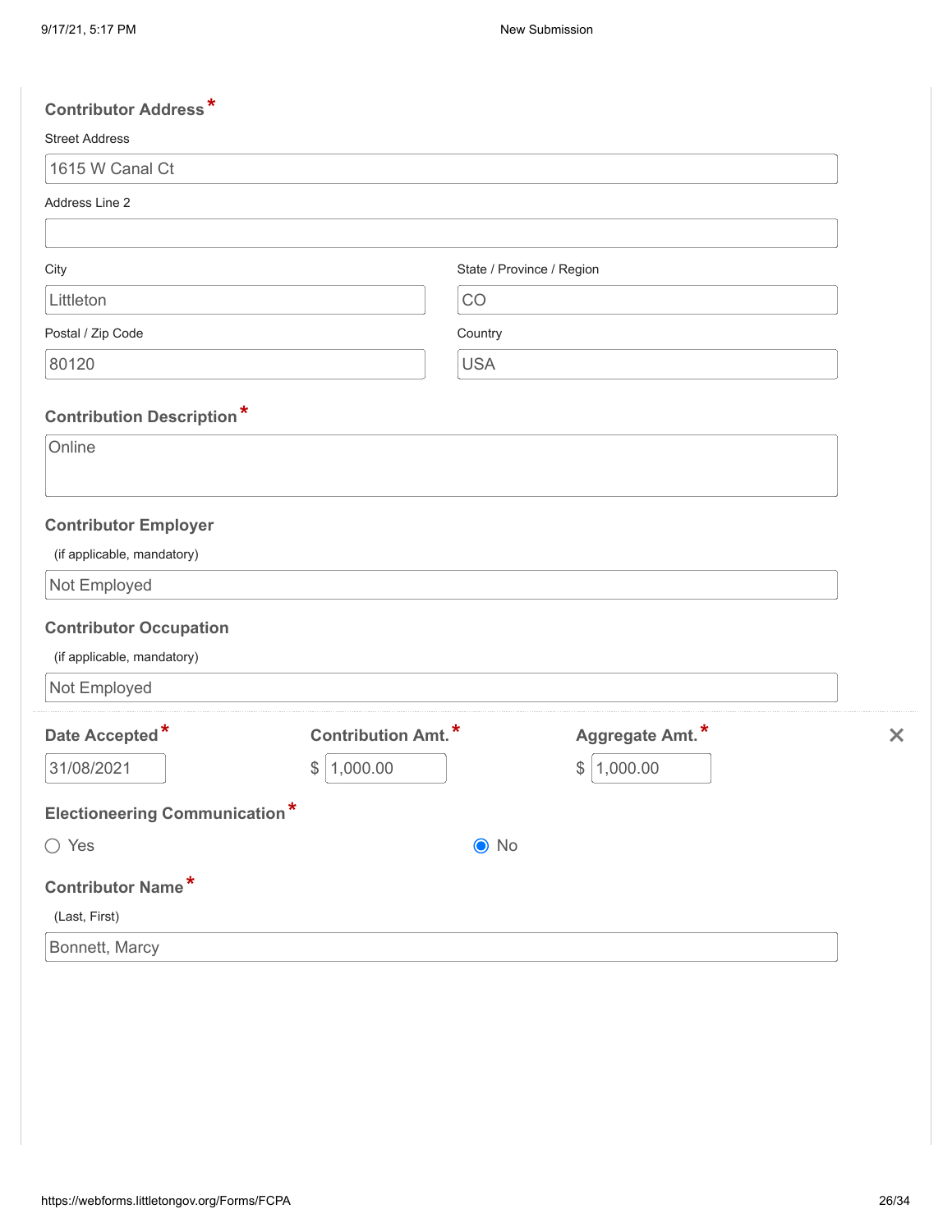| <b>Contributor Address*</b>          |                            |                           |                 |                           |
|--------------------------------------|----------------------------|---------------------------|-----------------|---------------------------|
| <b>Street Address</b>                |                            |                           |                 |                           |
| 1623 W Canal Ct                      |                            |                           |                 |                           |
| Address Line 2                       |                            |                           |                 |                           |
|                                      |                            |                           |                 |                           |
| City                                 |                            | State / Province / Region |                 |                           |
| Littleton                            | CO                         |                           |                 |                           |
| Postal / Zip Code                    |                            | Country                   |                 |                           |
| 80120                                |                            | <b>USA</b>                |                 |                           |
| <b>Contribution Description*</b>     |                            |                           |                 |                           |
| Online                               |                            |                           |                 |                           |
|                                      |                            |                           |                 |                           |
|                                      |                            |                           |                 |                           |
| <b>Contributor Employer</b>          |                            |                           |                 |                           |
| (if applicable, mandatory)           |                            |                           |                 |                           |
| Not Employed                         |                            |                           |                 |                           |
| <b>Contributor Occupation</b>        |                            |                           |                 |                           |
| (if applicable, mandatory)           |                            |                           |                 |                           |
| Not Employed                         |                            |                           |                 |                           |
| Date Accepted*                       | <b>Contribution Amt.</b> * |                           | Aggregate Amt.* | $\boldsymbol{\mathsf{x}}$ |
| 02/09/2021<br>$\frac{1}{2}$          | 50.00                      |                           | 50.00<br>\$     |                           |
|                                      |                            |                           |                 |                           |
| <b>Electioneering Communication*</b> |                            |                           |                 |                           |
| ◯ Yes                                |                            | $\bullet$ No              |                 |                           |
| Contributor Name*                    |                            |                           |                 |                           |
| (Last, First)                        |                            |                           |                 |                           |
| Bagley, Kent                         |                            |                           |                 |                           |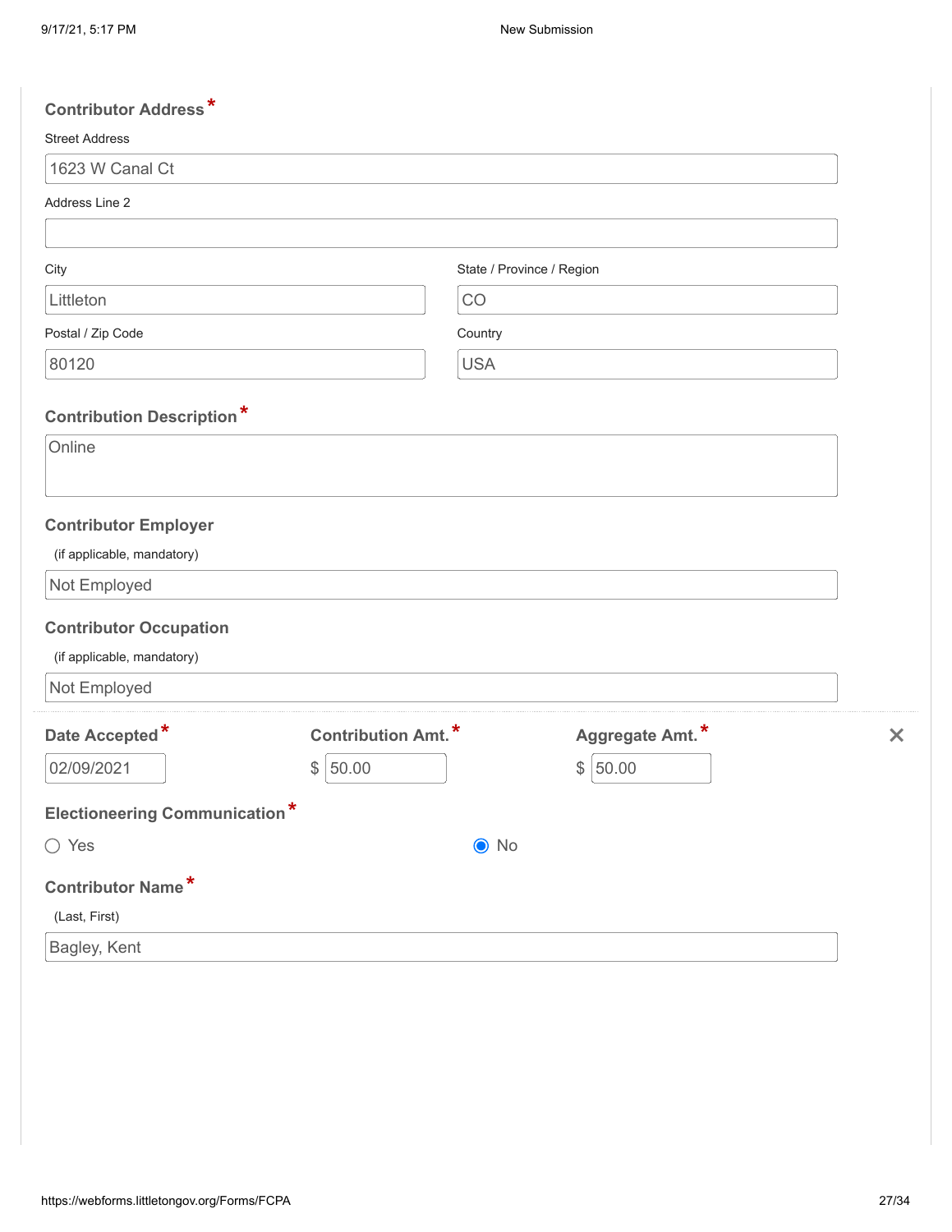| <b>Contributor Address*</b>          |                           |                           |                 |                           |
|--------------------------------------|---------------------------|---------------------------|-----------------|---------------------------|
| <b>Street Address</b>                |                           |                           |                 |                           |
| 1467 West Briarwood Avenue           |                           |                           |                 |                           |
| Address Line 2                       |                           |                           |                 |                           |
|                                      |                           |                           |                 |                           |
| City                                 |                           | State / Province / Region |                 |                           |
| Littleton                            |                           | CO                        |                 |                           |
| Postal / Zip Code                    |                           | Country                   |                 |                           |
| 80120                                |                           | <b>USA</b>                |                 |                           |
| <b>Contribution Description*</b>     |                           |                           |                 |                           |
| Online                               |                           |                           |                 |                           |
| <b>Contributor Employer</b>          |                           |                           |                 |                           |
| (if applicable, mandatory)           |                           |                           |                 |                           |
| Not Employed                         |                           |                           |                 |                           |
| <b>Contributor Occupation</b>        |                           |                           |                 |                           |
| (if applicable, mandatory)           |                           |                           |                 |                           |
| Not Employed                         |                           |                           |                 |                           |
| Date Accepted*                       | <b>Contribution Amt.*</b> |                           | Aggregate Amt.* | $\boldsymbol{\mathsf{x}}$ |
| 03/09/2021                           | \$<br>100.00              |                           | \$<br>100.00    |                           |
| <b>Electioneering Communication*</b> |                           |                           |                 |                           |
| $\bigcirc$ Yes                       |                           | $\odot$ No                |                 |                           |
| <b>Contributor Name*</b>             |                           |                           |                 |                           |
| (Last, First)                        |                           |                           |                 |                           |
| Crossen, Karen                       |                           |                           |                 |                           |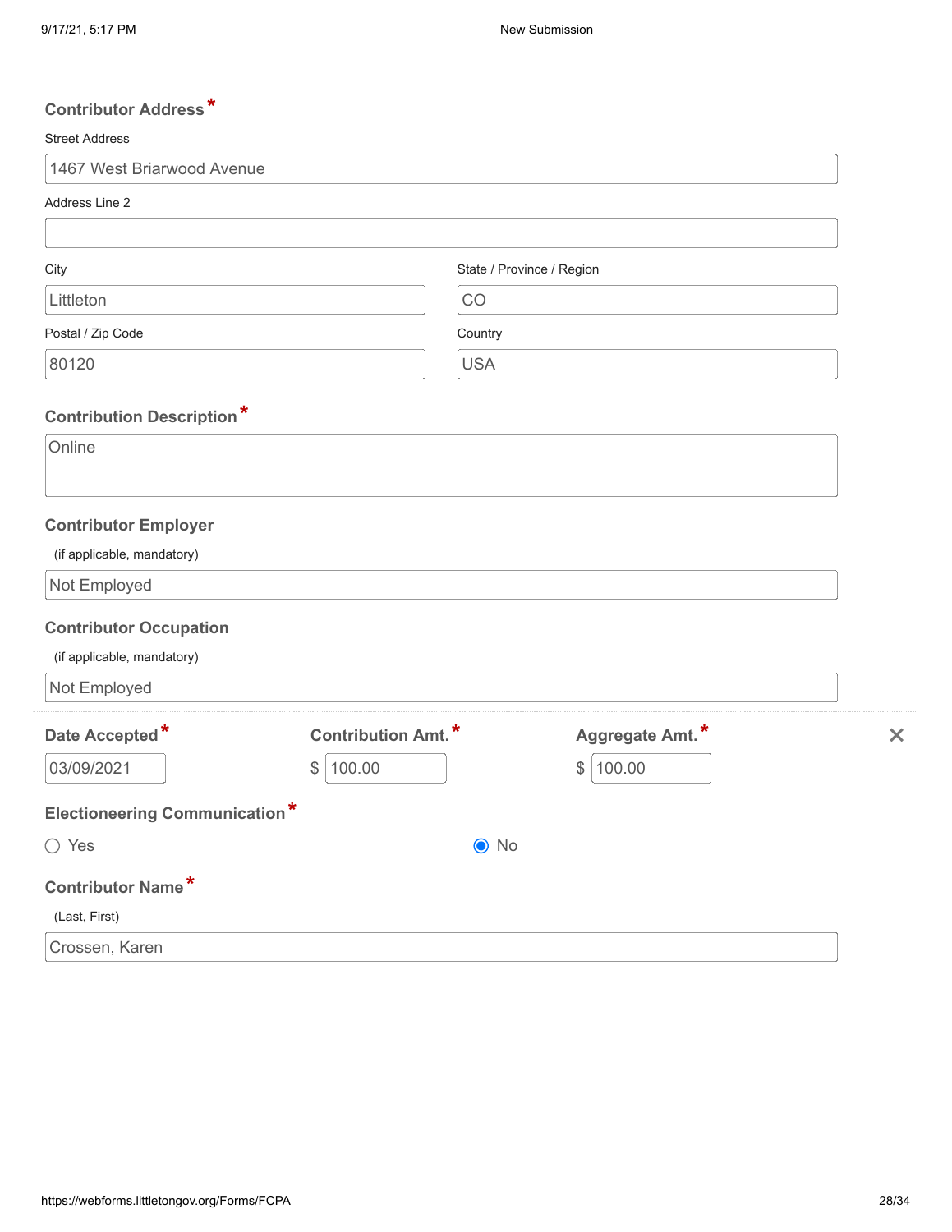| <b>Contributor Address*</b>                |                           |                           |                 |                           |
|--------------------------------------------|---------------------------|---------------------------|-----------------|---------------------------|
| <b>Street Address</b>                      |                           |                           |                 |                           |
| 1435 W Hinsdale Dr                         |                           |                           |                 |                           |
| Address Line 2                             |                           |                           |                 |                           |
|                                            |                           |                           |                 |                           |
| City                                       |                           | State / Province / Region |                 |                           |
| Littleton                                  |                           | CO                        |                 |                           |
| Postal / Zip Code                          |                           | Country                   |                 |                           |
| 80120                                      |                           | <b>USA</b>                |                 |                           |
|                                            |                           |                           |                 |                           |
| <b>Contribution Description*</b><br>Online |                           |                           |                 |                           |
|                                            |                           |                           |                 |                           |
|                                            |                           |                           |                 |                           |
| <b>Contributor Employer</b>                |                           |                           |                 |                           |
| (if applicable, mandatory)                 |                           |                           |                 |                           |
| Not Employed                               |                           |                           |                 |                           |
| <b>Contributor Occupation</b>              |                           |                           |                 |                           |
| (if applicable, mandatory)                 |                           |                           |                 |                           |
| Not Employed                               |                           |                           |                 |                           |
| Date Accepted*                             | <b>Contribution Amt.*</b> |                           | Aggregate Amt.* | $\boldsymbol{\mathsf{x}}$ |
| 04/09/2021                                 | 100.00<br>$\frac{1}{2}$   |                           | \$<br>100.00    |                           |
| <b>Electioneering Communication*</b>       |                           |                           |                 |                           |
|                                            |                           |                           |                 |                           |
| $\bigcirc$ Yes                             |                           | $\bullet$ No              |                 |                           |
| Contributor Name*                          |                           |                           |                 |                           |
| (Last, First)                              |                           |                           |                 |                           |
| Clute, Margi                               |                           |                           |                 |                           |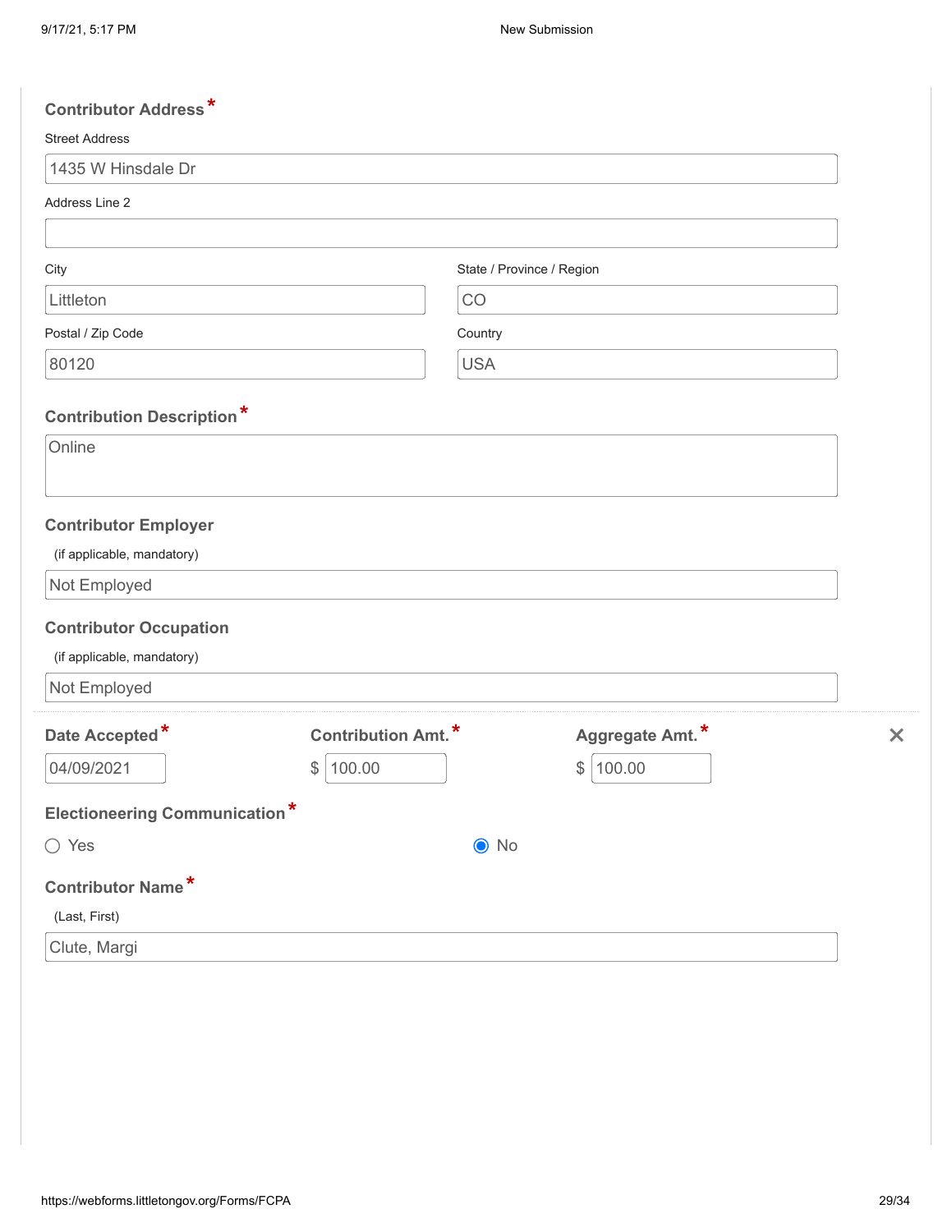| <b>Contributor Address*</b>          |                           |                           |                 |                           |
|--------------------------------------|---------------------------|---------------------------|-----------------|---------------------------|
| <b>Street Address</b>                |                           |                           |                 |                           |
| 1467 W. Briarwood Avenue             |                           |                           |                 |                           |
| Address Line 2                       |                           |                           |                 |                           |
|                                      |                           |                           |                 |                           |
| City                                 |                           | State / Province / Region |                 |                           |
| Littleton                            |                           | CO                        |                 |                           |
| Postal / Zip Code                    |                           | Country                   |                 |                           |
| 80120                                |                           | <b>USA</b>                |                 |                           |
|                                      |                           |                           |                 |                           |
| <b>Contribution Description*</b>     |                           |                           |                 |                           |
| Online                               |                           |                           |                 |                           |
|                                      |                           |                           |                 |                           |
| <b>Contributor Employer</b>          |                           |                           |                 |                           |
| (if applicable, mandatory)           |                           |                           |                 |                           |
| Not Employed                         |                           |                           |                 |                           |
| <b>Contributor Occupation</b>        |                           |                           |                 |                           |
| (if applicable, mandatory)           |                           |                           |                 |                           |
| Not Employed                         |                           |                           |                 |                           |
| Date Accepted*                       | <b>Contribution Amt.*</b> |                           | Aggregate Amt.* | $\boldsymbol{\mathsf{x}}$ |
| 08/09/2021                           | 100.00<br>$\frac{1}{2}$   |                           | \$<br>100.00    |                           |
|                                      |                           |                           |                 |                           |
| <b>Electioneering Communication*</b> |                           |                           |                 |                           |
| $\bigcirc$ Yes                       |                           | $\odot$ No                |                 |                           |
| Contributor Name*                    |                           |                           |                 |                           |
| (Last, First)                        |                           |                           |                 |                           |
| Watson, Marilyn Kaye                 |                           |                           |                 |                           |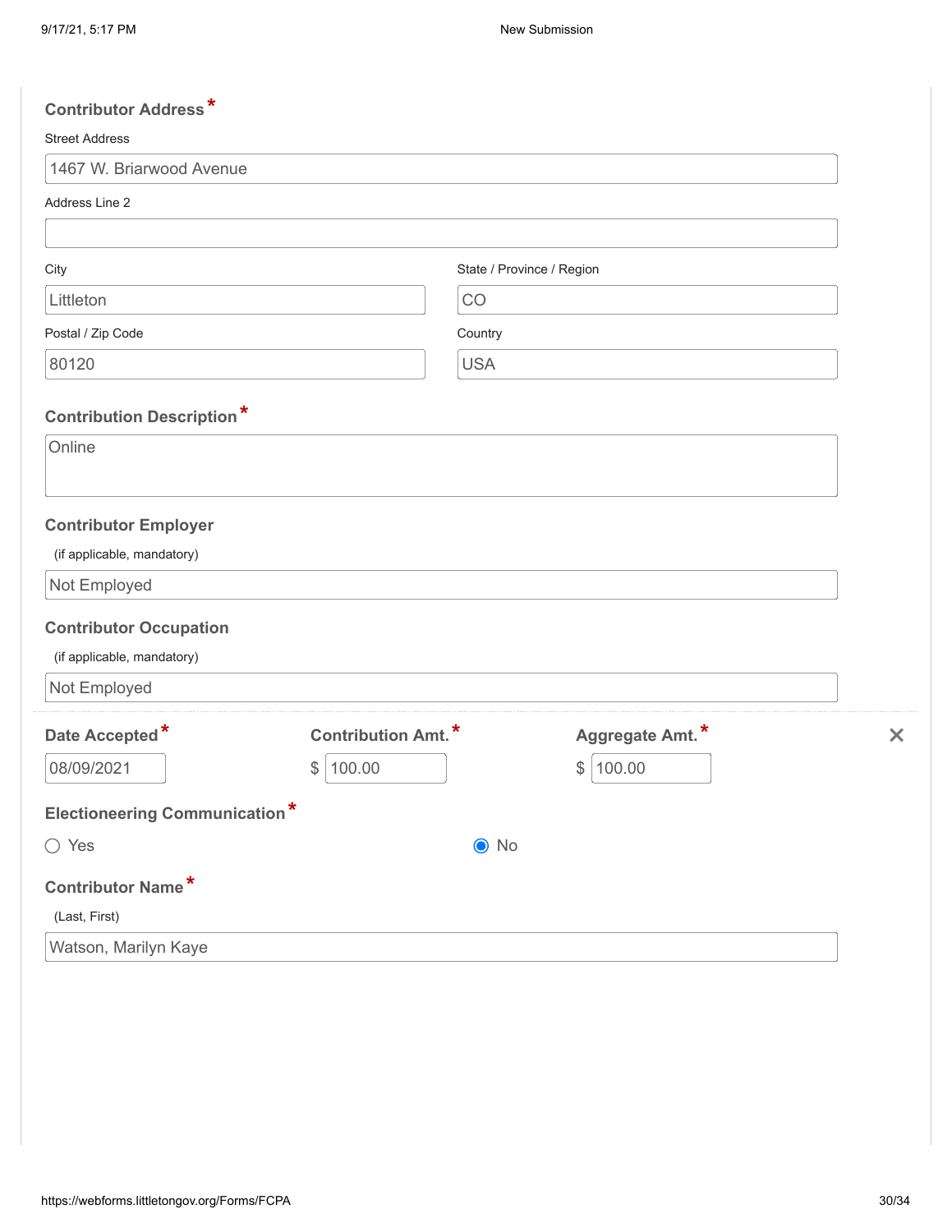| <b>Contributor Address*</b>                |                           |                           |                 |                           |
|--------------------------------------------|---------------------------|---------------------------|-----------------|---------------------------|
| <b>Street Address</b>                      |                           |                           |                 |                           |
| 7450 S. Curtice Ct.                        |                           |                           |                 |                           |
| Address Line 2                             |                           |                           |                 |                           |
|                                            |                           |                           |                 |                           |
| City                                       |                           | State / Province / Region |                 |                           |
| Littleton                                  |                           | CO                        |                 |                           |
| Postal / Zip Code                          |                           | Country                   |                 |                           |
| 80120                                      |                           | <b>USA</b>                |                 |                           |
|                                            |                           |                           |                 |                           |
| <b>Contribution Description*</b><br>Online |                           |                           |                 |                           |
|                                            |                           |                           |                 |                           |
|                                            |                           |                           |                 |                           |
| <b>Contributor Employer</b>                |                           |                           |                 |                           |
| (if applicable, mandatory)                 |                           |                           |                 |                           |
| Kay Watson Properties                      |                           |                           |                 |                           |
| <b>Contributor Occupation</b>              |                           |                           |                 |                           |
| (if applicable, mandatory)                 |                           |                           |                 |                           |
| <b>Real Estate</b>                         |                           |                           |                 |                           |
| Date Accepted*                             | <b>Contribution Amt.*</b> |                           | Aggregate Amt.* | $\boldsymbol{\mathsf{x}}$ |
| 09/09/2021                                 | 100.00<br>$\frac{1}{2}$   |                           | \$<br>100.00    |                           |
|                                            |                           |                           |                 |                           |
| <b>Electioneering Communication*</b>       |                           |                           |                 |                           |
| ◯ Yes                                      |                           | $\bullet$ No              |                 |                           |
| <b>Contributor Name*</b>                   |                           |                           |                 |                           |
| (Last, First)                              |                           |                           |                 |                           |
| Suvarna, Pranita                           |                           |                           |                 |                           |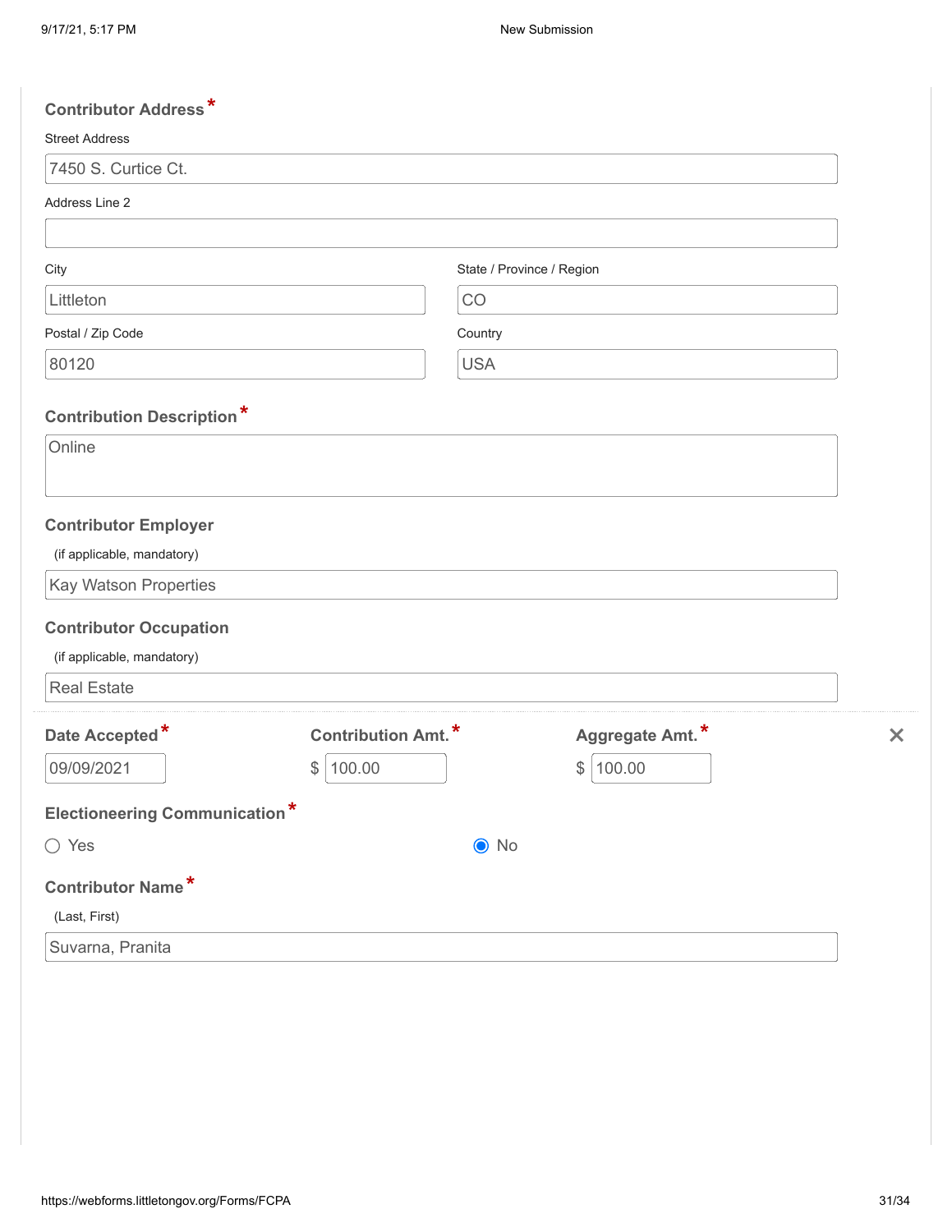| <b>Contributor Address*</b>          |                            |                           |                 |                           |
|--------------------------------------|----------------------------|---------------------------|-----------------|---------------------------|
| <b>Street Address</b>                |                            |                           |                 |                           |
| 500 Jefferson Avenue unit 329        |                            |                           |                 |                           |
| Address Line 2                       |                            |                           |                 |                           |
|                                      |                            |                           |                 |                           |
| City                                 |                            | State / Province / Region |                 |                           |
| Redwood City                         |                            | CA                        |                 |                           |
| Postal / Zip Code                    |                            | Country                   |                 |                           |
| 80120                                |                            | <b>USA</b>                |                 |                           |
|                                      |                            |                           |                 |                           |
| <b>Contribution Description*</b>     |                            |                           |                 |                           |
| Online                               |                            |                           |                 |                           |
|                                      |                            |                           |                 |                           |
| <b>Contributor Employer</b>          |                            |                           |                 |                           |
| (if applicable, mandatory)           |                            |                           |                 |                           |
| Opengov                              |                            |                           |                 |                           |
| <b>Contributor Occupation</b>        |                            |                           |                 |                           |
| (if applicable, mandatory)           |                            |                           |                 |                           |
| Operations                           |                            |                           |                 |                           |
| Date Accepted*                       | <b>Contribution Amt.</b> * |                           | Aggregate Amt.* | $\boldsymbol{\mathsf{x}}$ |
| 11/09/2021                           | \$<br>200.00               |                           | \$<br>200.00    |                           |
|                                      |                            |                           |                 |                           |
| <b>Electioneering Communication*</b> |                            |                           |                 |                           |
| ◯ Yes                                |                            | $\odot$ No                |                 |                           |
| <b>Contributor Name*</b>             |                            |                           |                 |                           |
| (Last, First)                        |                            |                           |                 |                           |
| Barr, Jennifer                       |                            |                           |                 |                           |
|                                      |                            |                           |                 |                           |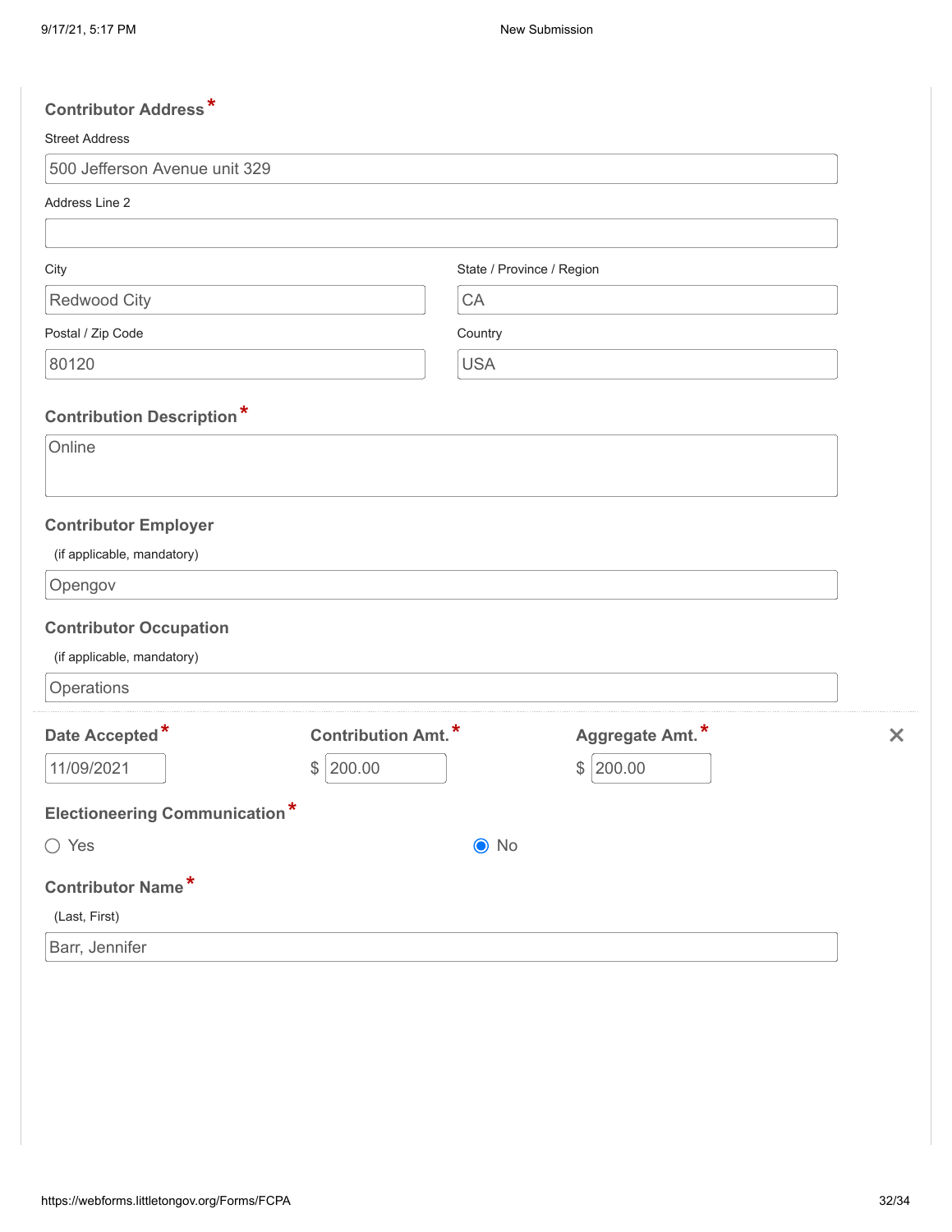| <b>Contributor Address*</b>          |                                                       |                           |                           |
|--------------------------------------|-------------------------------------------------------|---------------------------|---------------------------|
| <b>Street Address</b>                |                                                       |                           |                           |
| 10129 West Dartmouth Place Unit 207  |                                                       |                           |                           |
| Address Line 2                       |                                                       |                           |                           |
|                                      |                                                       |                           |                           |
| City                                 |                                                       | State / Province / Region |                           |
| Lakewood                             |                                                       | CO                        |                           |
| Postal / Zip Code                    |                                                       | Country                   |                           |
| 80227                                |                                                       | <b>USA</b>                |                           |
| <b>Contribution Description*</b>     |                                                       |                           |                           |
| Online                               |                                                       |                           |                           |
|                                      |                                                       |                           |                           |
| <b>Contributor Employer</b>          |                                                       |                           |                           |
| (if applicable, mandatory)           |                                                       |                           |                           |
|                                      | Colorado Department of Health Care Policy and Finance |                           |                           |
| <b>Contributor Occupation</b>        |                                                       |                           |                           |
| (if applicable, mandatory)           |                                                       |                           |                           |
| Researcher                           |                                                       |                           |                           |
| Date Accepted*                       | <b>Contribution Amt.</b> *                            | Aggregate Amt.*           | $\boldsymbol{\mathsf{x}}$ |
| 13/09/2021                           | \$<br>100.00                                          | \$<br>100.00              |                           |
|                                      |                                                       |                           |                           |
| <b>Electioneering Communication*</b> |                                                       |                           |                           |
| $\bigcirc$ Yes                       |                                                       | $\odot$ No                |                           |
| <b>Contributor Name*</b>             |                                                       |                           |                           |
| (Last, First)                        |                                                       |                           |                           |
| Melin, Scott                         |                                                       |                           |                           |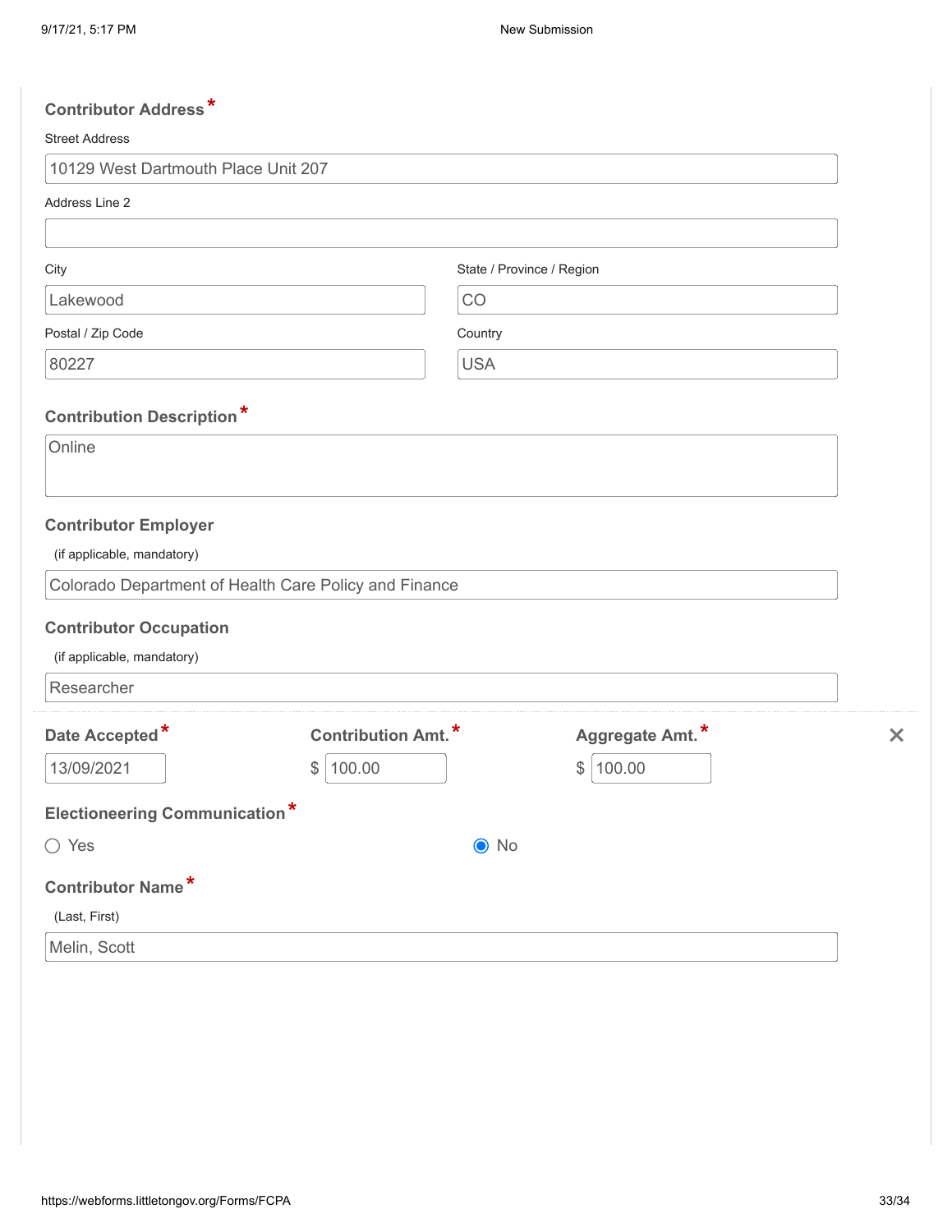| <b>Contributor Address*</b>      |                           |             |
|----------------------------------|---------------------------|-------------|
| <b>Street Address</b>            |                           |             |
| 6822 S Greenwood St              |                           |             |
| Address Line 2                   |                           |             |
|                                  |                           |             |
| City                             | State / Province / Region |             |
| Littleton                        | CO                        |             |
| Postal / Zip Code                | Country                   |             |
| 80120                            | <b>USA</b>                |             |
| <b>Contribution Description*</b> |                           |             |
| Online                           |                           |             |
|                                  |                           |             |
| <b>Contributor Employer</b>      |                           |             |
| (if applicable, mandatory)       |                           |             |
| <b>Bagley Law Firm</b>           |                           |             |
| <b>Contributor Occupation</b>    |                           |             |
| (if applicable, mandatory)       |                           |             |
| Attorney                         |                           |             |
| Add another contribution         |                           |             |
|                                  |                           |             |
|                                  |                           |             |
| Previous                         |                           | <b>Next</b> |
|                                  |                           |             |
|                                  |                           |             |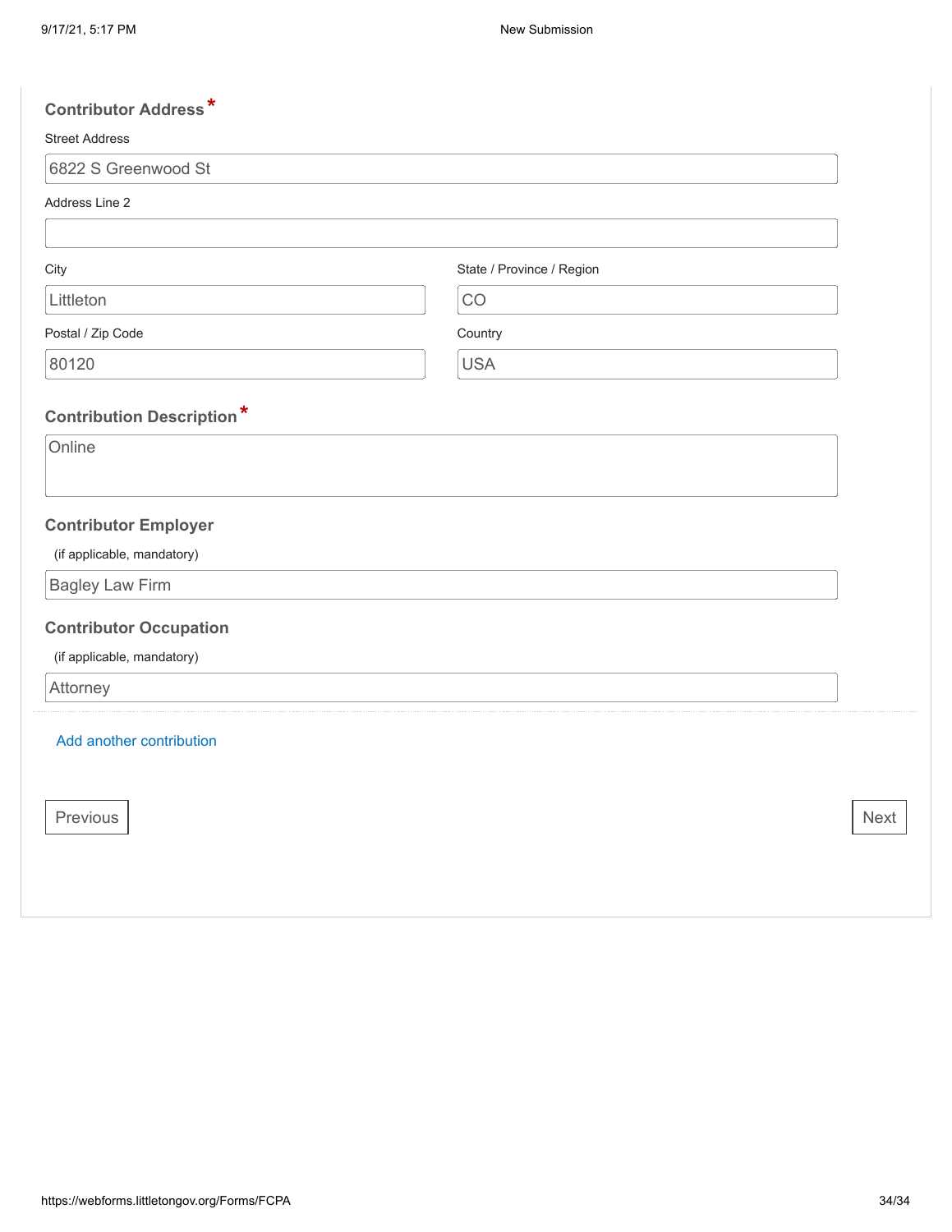

 $\checkmark$ 

#### **Full Name of Committee/Person**

Steve4Littleton/Stephen Barr

# Itemized Expenditures Statement (\$20 or more)

[1-45-108(1)(a), C.R.S.]

| Date Expended*                 | Expenditure Amt*                     | $\times$ |
|--------------------------------|--------------------------------------|----------|
| 13/08/2021                     | \$120.00                             |          |
| <b>Recipient is (optional)</b> | <b>Electioneering Communication*</b> |          |
| ○ Committee                    | ● Yes                                |          |
| ● Non-Committee                | $\bigcirc$ No                        |          |
| <b>Expenditure Name*</b>       |                                      |          |
| Squarespace - Online           |                                      |          |
| <b>Expenditure Address*</b>    |                                      |          |
| <b>Street Address</b>          |                                      |          |
| Online                         |                                      |          |
| Address Line 2                 |                                      |          |
|                                |                                      |          |
| City                           | State / Province / Region            |          |
| Littleton                      | CO                                   |          |
| Postal / Zip Code              | Country                              |          |
| 80120                          | <b>USA</b>                           |          |
| Purpose of Expenditure*        |                                      |          |
| Annual domain payment          |                                      |          |
|                                |                                      |          |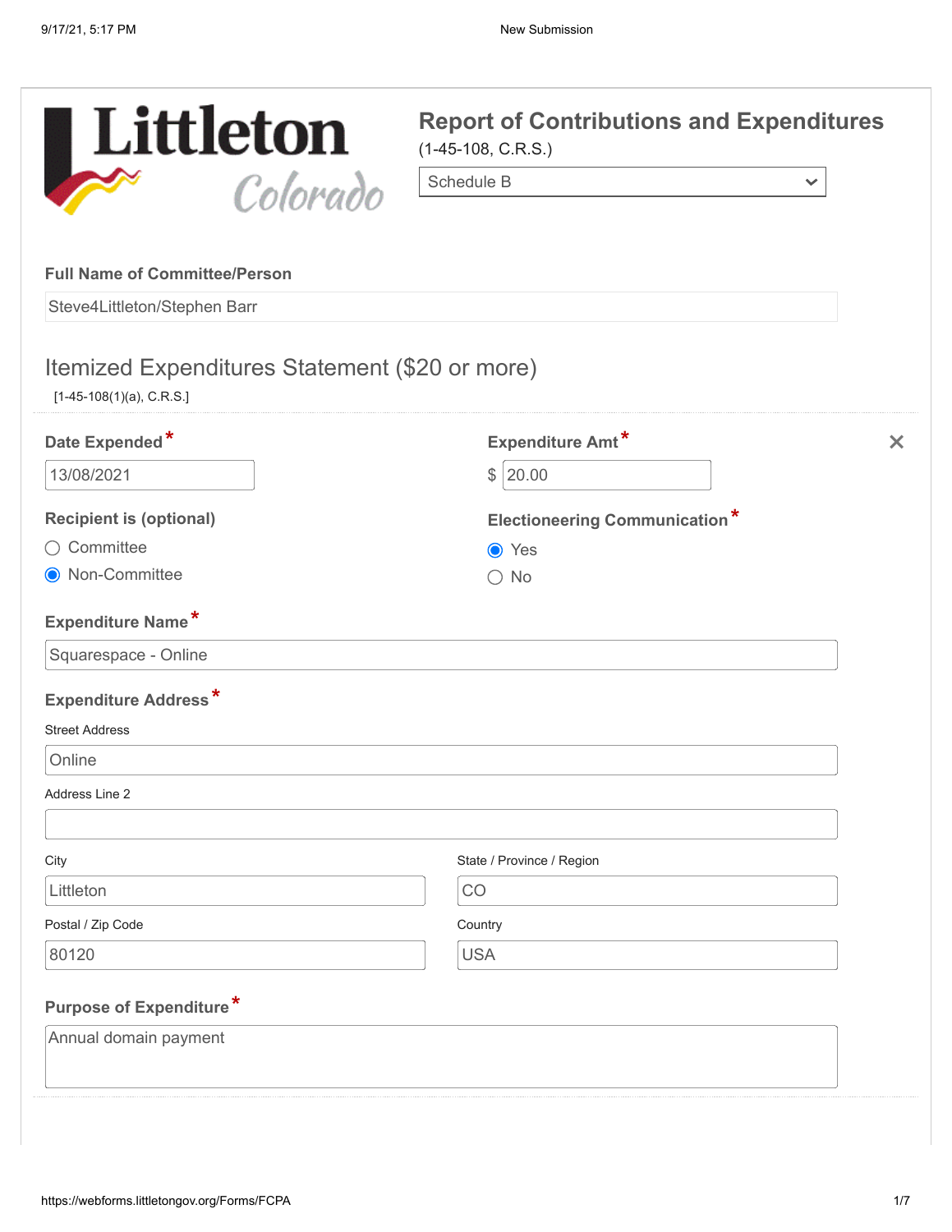| Date Expended*                 | Expenditure Amt*                     | $\times$                  |
|--------------------------------|--------------------------------------|---------------------------|
| 24/08/2021                     | \$36.67                              |                           |
| <b>Recipient is (optional)</b> | <b>Electioneering Communication*</b> |                           |
| ◯ Committee                    | ● Yes                                |                           |
| ◯ Non-Committee                | $\bigcirc$ No                        |                           |
| Expenditure Name*              |                                      |                           |
| Vista Print - Online           |                                      |                           |
| <b>Expenditure Address*</b>    |                                      |                           |
| <b>Street Address</b>          |                                      |                           |
| Online                         |                                      |                           |
| Address Line 2                 |                                      |                           |
| City                           | State / Province / Region            |                           |
| Littleton                      | CO                                   |                           |
| Postal / Zip Code              | Country                              |                           |
| 80120                          | <b>USA</b>                           |                           |
| Purpose of Expenditure*        |                                      |                           |
| <b>Business Cards</b>          |                                      |                           |
| Date Expended*                 | Expenditure Amt*                     | $\boldsymbol{\mathsf{x}}$ |
| 28/08/2021                     | \$ 313.31                            |                           |
| <b>Recipient is (optional)</b> | <b>Electioneering Communication*</b> |                           |
| ○ Committee                    | ● Yes                                |                           |
| ○ Non-Committee                | $\bigcirc$ No                        |                           |
| <b>Expenditure Name*</b>       |                                      |                           |
| Vista Print - Online           |                                      |                           |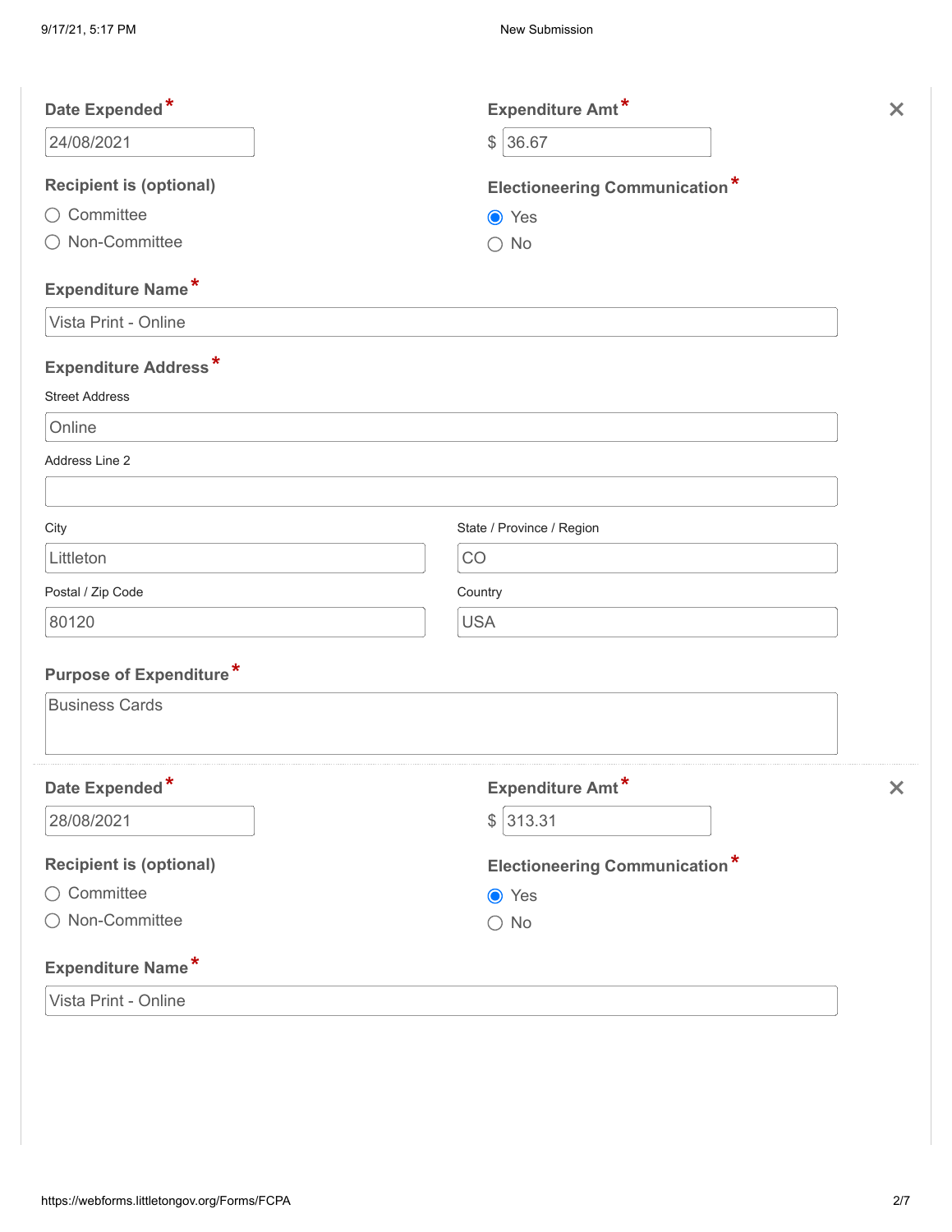| <b>Expenditure Address*</b>    |                                      |                           |
|--------------------------------|--------------------------------------|---------------------------|
| <b>Street Address</b>          |                                      |                           |
| Online                         |                                      |                           |
| Address Line 2                 |                                      |                           |
| City                           | State / Province / Region            |                           |
| Littleton                      | CO                                   |                           |
| Postal / Zip Code              | Country                              |                           |
| 80120                          | <b>USA</b>                           |                           |
| <b>Purpose of Expenditure*</b> |                                      |                           |
| Postcards                      |                                      |                           |
| Date Expended*                 | Expenditure Amt*                     | $\boldsymbol{\mathsf{x}}$ |
| 28/08/2021                     | 774.34<br>$\frac{1}{2}$              |                           |
| <b>Recipient is (optional)</b> | <b>Electioneering Communication*</b> |                           |
| Committee<br>( )               | ● Yes                                |                           |
| Non-Committee                  | $\bigcirc$ No                        |                           |
| Expenditure Name*              |                                      |                           |
| Vista Print - Online           |                                      |                           |
| <b>Expenditure Address*</b>    |                                      |                           |
| <b>Street Address</b>          |                                      |                           |
| Online                         |                                      |                           |
| Address Line 2                 |                                      |                           |
| City                           | State / Province / Region            |                           |
| Littleton                      | CO                                   |                           |
| Postal / Zip Code              | Country                              |                           |
| 80120                          | <b>USA</b>                           |                           |
|                                |                                      |                           |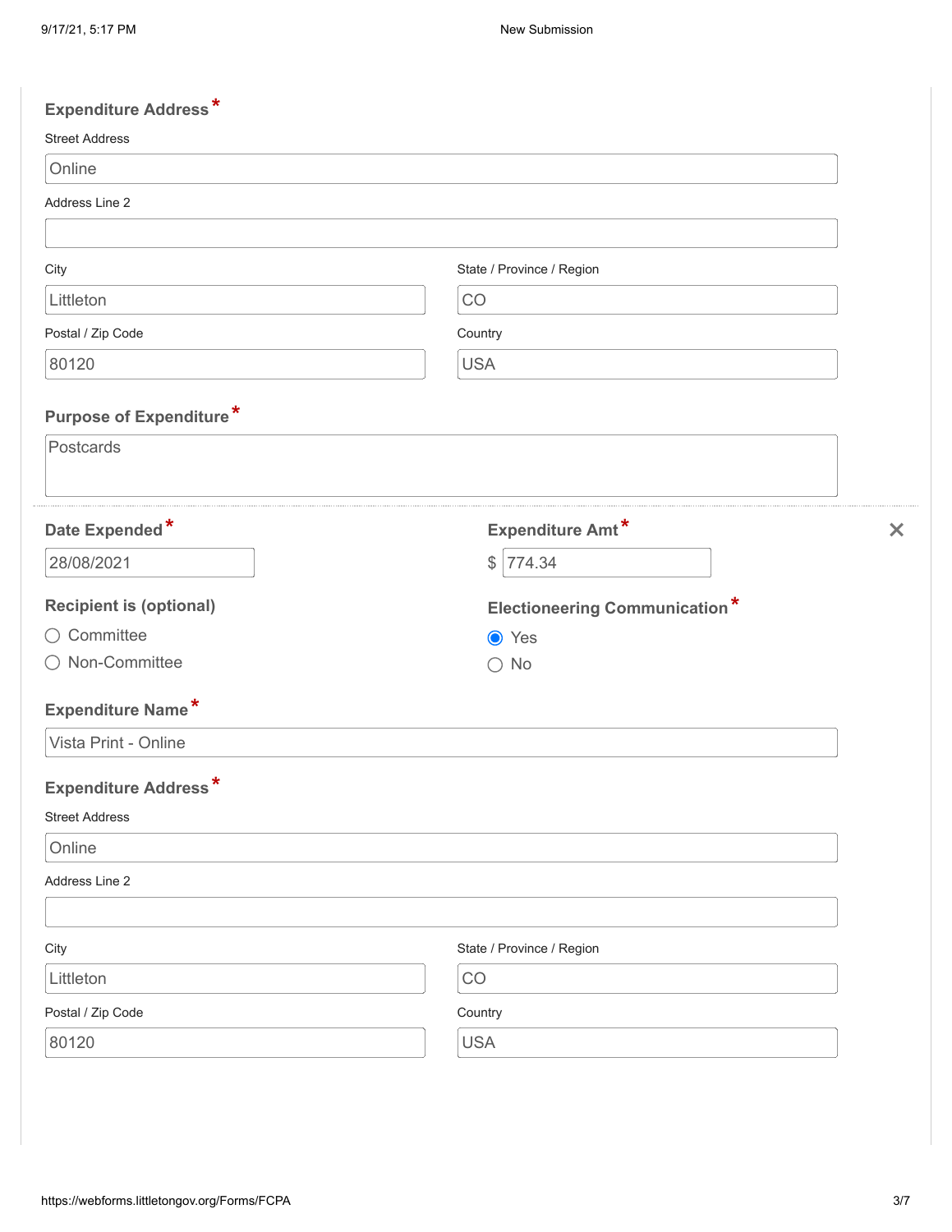| <b>Purpose of Expenditure*</b> |                                      |                           |
|--------------------------------|--------------------------------------|---------------------------|
| Door hangers and stickers      |                                      |                           |
| Date Expended*                 | <b>Expenditure Amt*</b>              | $\boldsymbol{\mathsf{x}}$ |
| 29/08/2021                     | 120.08<br>\$                         |                           |
| <b>Recipient is (optional)</b> | <b>Electioneering Communication*</b> |                           |
| ○ Committee                    | <b>●</b> Yes                         |                           |
| Non-Committee                  | $\bigcirc$ No                        |                           |
| <b>Expenditure Name*</b>       |                                      |                           |
| Vista Print - Online           |                                      |                           |
| <b>Expenditure Address*</b>    |                                      |                           |
| <b>Street Address</b>          |                                      |                           |
| Online                         |                                      |                           |
| Address Line 2                 |                                      |                           |
|                                |                                      |                           |
| City                           | State / Province / Region            |                           |
| Littleton                      | CO                                   |                           |
| Postal / Zip Code              | Country                              |                           |
| 80120                          | <b>USA</b>                           |                           |
| <b>Purpose of Expenditure*</b> |                                      |                           |
| Custom sticky notes            |                                      |                           |
|                                |                                      |                           |
| Date Expended*                 | Expenditure Amt*                     | $\boldsymbol{\mathsf{x}}$ |
| 04/09/2021                     | \$ 42.20                             |                           |
| <b>Recipient is (optional)</b> | <b>Electioneering Communication*</b> |                           |
| ○ Committee                    | ● Yes                                |                           |
| ○ Non-Committee                | $\bigcirc$ No                        |                           |
| Expenditure Name*              |                                      |                           |
| CPU Highlands Ranch            |                                      |                           |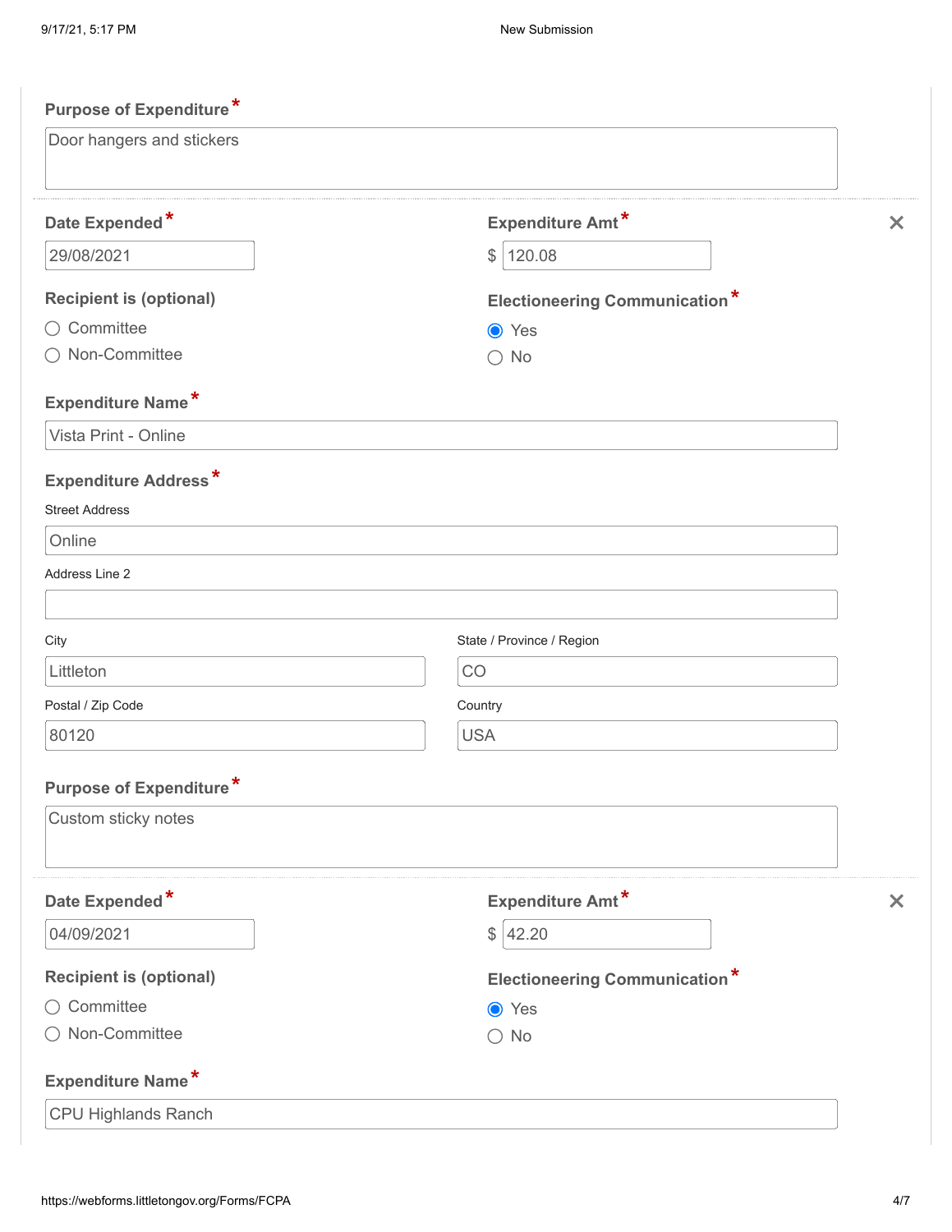| <b>Expenditure Address*</b>    |                                      |          |
|--------------------------------|--------------------------------------|----------|
| <b>Street Address</b>          |                                      |          |
| 34 Springer Dr                 |                                      |          |
| Address Line 2                 |                                      |          |
|                                |                                      |          |
| City                           | State / Province / Region            |          |
| Highlands Ranch,               | CO                                   |          |
| Postal / Zip Code              | Country                              |          |
| 80129                          | 80120                                |          |
| Purpose of Expenditure*        |                                      |          |
| Postage and Supplies           |                                      |          |
| Date Expended*                 | <b>Expenditure Amt*</b>              | $\times$ |
| 03/09/2021                     | 34.58<br>$\frac{1}{2}$               |          |
| <b>Recipient is (optional)</b> | <b>Electioneering Communication*</b> |          |
| ○ Committee                    | $\bigcirc$ Yes                       |          |
| ◯ Non-Committee                | $\odot$ No                           |          |
| Expenditure Name*              |                                      |          |
| ActBlue Donate - Online        |                                      |          |
| Expenditure Address*           |                                      |          |
| <b>Street Address</b>          |                                      |          |
| Online                         |                                      |          |
| Address Line 2                 |                                      |          |
| City                           | State / Province / Region            |          |
| Littleton                      | CO                                   |          |
| Postal / Zip Code              | Country                              |          |
|                                |                                      |          |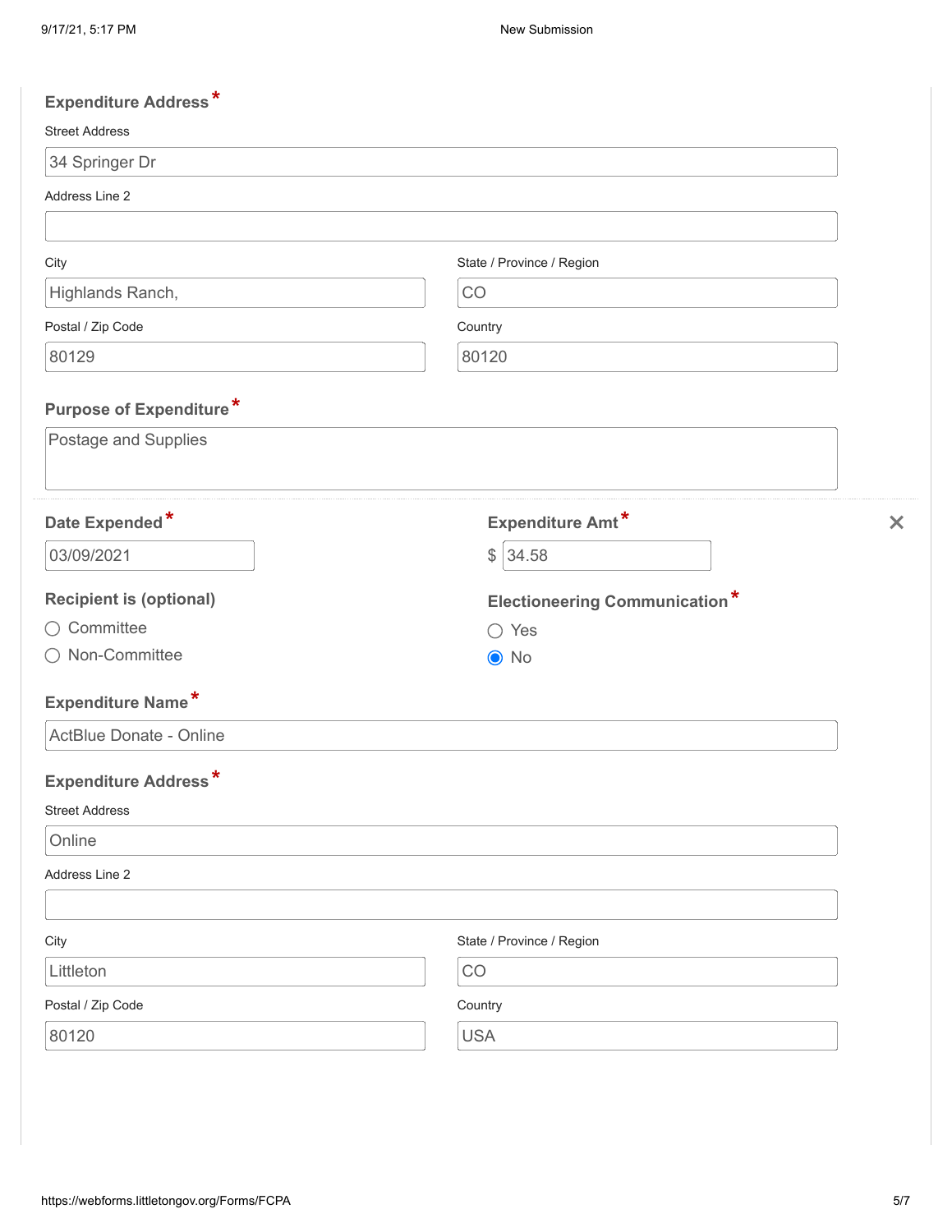| <b>Purpose of Expenditure*</b> |                                      |                       |
|--------------------------------|--------------------------------------|-----------------------|
| Donation platform expenses     |                                      |                       |
| Date Expended*                 | Expenditure Amt*                     | $\boldsymbol{\times}$ |
| 13/09/2021                     | 1,494.50<br>\$                       |                       |
| <b>Recipient is (optional)</b> | <b>Electioneering Communication*</b> |                       |
| ○ Committee                    | <b>●</b> Yes                         |                       |
| Non-Committee                  | $\bigcirc$ No                        |                       |
| Expenditure Name*              |                                      |                       |
| Vista Print - Online           |                                      |                       |
| <b>Expenditure Address*</b>    |                                      |                       |
| <b>Street Address</b>          |                                      |                       |
| Online                         |                                      |                       |
| Address Line 2                 |                                      |                       |
| City                           | State / Province / Region            |                       |
| Littleton                      | CO                                   |                       |
| Postal / Zip Code              | Country                              |                       |
| 80120                          | <b>USA</b>                           |                       |
| <b>Purpose of Expenditure*</b> |                                      |                       |
| Postcard and mailing service   |                                      |                       |
| Date Expended*                 | Expenditure Amt*                     | $\bm{\times}$         |
| 15/09/2021                     | \$ 190.91                            |                       |
| <b>Recipient is (optional)</b> | <b>Electioneering Communication*</b> |                       |
| ○ Committee                    | ● Yes                                |                       |
| ◯ Non-Committee                | $\bigcirc$ No                        |                       |
| <b>Expenditure Name*</b>       |                                      |                       |
| TableCoversNow - Online        |                                      |                       |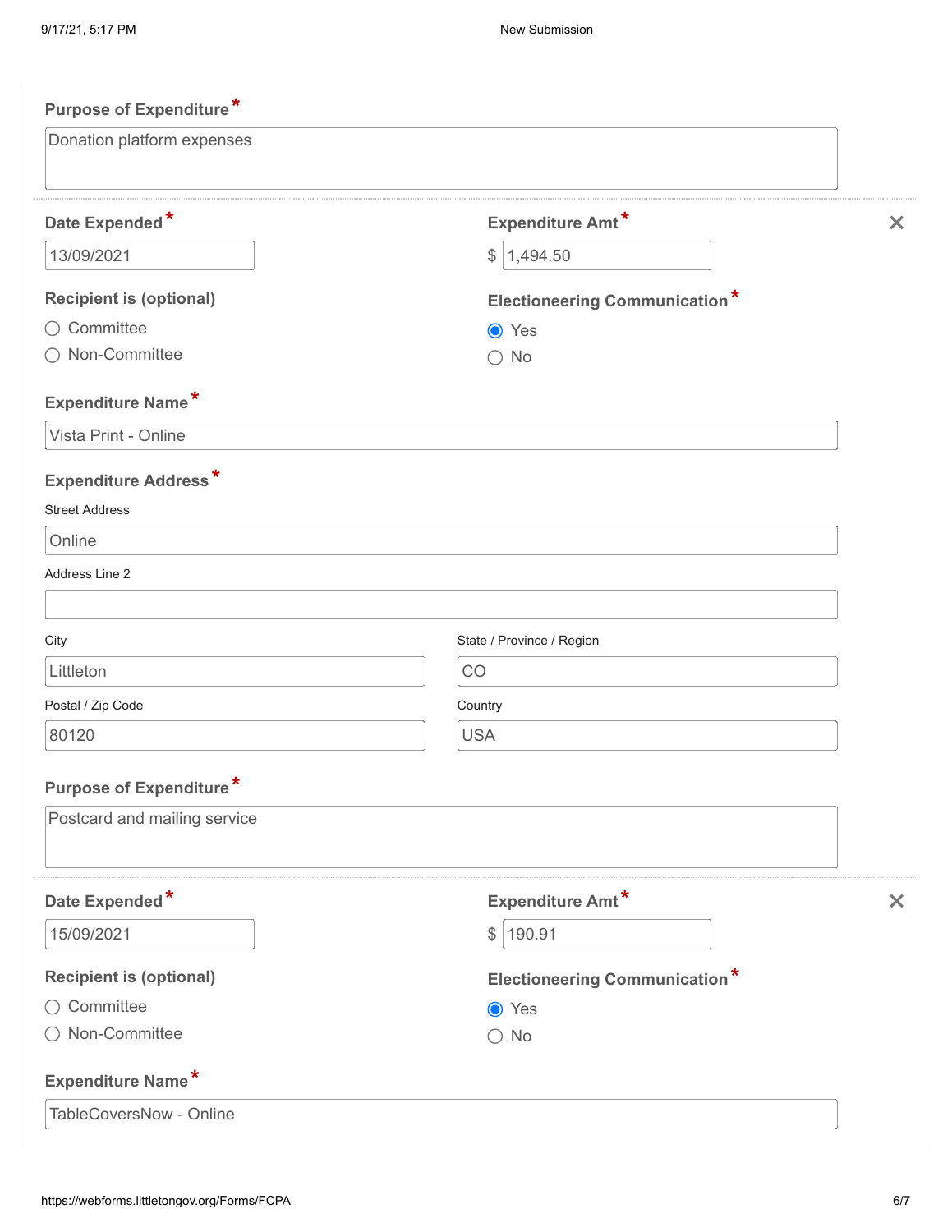# **Expenditure Address \***

#### Street Address

| M.<br>۰. |  |
|----------|--|
|----------|--|

Address Line 2

| City              | State / Province / Region |
|-------------------|---------------------------|
| Littleton         | CO                        |
| Postal / Zip Code | Country                   |
| 80120             | <b>USA</b>                |

# **Purpose of Expenditure \***

Table cover for events

## Add another [expenditure](javascript: void(0))

Previous Next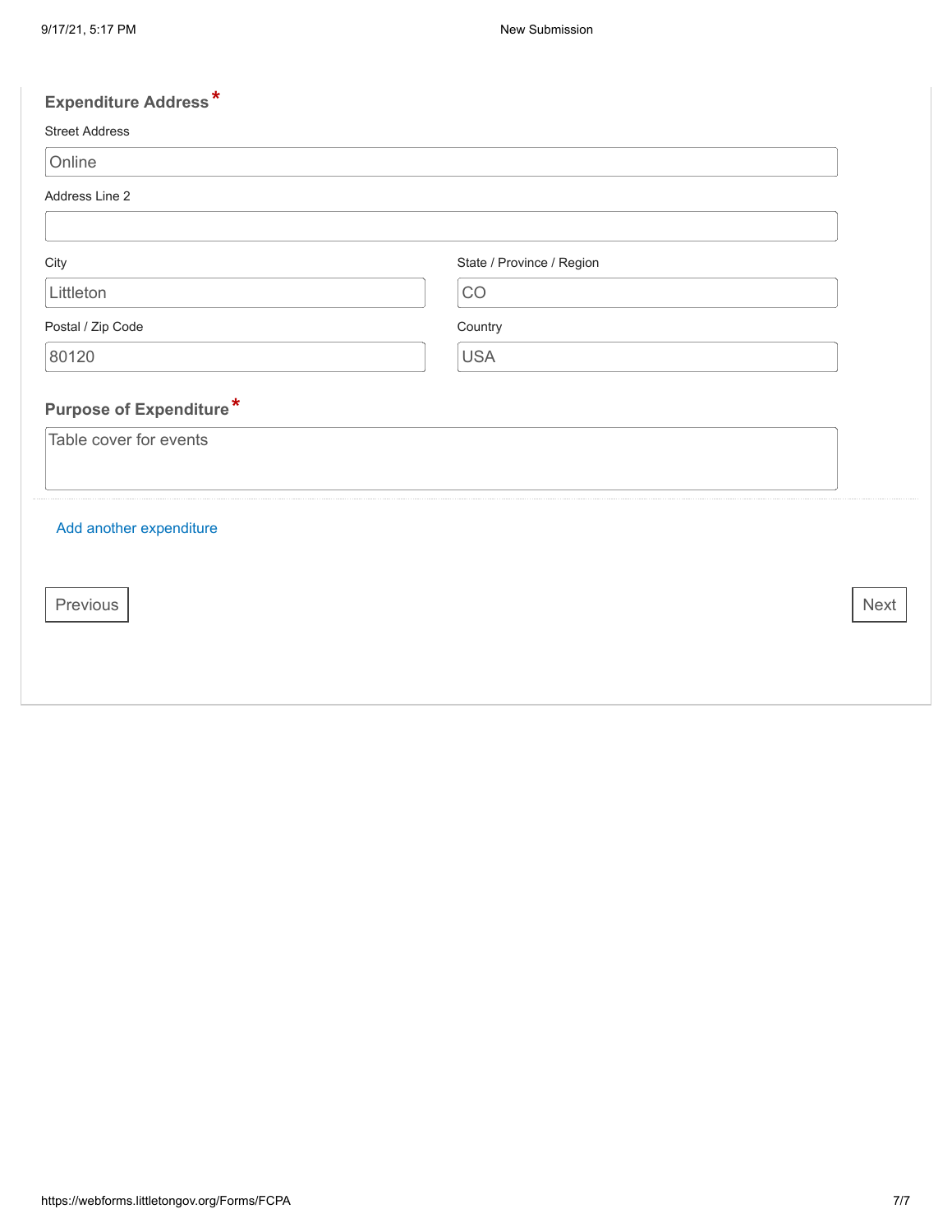

 $\checkmark$ 

Schedule C

#### **Full Name of Committee/Person**

Steve4Littleton/Stephen Barr

# Loans

## **Lender Name \***

(Last, First or Institution)

None

## **Lender Address \***

### Street Address

None

Address Line 2

| City                        | State / Province / Region     |
|-----------------------------|-------------------------------|
| <b>NA</b>                   | <b>NA</b>                     |
| Postal / Zip Code           | Country                       |
| <b>NA</b>                   | <b>NA</b>                     |
| Original Amount of Loan*    | <b>Interest Rate</b>          |
| \$<br>0.00                  | 0                             |
| Loan Amount Received*       | <b>Principal Amount Paid</b>  |
| This Reporting Period       | This Reporting Period         |
| \$<br>1.00                  | \$<br>0.00                    |
| <b>Interest Amount Paid</b> | <b>Total Repayments Made*</b> |
| This Reporting Period       | \$<br>0.00                    |
| \$ 0.00                     |                               |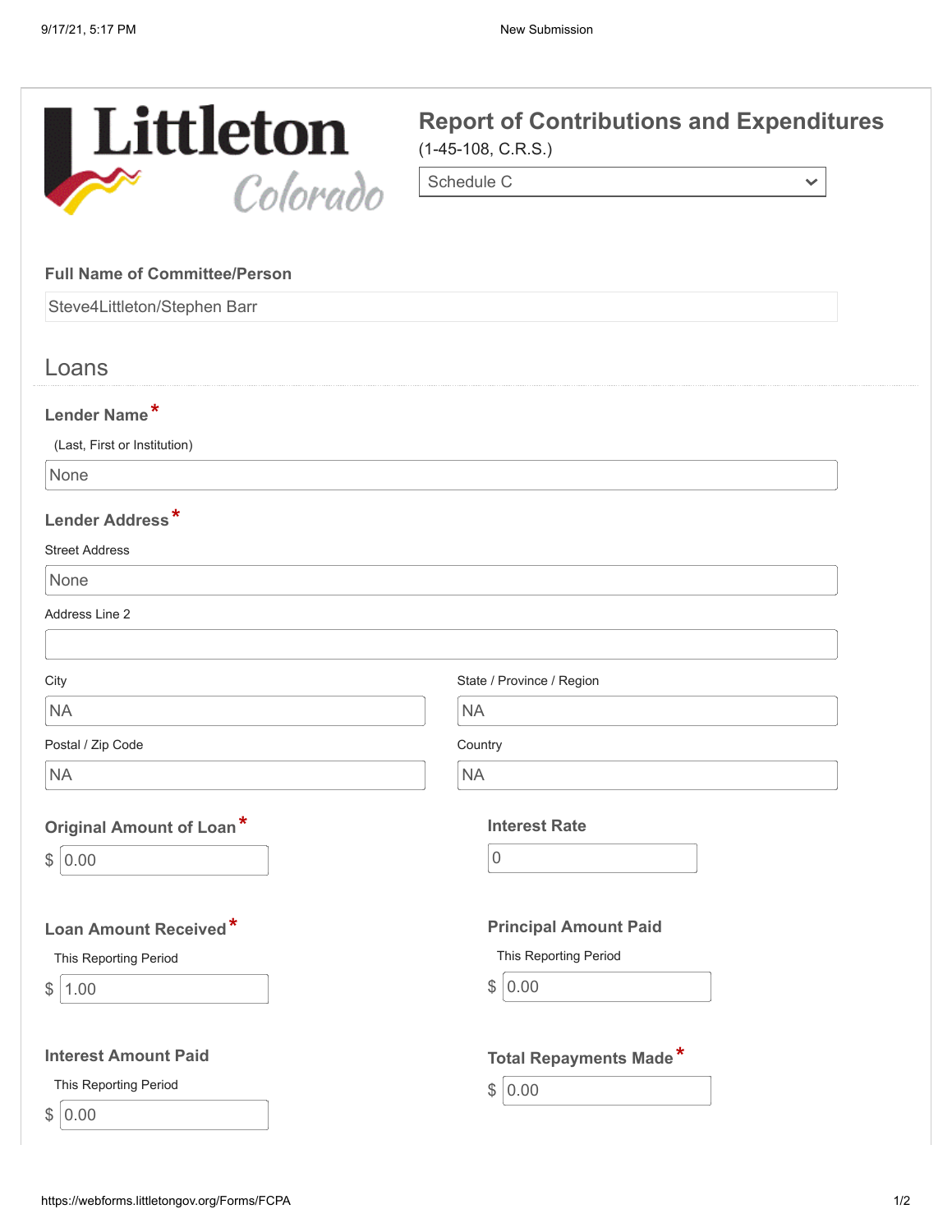| Outstanding Balance*               |                                        | Date Loan Received*               |                          |
|------------------------------------|----------------------------------------|-----------------------------------|--------------------------|
| 0.00<br>\$                         |                                        | NA                                |                          |
| Due Date for Final Payment*        |                                        |                                   |                          |
| <b>NA</b>                          |                                        |                                   |                          |
| Add another loan                   |                                        |                                   |                          |
| Total of All Loans*                |                                        | <b>Total Amount Repaid*</b>       |                          |
| $\mathcal{L}$<br>0.00              |                                        | \$ 0.00                           |                          |
| Provide for all loans listed above | <b>List of Endorsers or Guarantors</b> |                                   |                          |
| <b>Loan Source</b>                 | <b>Endorser or Guarantor Full</b>      | <b>Endorser or Guarantor Full</b> | <b>Amount Guaranteed</b> |
|                                    | <b>Name</b>                            | <b>Address</b>                    |                          |
|                                    |                                        |                                   | \$                       |
| Add another Endorser or Guarantor  |                                        |                                   |                          |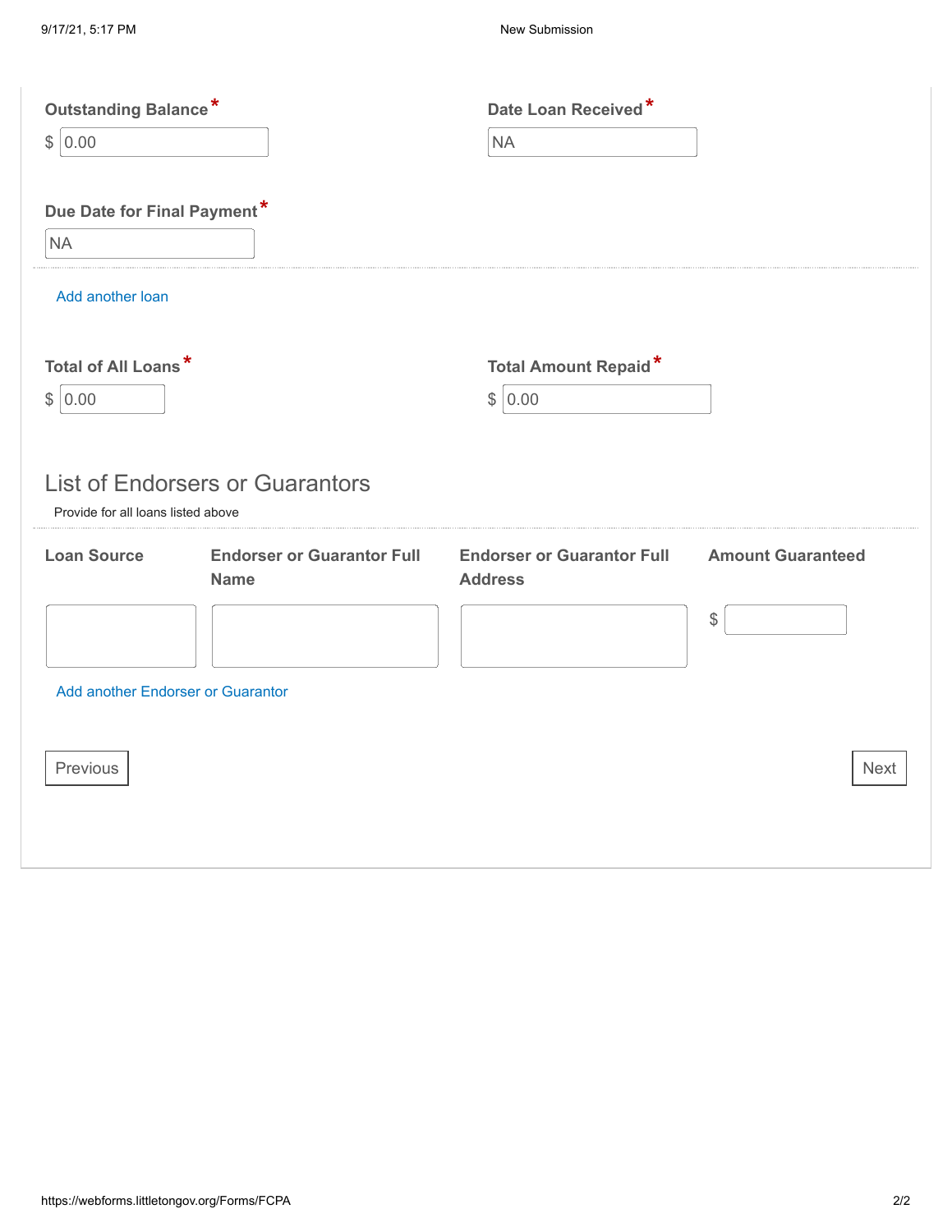$\checkmark$ 



### **Full Name of Committee/Person**

Steve4Littleton/Stephen Barr

# Returned Contributions

(Previously reported on Schedule A - Contributions accepted and then returned to donors)

| <b>Date Accepted</b>                | <b>Date Returned</b> | <b>Amount Returned</b>    |  |
|-------------------------------------|----------------------|---------------------------|--|
| dd/mm/yyyy                          | dd/mm/yyyy           | $\mathcal{L}$             |  |
| Name returned contribution to       |                      |                           |  |
| (Last, First)                       |                      |                           |  |
|                                     |                      |                           |  |
| Address returned contribution to    |                      |                           |  |
| <b>Street Address</b>               |                      |                           |  |
| Address Line 2                      |                      |                           |  |
| City                                |                      | State / Province / Region |  |
| Postal / Zip Code                   | Country              |                           |  |
| <b>Reason contribution returned</b> |                      |                           |  |
|                                     |                      |                           |  |
| Add another returned contribution   |                      |                           |  |

# Returned Expenditures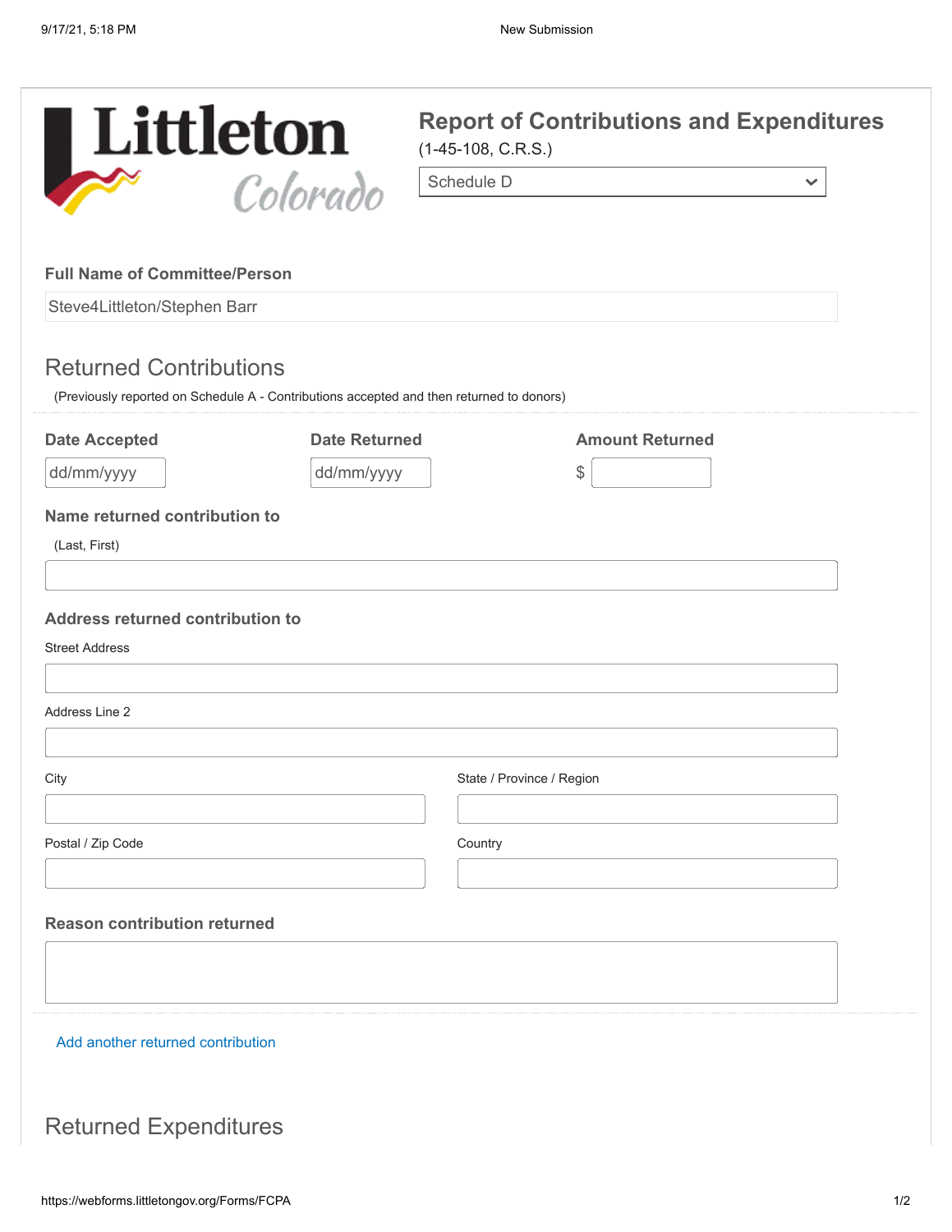| (Previously reported on Schedule B - Expenditures returned or refunded to the committee) |                      |                           |             |
|------------------------------------------------------------------------------------------|----------------------|---------------------------|-------------|
| <b>Date Expended</b>                                                                     | <b>Date Returned</b> | <b>Amount Returned</b>    |             |
| dd/mm/yyyy                                                                               | dd/mm/yyyy           | \$                        |             |
| Name returned expenditure to                                                             |                      |                           |             |
| (Last, First)                                                                            |                      |                           |             |
| Address returned expenditure to<br><b>Street Address</b>                                 |                      |                           |             |
| Address Line 2                                                                           |                      |                           |             |
| City                                                                                     |                      | State / Province / Region |             |
| Postal / Zip Code                                                                        |                      | Country                   |             |
| Reason expenditure returned                                                              |                      |                           |             |
| Add another returned expenditure                                                         |                      |                           |             |
| Previous                                                                                 |                      |                           | <b>Next</b> |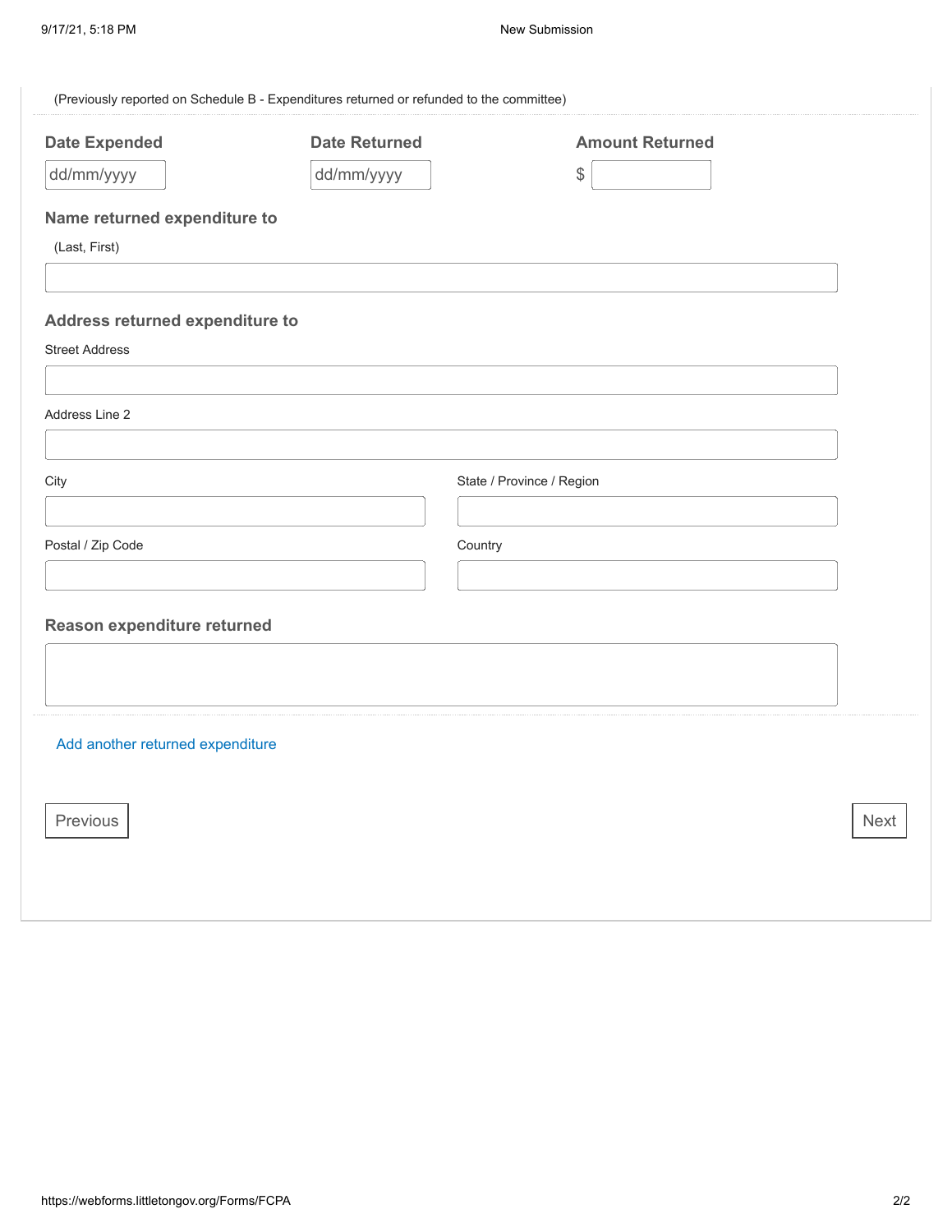

**Report of Contributions and Expenditures**

 $\checkmark$ 

Statement of Non-Monetary Contributions

### **Full Name of Committee/Person**

Steve4Littleton/Stephen Barr

# Statement of Non-Monetary Contributions

[Art. XXVIII, Sec. 2(5)(a)(II)(III) & Sec. 5(3) & C.R.S. 1-45-108(1)] 1-45-108(1), C.R.S.]

| <b>Date Provided</b>                            | <b>Fair Market Value</b> | <b>Aggregate Amount</b>   |
|-------------------------------------------------|--------------------------|---------------------------|
| 03/08/2021                                      | 200.00<br>$\frac{1}{2}$  | $\frac{1}{2}$<br>200.00   |
| <b>Electioneering Communication</b>             |                          |                           |
| $\Box$ Yes                                      |                          | <b>V</b> No               |
| <b>Non-Monetary Contribution Name</b>           |                          |                           |
| (Last, First)                                   |                          |                           |
| Hillst, Aaron                                   |                          |                           |
| <b>Non-Monetary Contribution Address</b>        |                          |                           |
| <b>Street Address</b>                           |                          |                           |
| 6886 S Cook Way                                 |                          |                           |
| Address Line 2                                  |                          |                           |
|                                                 |                          |                           |
| City                                            |                          | State / Province / Region |
| Centennial                                      | CO                       |                           |
| Postal / Zip Code                               | Country                  |                           |
| 80122                                           | <b>USA</b>               |                           |
|                                                 |                          |                           |
| <b>Description of Non-Monetary Contribution</b> |                          |                           |
| Graphic designs for campaign                    |                          |                           |